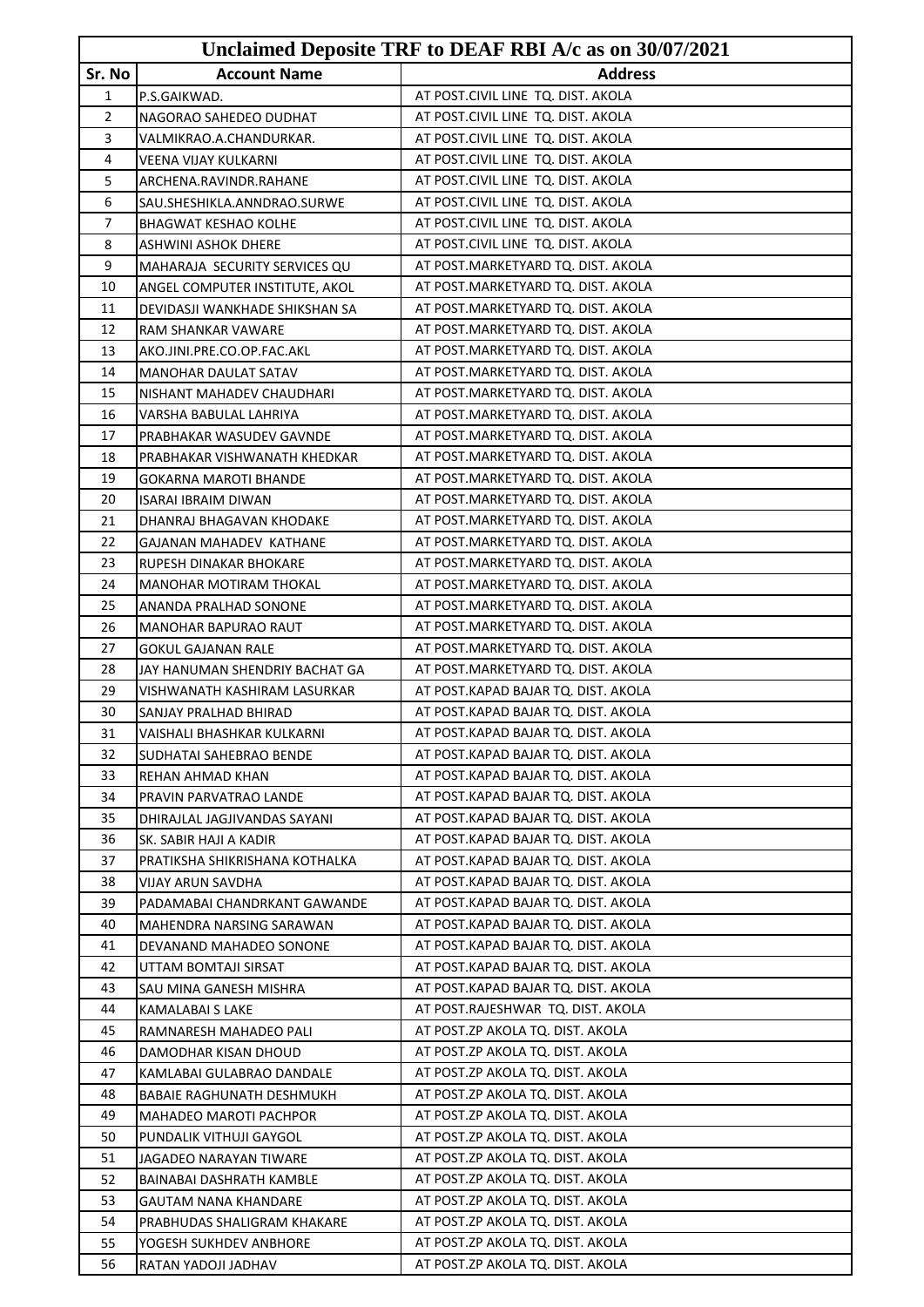| 57  | <b>GAJANAN MAHADEV LANDE</b>  | AT POST.ZP AKOLA TQ. DIST. AKOLA        |
|-----|-------------------------------|-----------------------------------------|
| 58  | BHAGARATHABAI BHARAT AGARKAR  | AT POST.ZP AKOLA TQ. DIST. AKOLA        |
| 59  | BHAGVATI MAHAVEER PALI        | AT POST.ZP AKOLA TQ. DIST. AKOLA        |
| 60  | SULOCHANA JANGLUWARBHAK       | AT POST.ZP AKOLA TQ. DIST. AKOLA        |
| 61  | GANGA UTTAM BHAGVAT           | AT POST.ZP AKOLA TQ. DIST. AKOLA        |
| 62  | RAMRATI RAMDIN PAL            | AT POST.ZP AKOLA TQ. DIST. AKOLA        |
| 63  | PRADNYA PRABHAKAR RAUT        | AT POST.ZP AKOLA TQ. DIST. AKOLA        |
| 64  | RAJESH JANARDHAN SIRSAT       | AT POST.ZP AKOLA TQ. DIST. AKOLA        |
| 65  | ASHOK ONKAR SHIRSAT           | AT POST.ZP AKOLA TQ. DIST. AKOLA        |
| 66  | SANTOSH PANDURANG RAUT        | AT POST.ZP AKOLA TQ. DIST. AKOLA        |
| 67  | AMBIKA GANESH KOKATE          | AT POST.ZP AKOLA TQ. DIST. AKOLA        |
| 68  | PURNAJI SHRIRAM GONDCHAVAR    | AT POST.ZP AKOLA TQ. DIST. AKOLA        |
| 69  | SHESHRAO KISAN RODE           | AT POST.ZP AKOLA TQ. DIST. AKOLA        |
| 70  | SUVRNA CHANDRAKANT FADNIS     | AT POST MAHILA BR AKOLA TQ. DIST. AKOLA |
| 71  | MEGHA GAJANAN LAVHALE         | AT POST MAHILA BR AKOLA TQ. DIST. AKOLA |
| 72  | SUNITA AMIT THAKUR(OZA).      | AT POST MAHILA BR AKOLA TQ. DIST. AKOLA |
| 73  | RAGHUNATH VISHWANATH GOLE     | AT POST MAHILA BR AKOLA TQ. DIST. AKOLA |
| 74  | KAMAL KESHVRAO WALKE          | AT POST.KORPENAGAR TQ. DIST. AKOLA      |
| 75  | SAPNA PRABHAKAR TALE          | AT POST.KORPENAGAR TQ. DIST. AKOLA      |
| 76  | SANDYA MAHADEV BHISE          | AT POST.KORPENAGAR TQ. DIST. AKOLA      |
| 77  | SANGITA .ASHOK PAKHMODE       | AT POST.KORPENAGAR TQ. DIST. AKOLA      |
| 78  | AARTI BALIRAM MAHAJAN         | AT POST.KORPENAGAR TQ. DIST. AKOLA      |
| 79  | <b>T S GIRHE</b>              | AT POST.DR.P.D.K.V TQ. DIST. AKOLA      |
| 80  | CHINDU MAHADEORAO RAJPAYALE   | AT POST.DR.P.D.K.V TQ. DIST. AKOLA      |
| 81  | J T PATURDE                   | AT POST.DR.P.D.K.V TQ. DIST. AKOLA      |
| 82  | DHARMENDRA PURNCHANDRA MOGHE  | AT POST.DR.P.D.K.V TQ. DIST. AKOLA      |
| 83  | BHIMRAO PANDURANG MOHOD       | AT POST.DR.P.D.K.V TQ. DIST. AKOLA      |
| 84  | HARSHAL EKNATH PATIL          | AT POST.DR.P.D.K.V TQ. DIST. AKOLA      |
| 85  | ARVIND VITTHALRAO SHRIRAO     | AT POST.DR.P.D.K.V TQ. DIST. AKOLA      |
| 86  | SHOBHA SANTOSHRAO DESHMUKH    | AT POST.DR.P.D.K.V TQ. DIST. AKOLA      |
| 87  | SANGITA MANOHAR DEVKATE       | AT POST.DABKI ROAD TQ. DIST. AKOLA      |
| 88  | SUSHILA GAJANAN KANKAL        | AT POST.DABKI ROAD TQ. DIST. AKOLA      |
| 89  | SHALINI SURESH DHAVALE        | AT POST.DABKI ROAD TQ. DIST. AKOLA      |
| 90  | RAVITJIT SARNAIK              | AT POST.DABKI ROAD TQ. DIST. AKOLA      |
| 91  | MANISH RAGHUNATH TALOKAR      | AT POST.DABKI ROAD TQ. DIST. AKOLA      |
| 92  | SHASHIKALA SURESHRAO WAGHMARE | AT POST.DABKI ROAD TQ. DIST. AKOLA      |
| 93  | HIMMATRAO SHALIGRAM MORE      | AT POST.DABKI ROAD TQ. DIST. AKOLA      |
| 94  | SHETKARI M BACHAT GAT         | AT POST.DABKI ROAD TO. DIST. AKOLA      |
| 95  | VAIBHAVI S S BACHAT GAT       | AT POST.DABKI ROAD TQ. DIST. AKOLA      |
| 96  | <b>KAMAL C BHAIK</b>          | AT POST.TUKARAM CHAUK TQ. DIST. AKOLA   |
| 97  | NIRMALA S DESHMUKH            | AT POST.TUKARAM CHAUK TQ. DIST. AKOLA   |
| 98  | PANDURANG M PALASKAR          | AT POST.TUKARAM CHAUK TQ. DIST. AKOLA   |
| 99  | KURENDRA MOTIRAM TIDKE        | AT POST.TUKARAM CHAUK TQ. DIST. AKOLA   |
| 100 | SHEKH CHAND SHEKH MUSA        | AT POST.TUKARAM CHAUK TQ. DIST. AKOLA   |
| 101 | CHHAYA DEVIDAS TITARE         | AT POST.TUKARAM CHAUK TQ. DIST. AKOLA   |
| 102 | NIRANJANA JANRAO KAMBALE      | AT POST.TUKARAM CHAUK TQ. DIST. AKOLA   |
| 103 | <b>MAHADEV R GAVALI</b>       | AT POST.BORGAON MANJU TQ. DIST. AKOLA   |
| 104 | SUMITRA NAMDEV DANDI          | AT POST.BORGAON MANJU TQ. DIST. AKOLA   |
| 105 | DNYANDEV SAMPAT DIWNALE       | AT POST.BORGAON MANJU TQ. DIST. AKOLA   |
| 106 | PRABHAKAR VITTHAL PARASE      | AT POST.BORGAON MANJU TQ. DIST. AKOLA   |
| 107 | SURYBHAN CHINTAMAN WANKHDE    | AT POST.BORGAON MANJU TQ. DIST. AKOLA   |
| 108 | SADANAND DEVRAO GAWANDE       | AT POST.BORGAON MANJU TQ. DIST. AKOLA   |
| 109 | HARIBHAU NARAYAN VARHADE      | AT POST.BORGAON MANJU TQ. DIST. AKOLA   |
| 110 | MANJURA GOPAL KHANDARE        | AT POST.BORGAON MANJU TQ. DIST. AKOLA   |
| 111 | MURLIDHAR JANUJI SARDAR       | AT POST.BORGAON MANJU TQ. DIST. AKOLA   |
| 112 | SUMAN LAKSHMAN WADHOKAR       | AT POST.BORGAON MANJU TQ. DIST. AKOLA   |
| 113 | SHANTA SURYABHAN WAANKHDE     | AT POST.BORGAON MANJU TQ. DIST. AKOLA   |
| 114 | SANJAY BABARAO FALE           | AT POST.BORGAON MANJU TQ. DIST. AKOLA   |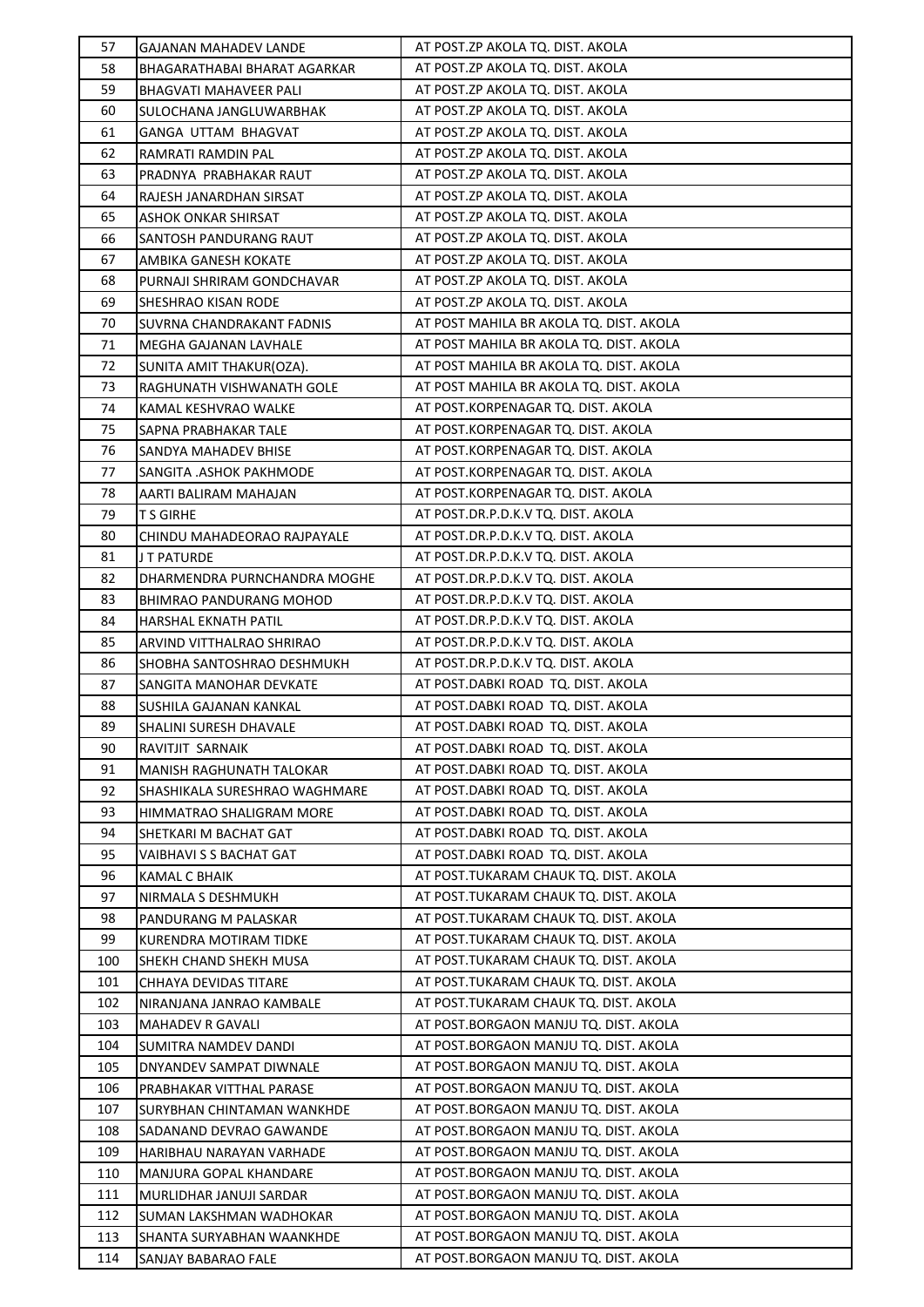| 115        | <b>BEBI BHAURAO SHINDE</b>                          | AT POST.BORGAON MANJU TQ. DIST. AKOLA                                    |
|------------|-----------------------------------------------------|--------------------------------------------------------------------------|
| 116        | NARMADABAI DAYARAM NICHAL                           | AT POST.BORGAON MANJU TQ. DIST. AKOLA                                    |
| 117        | DURAODHAN BABAN JAMNIK                              | AT POST.BORGAON MANJU TQ. DIST. AKOLA                                    |
| 118        | GANESH MANOHAR ZAGADE                               | AT POST.BORGAON MANJU TQ. DIST. AKOLA                                    |
| 119        | SUMAN BALABHAU MANKAR                               | AT POST.BORGAON MANJU TQ. DIST. AKOLA                                    |
| 120        | PARASHRAM SITARAM FALE                              | AT POST.BORGAON MANJU TQ. DIST. AKOLA                                    |
| 121        | SANTOSH BABANRAO INDANE                             | AT POST.BORGAON MANJU TQ. DIST. AKOLA                                    |
| 122        | JAY GAJANAN SHENDRIY SHETI BAC                      | AT POST.BORGAON MANJU TQ. DIST. AKOLA                                    |
| 123        | SHIKUSHNA NAMDEV TALOKAR                            | AT POST.PALSO BHADE TQ. DIST. AKOLA                                      |
| 124        | SAHEBRAO RAMBHAU BADHE                              | AT POST.PALSO BHADE TQ. DIST. AKOLA                                      |
| 125        | SANGITA GAJANAN PACHPOR                             | AT POST.PALSO BHADE TQ. DIST. AKOLA                                      |
| 126        | SHARAD D GAWANDE                                    | AT POST.PALSO BHADE TQ. DIST. AKOLA                                      |
| 127        | SODGAR JAGDEV KHANDRE                               | AT POST.PALSO BHADE TQ. DIST. AKOLA                                      |
| 128        | ST GADGEM NABARD SHETI BAHIRK                       | AT POST.PALSO BHADE TQ. DIST. AKOLA                                      |
| 129        | PUSHABAI NATHUJI BADHE                              | AT POST.MHAISANG TQ. DIST. AKOLA                                         |
| 130        | KISHOR NARAYAN DHAMANDE                             | AT POST. MHAISANG TQ. DIST. AKOLA                                        |
| 131        | DASHRATH MANMAJI WANKHADE                           | AT POST. MHAISANG TQ. DIST. AKOLA                                        |
| 132        | GAUKARNA BHIMRAO CHAKRA NA                          | AT POST. MHAISANG TQ. DIST. AKOLA                                        |
| 133        | DHANLAXMI SHG                                       | AT POST. MHAISANG TQ. DIST. AKOLA                                        |
| 134        | SUBDRA PUNAJI GAVAI                                 | AT POST.KANSHIVANI TQ. DIST. AKOLA                                       |
| 135        | BALIRAM PUANDALIK JAVALAKAR                         | AT POST.KANSHIVANI TQ. DIST. AKOLA                                       |
| 136        | RAJESH VINAYAK JAVSAPURE                            | AT POST.KANSHIVANI TQ. DIST. AKOLA                                       |
| 137        | RAJU RAMRAV SHIVANKAR                               | AT POST.KANSHIVANI TQ. DIST. AKOLA                                       |
| 138        | PRADIP RAMRAV WAHURAVAGH                            | AT POST.KANSHIVANI TQ. DIST. AKOLA                                       |
| 139        | VACCHALABAI GOVIND SHENDE                           | AT POST.KANSHIVANI TQ. DIST. AKOLA                                       |
| 140        | GAJANAN JAYRAM FUNDE                                | AT POST.KANSHIVANI TQ. DIST. AKOLA                                       |
| 141        | BALKRUSHNA RAMDAS GURMALE                           | AT POST.KANSHIVANI TQ. DIST. AKOLA                                       |
| 142        | YASHWANT GRAMSAMRUDDHI YOJANA                       | AT POST.GANDHIGRAM TQ. DIST. AKOLA                                       |
| 143        | KASHIRAM SHIWAJI WANKHADE                           | AT POST.GANDHIGRAM TQ. DIST. AKOLA                                       |
| 144        | SULOCHANA BALKRUSHN GHUGARE                         | AT POST.GANDHIGRAM TQ. DIST. AKOLA                                       |
| 145        | MAHADEO NAMDEO BHATKULE                             | AT POST.CHIKHALGAON TQ. DIST. AKOLA                                      |
| 146        | GONDUJI BHIVAJI SAVANG                              | AT POST.CHIKHALGAON TQ. DIST. AKOLA                                      |
| 147<br>148 | TAIBAI GAUTAM SIRSAT                                | AT POST.CHIKHALGAON TQ. DIST. AKOLA<br>AT POST.DAHIHANDA TQ. DIST. AKOLA |
| 149        | SAVITRIBAI ANANDRAO KHETKHEDE                       | AT POST.DAHIHANDA TQ. DIST. AKOLA                                        |
| 150        | SANDIP RAMESHWAR APOTIKAR<br>RAMNATH MAHADEV JADHAV | AT POST.DAHIHANDA TQ. DIST. AKOLA                                        |
| 151        | CHANDRAJYOTI RAGHUNATH ATHE                         | AT POST.DAHIHANDA TQ. DIST. AKOLA                                        |
| 152        | RAMESH KISANLAL AHER                                | AT POST.DAHIHANDA TQ. DIST. AKOLA                                        |
| 153        | VIMAL SURESHRAO BHANDE                              | AT POST.DAHIHANDA TQ. DIST. AKOLA                                        |
| 154        | VISWAKALA OMPRAKASH BHATKULE                        | AT POST.DAHIHANDA TQ. DIST. AKOLA                                        |
| 155        | KAMAL KRUSHNARAO WADEKAR                            | AT POST.DAHIHANDA TQ. DIST. AKOLA                                        |
| 156        | NAJENABI S.NASHIR                                   | AT POST.PATUR NANDAPUR TQ. DIST. AKOLA                                   |
| 157        | <b>IRBHAN TUKADA INGALE</b>                         | AT POST.PATUR NANDAPUR TQ. DIST. AKOLA                                   |
| 158        | UDDVRAO AATMARAM KHAMBALKAR                         | AT POST.PATUR NANDAPUR TQ. DIST. AKOLA                                   |
| 159        | DEVANAND VASANT HEROLE                              | AT POST.PATUR NANDAPUR TQ. DIST. AKOLA                                   |
| 160        | SAHADEV S. GAWANDE                                  | AT POST.KURANKHED TQ. DIST. AKOLA                                        |
| 161        | NITIN SAKHARAM MUDA                                 | AT POST.KURANKHED TQ. DIST. AKOLA                                        |
| 162        | VIJETA HIREKAR                                      | AT POST.KURANKHED TQ. DIST. AKOLA                                        |
| 163        | ANKUSH A DESHMUKH                                   | AT POST.KURANKHED TQ. DIST. AKOLA                                        |
| 164        | CHHAYA M RAYABOLE                                   | AT POST.KURANKHED TQ. DIST. AKOLA                                        |
| 165        | GP KOLAMBI YASHVANT YOJNA                           | AT POST.KURANKHED TQ. DIST. AKOLA                                        |
| 166        | PAKIJA SWAYAM SAHAYATTA GAT                         | AT POST.KURANKHED TQ. DIST. AKOLA                                        |
| 167        | DINKAR MADHAV KALE                                  | AT POST.GOREGAON TQ. DIST. AKOLA                                         |
| 168        | SUSHILA MANIK DHORE                                 | AT POST.GOREGAON TQ. DIST. AKOLA                                         |
| 169        | LILABAI RAMKRUSHNA WAKODE                           | AT POST.GOREGAON TQ. DIST. AKOLA                                         |
| 170        | <b>GONDUJI ZYAGOJI KHANDARE</b>                     | AT POST.GOREGAON TQ. DIST. AKOLA                                         |
| 171        | <b>GANESH M WAKODE</b>                              | AT POST.GOREGAON TQ. DIST. AKOLA                                         |
| 172        | MANORAMA NAMDAEV SHEGAVKAR                          | AT POST.GOREGAON TQ. DIST. AKOLA                                         |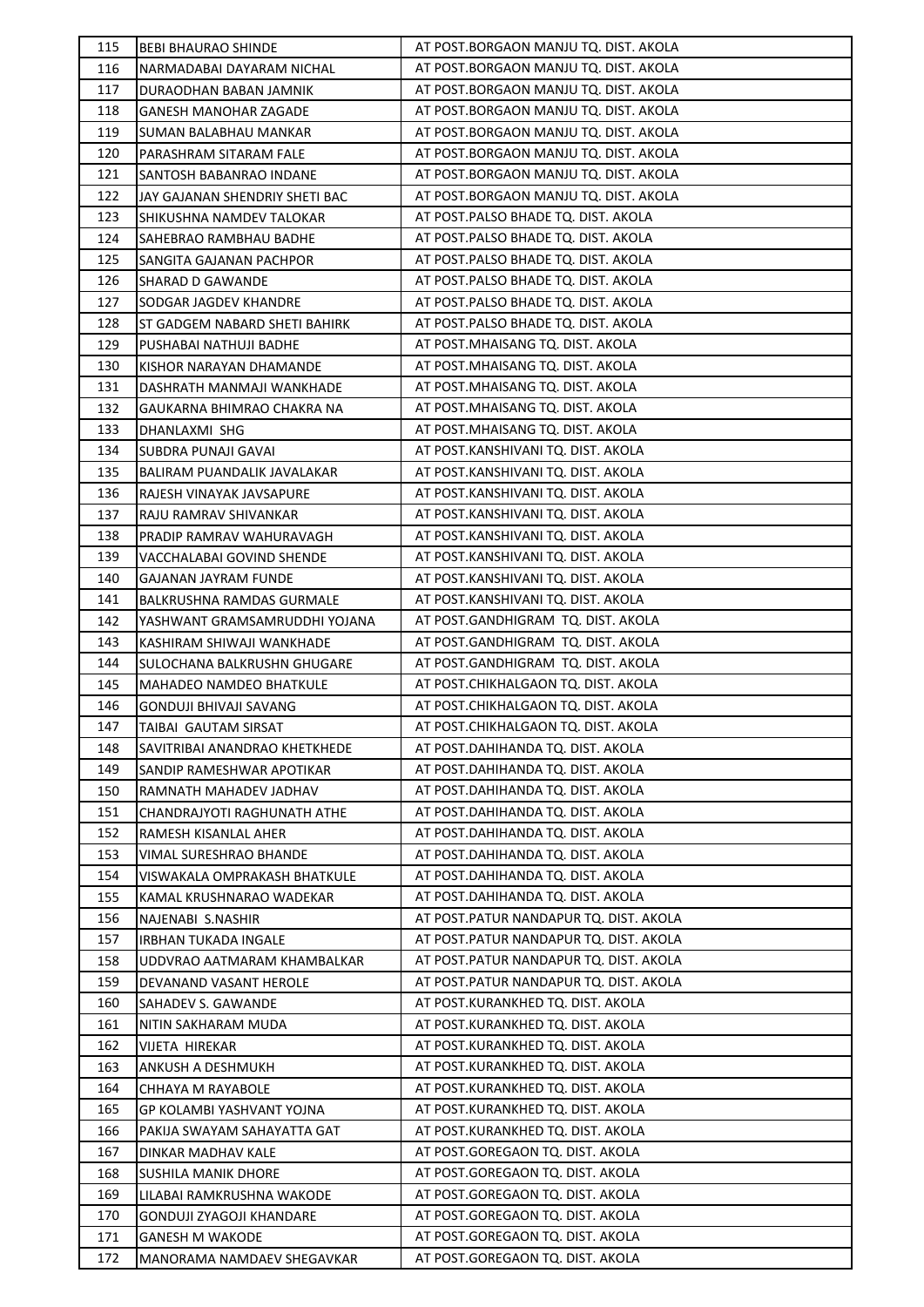| 173        | SAI GAJANAN PLUMBING AND SENET     | AT POST.UMARI TQ. DIST. AKOLA                                                                    |
|------------|------------------------------------|--------------------------------------------------------------------------------------------------|
| 174        | DINKAR JANRAO SARODE               | AT POST.UMARI TQ. DIST. AKOLA                                                                    |
| 175        | PRINCIPAL T.R.S.M M.C.V.C UM       | AT POST.UMARI TQ. DIST. AKOLA                                                                    |
| 176        | GANGABAI GOVIND JAYSWAL            | AT POST.UMARI TQ. DIST. AKOLA                                                                    |
| 177        | RAMESHWAR JYOTIRAM SHIRSAT         | AT POST.UMARI TQ. DIST. AKOLA                                                                    |
| 178        | ARUN DEVIDAS INGOLE                | AT POST.UMARI TQ. DIST. AKOLA                                                                    |
| 179        | SARSWATI L. PANDE                  | AT POST.UMARI TQ. DIST. AKOLA                                                                    |
| 180        | RADHIKA A SHAHANE                  | AT POST.UMARI TQ. DIST. AKOLA                                                                    |
| 181        | MANJUSHA GOWARDHAN NAVALKAR        | AT POST.UMARI TQ. DIST. AKOLA                                                                    |
| 182        | PUNDLIK VITHOBA SADAWARTE          | AT POST.UMARI TQ. DIST. AKOLA                                                                    |
| 183        | KASHIBAI SADASHIV MARATHE          | AT POST.KHADKI TQ. DIST. AKOLA                                                                   |
| 184        | WAMAN GOVINDRAO MOHOD              | AT POST.KHADKI TQ. DIST. AKOLA                                                                   |
| 185        | SHANTABAI TUFANSING DABERAO        | AT POST.KHADKI TQ. DIST. AKOLA                                                                   |
| 186        | PRAMOD SHRIRAM CHIKTE              | AT POST.RANPISE NAGAR TQ. DIST. AKOLA                                                            |
| 187        | SAU. SINDHU WILSON GAWAI           | AT POST.RANPISE NAGAR TQ. DIST. AKOLA                                                            |
| 188        | RATNATAI DIGAMBAR JADHAV           | AT POST.RANPISE NAGAR TQ. DIST. AKOLA                                                            |
| 189        | SONAL NATTHURAO THORAT             | AT POST.RANPISE NAGAR TQ. DIST. AKOLA                                                            |
| 190        | VILAS DOMBAJI KHANDARE             | AT POST.RANPISE NAGAR TQ. DIST. AKOLA                                                            |
| 191        | SHILPA SHAMRAO GOTMARE             | AT POST.RANPISE NAGAR TQ. DIST. AKOLA                                                            |
| 192        | CHANDRABHAGA SAKHARAM TELGOTE      | AT POST.AGAR TQ. DIST. AKOLA                                                                     |
| 193        | NLESH RAMDAS DHANBHAR              | AT POST.AGAR TQ. DIST. AKOLA                                                                     |
| 194        | PRI M PHULE JR COLLEGE             | AT POST.AGAR TQ. DIST. AKOLA                                                                     |
| 195        | SAMADHAN UTTAM GAWAI               | AT POST.RATANLAL PLOT TQ. DIST. AKOLA                                                            |
| 196        | ANAND SHIVBASAPPA KALSHETI         | AT POST.RATANLAL PLOT TQ. DIST. AKOLA                                                            |
| 197        | MADHUSUDAN SITARAMJI MONDHE        | AT POST.RATANLAL PLOT TQ. DIST. AKOLA                                                            |
| 198        | BHASKAR ANANDA AMBHORE             | AT POST.RATANLAL PLOT TQ. DIST. AKOLA                                                            |
| 199        | DINKAR BAJIRAO DARADE              | AT POST.RATANLAL PLOT TQ. DIST. AKOLA                                                            |
| 200        | ALLI ASAGAR SAFUDIN SARKIWA        | AT POST.RATANLAL PLOT TQ. DIST. AKOLA                                                            |
| 201        | SAYFUDDIN BHAI AKBER ALI           | AT POST.RATANLAL PLOT TQ. DIST. AKOLA                                                            |
| 202        | MADHUKAR RAJARAM NIMKAR            | AT POST.RATANLAL PLOT TQ. DIST. AKOLA                                                            |
| 203        | SHANKAR N. KSHIRSAGAR              | AT POST.RATANLAL PLOT TQ. DIST. AKOLA                                                            |
| 204        | SADASHIV KISAN PINJAKAR            | AT POST.BARSHITAKLI TQ.BARSHITAKLI DIST. AKOLA                                                   |
| 205        | ASHOK PADURANG MAHLLE              | AT POST.BARSHITAKLI TQ.BARSHITAKLI DIST. AKOLA                                                   |
| 206        | ESMAIM KHA KAMDAR KHA              | AT POST.BARSHITAKLI TQ.BARSHITAKLI DIST. AKOLA                                                   |
| 207        | SHESHRAV LAKSHMAN PAWAR            | AT POST.BARSHITAKLI TQ.BARSHITAKLI DIST. AKOLA                                                   |
| 208        | VIJAY PANJAB KEDAR                 | AT POST.BARSHITAKLI TQ.BARSHITAKLI DIST. AKOLA                                                   |
| 209        | TULSIRAM AMARSING RATHOD           | AT POST.BARSHITAKLI TQ.BARSHITAKLI DIST. AKOLA                                                   |
| 210        | GAJANAN TRYAMBAK KURLKAR           | AT POST.BARSHITAKLI TQ.BARSHITAKLI DIST. AKOLA                                                   |
| 211        | SALAJUNBEE KALIMULLAKHA            | AT POST.BARSHITAKLI TQ.BARSHITAKLI DIST. AKOLA                                                   |
| 212        | SHRIRAM SONAJI MAHALLE             | AT POST.BARSHITAKLI TQ.BARSHITAKLI DIST. AKOLA                                                   |
| 213        | SALUNKABAI PRALHAD RAUT            | AT POST.BARSHITAKLI TQ.BARSHITAKLI DIST. AKOLA                                                   |
| 214        | SU.SIMABAI SHSHERAO PAWER          | AT POST.BARSHITAKLI TQ.BARSHITAKLI DIST. AKOLA                                                   |
| 215        | SHANTABAI VISANATH KALE            | AT POST.BARSHITAKLI TQ.BARSHITAKLI DIST. AKOLA                                                   |
| 216        | PADMABAI RAMRAO MANKAR             | AT POST.BARSHITAKLI TQ.BARSHITAKLI DIST. AKOLA                                                   |
| 217        | UMESH RAMDHAN RATHOD               | AT POST.BARSHITAKLI TQ.BARSHITAKLI DIST. AKOLA                                                   |
| 218        | NABABAI MANGU RATHOD               | AT POST.BARSHITAKLI TQ.BARSHITAKLI DIST. AKOLA                                                   |
| 219        | HARIBHAU MANIKRAV MAHALLE          | AT POST.BARSHITAKLI TQ.BARSHITAKLI DIST. AKOLA                                                   |
| 220        | SURENDASING NARSING SOLANKE        | AT POST.BARSHITAKLI TQ.BARSHITAKLI DIST. AKOLA                                                   |
| 221        | ANIL NAGORAO PAWAR                 | AT POST.BARSHITAKLI TQ.BARSHITAKLI DIST. AKOLA                                                   |
| 222        | AKABALBI J MO LUKAMAN              | AT POST.BARSHITAKLI TQ.BARSHITAKLI DIST. AKOLA                                                   |
| 223        | RAVINDRA MUKUNDRAO RATNAPARKHI     | AT POST.BARSHITAKLI TQ.BARSHITAKLI DIST. AKOLA<br>AT POST.BARSHITAKLI TQ.BARSHITAKLI DIST. AKOLA |
| 224<br>225 | SUBHAM ASHOK MHASKE                | AT POST.BARSHITAKLI TQ.BARSHITAKLI DIST. AKOLA                                                   |
| 226        | SACHIV G.P.KANERI SARAP            | AT POST.PINJAR TQ.BARSHITAKLI DIST. AKOLA                                                        |
| 227        | SHANKAR G UMBARKAR                 | AT POST.PINJAR TQ.BARSHITAKLI DIST. AKOLA                                                        |
| 228        | RANVER G RATHOD<br>KALPANA S BODSE | AT POST.PINJAR TQ.BARSHITAKLI DIST. AKOLA                                                        |
| 229        | KAILASH MOTIRAM GORVE              | AT POST.PINJAR TQ.BARSHITAKLI DIST. AKOLA                                                        |
| 230        | UTTAM R SONONE                     | AT POST.PINJAR TQ.BARSHITAKLI DIST. AKOLA                                                        |
|            |                                    |                                                                                                  |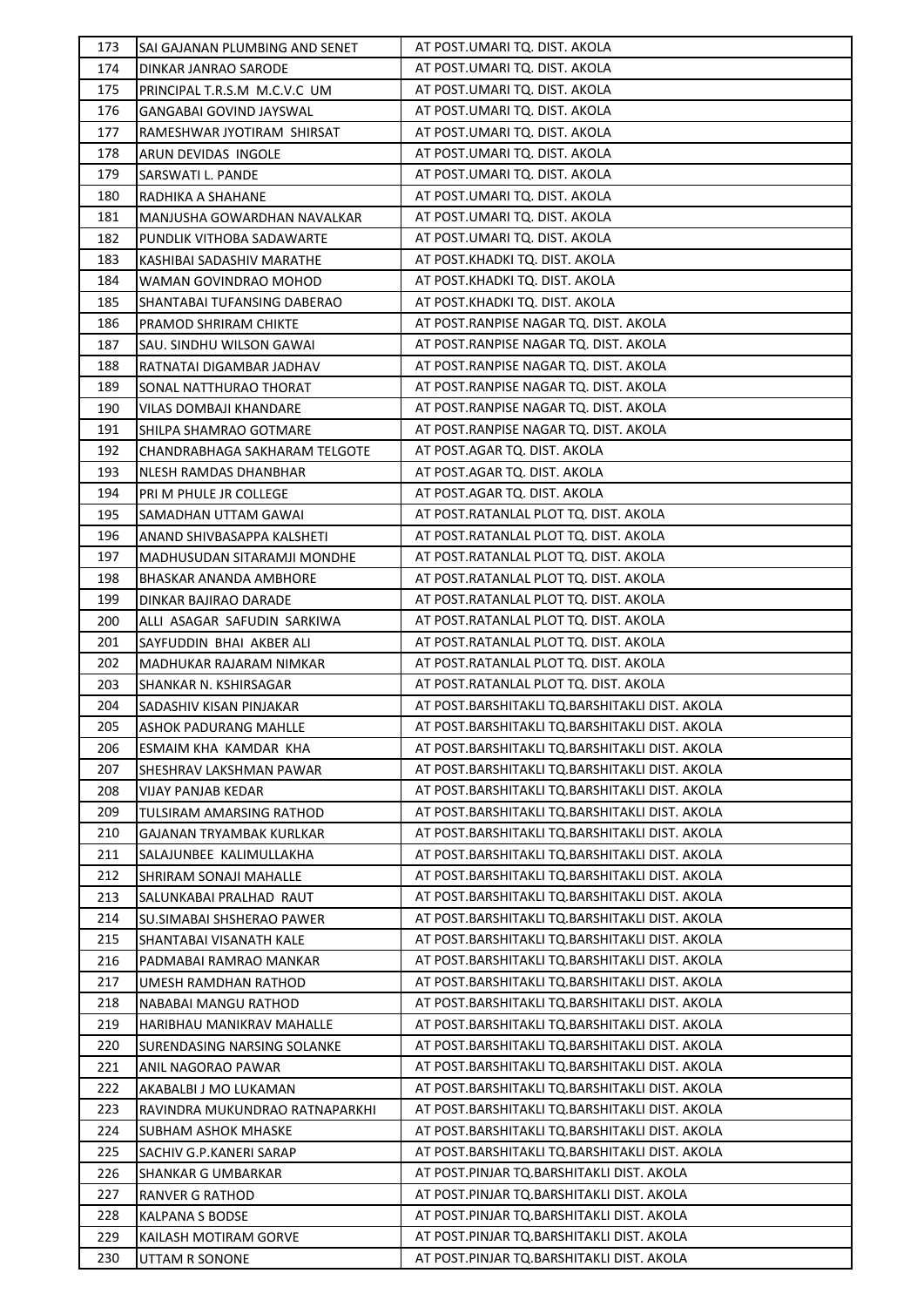| 231 | RAMESH D UMBERKAR              | AT POST.PINJAR TQ.BARSHITAKLI DIST. AKOLA        |
|-----|--------------------------------|--------------------------------------------------|
| 232 | AJIJODDIN SADRODDIN            | AT POST.PINJAR TQ.BARSHITAKLI DIST. AKOLA        |
| 233 | PANDURANG L SONULE             | AT POST.PINJAR TQ.BARSHITAKLI DIST. AKOLA        |
| 234 | KRUSHNA P JADHAO               | AT POST.PINJAR TQ.BARSHITAKLI DIST. AKOLA        |
| 235 | BEBITAI G CAKRANARAYAN         | AT POST.PINJAR TQ.BARSHITAKLI DIST. AKOLA        |
| 236 | CHILABAI D HANDE               | AT POST.PINJAR TQ.BARSHITAKLI DIST. AKOLA        |
| 237 | SANJAY B KADOM                 | AT POST.PINJAR TQ.BARSHITAKLI DIST. AKOLA        |
| 238 | LEELABAI P GORE                | AT POST.PINJAR TQ.BARSHITAKLI DIST. AKOLA        |
| 239 | PAWAN G DESHMUKH               | AT POST.PINJAR TQ.BARSHITAKLI DIST. AKOLA        |
| 240 | VIKAS T KHANDARE               | AT POST.PINJAR TQ.BARSHITAKLI DIST. AKOLA        |
| 241 | RENUKA W SHINDE                | AT POST.PINJAR TQ.BARSHITAKLI DIST. AKOLA        |
| 242 | GOVARDHAN UKANDA DHORAN        | AT POST.PINJAR TQ.BARSHITAKLI DIST. AKOLA        |
| 243 | KAMALABAI UDAYSHING RATHOD     | AT POST.PINJAR TQ.BARSHITAKLI DIST. AKOLA        |
| 244 | KAMAL KESAVRAO MAKODE          | AT POST.PINJAR TQ.BARSHITAKLI DIST. AKOLA        |
| 245 | ASHWINI YUVRAJ SURADKAR        | AT POST.PINJAR TQ.BARSHITAKLI DIST. AKOLA        |
| 246 | SUNITABAI SANJAY AJMERE        | AT POST.PINJAR TQ.BARSHITAKLI DIST. AKOLA        |
| 247 | BEBYBAI AJABRAO SURADAKAR      | AT POST.PINJAR TQ.BARSHITAKLI DIST. AKOLA        |
| 248 | VACHALABAI VAIJNATH MADHAI     | AT POST.PINJAR TQ.BARSHITAKLI DIST. AKOLA        |
| 249 | KESHAV TULSHIRAM BRAHMANKAR    | AT POST.PINJAR TQ.BARSHITAKLI DIST. AKOLA        |
| 250 | <b>SARUBAI S SABALE</b>        | AT POST.PINJAR TQ.BARSHITAKLI DIST. AKOLA        |
| 251 | SACHIV /SARPANCH GRAM P. KASAR | AT POST.PINJAR TQ.BARSHITAKLI DIST. AKOLA        |
| 252 | CHANDANSHESH M S BACHAT GAT    | AT POST.PINJAR TQ.BARSHITAKLI DIST. AKOLA        |
| 253 | RUKHAMINI SUKHADEV KHARAT      | AT POST.MAHAN TQ.BARSHITAKLI DIST. AKOLA         |
| 254 | DASHRATH DEVJI SURDKAR         | AT POST.MAHAN TQ.BARSHITAKLI DIST. AKOLA         |
| 255 | PURUSOTAM BADIRAM NANOTE       | AT POST.MAHAN TQ.BARSHITAKLI DIST. AKOLA         |
| 256 | SHIVAJI P NIKAM                | AT POST.MAHAN TQ.BARSHITAKLI DIST. AKOLA         |
| 257 | SAMADHAN BHIMRAO RATHOD        | AT POST.MAHAN TQ.BARSHITAKLI DIST. AKOLA         |
| 258 | RAHUL KILAS DESHMUKH           | AT POST.MAHAN TQ.BARSHITAKLI DIST. AKOLA         |
| 259 | SHITARAM D RATHOD              | AT POST.MAHAN TQ.BARSHITAKLI DIST. AKOLA         |
| 260 | RUKHAMINABAI JAYSING RATHOD    | AT POST.MAHAN TQ.BARSHITAKLI DIST. AKOLA         |
| 261 | DILIP GOVINDRAO PALASPAGAR     | AT POST.MAHAN TQ.BARSHITAKLI DIST. AKOLA         |
| 262 | NANDABAI NARAYAN KAKLE         | AT POST.MAHAN TQ.BARSHITAKLI DIST. AKOLA         |
| 263 | LALITA RAJESH RATHOD           | AT POST.MAHAN TQ.BARSHITAKLI DIST. AKOLA         |
| 264 | JAGDAMBA MAHA MAHILA GAT       | AT POST.MAHAN TQ.BARSHITAKLI DIST. AKOLA         |
| 265 | SETKARI SHG TIVSA              | AT POST.MAHAN TQ.BARSHITAKLI DIST. AKOLA         |
| 266 | RANILAXMIBAI MAHILA BACHAT GAT | AT POST.MAHAN TQ.BARSHITAKLI DIST. AKOLA         |
| 267 | LAXMI MA BA GAT MAHAN          | AT POST.MAHAN TQ.BARSHITAKLI DIST. AKOLA         |
| 268 | SHANT GADAGEBABA MAHILA S SG H | AT POST.MAHAN TQ.BARSHITAKLI DIST. AKOLA         |
| 269 | <b>SONAL R VAIRALE</b>         | AT POST.KANHERI SARAP TQ.BARSHITAKLI DIST. AKOLA |
| 270 | DWARKABAI K RATHOD             | AT POST.KANHERI SARAP TQ.BARSHITAKLI DIST. AKOLA |
| 271 | <b>ASHA D BOCHARE</b>          | AT POST.KANHERI SARAP TQ.BARSHITAKLI DIST. AKOLA |
| 272 | DINESH R SHINDE                | AT POST.KANHERI SARAP TQ.BARSHITAKLI DIST. AKOLA |
| 273 | VAMAN T PATEKHEDE              | AT POST.KANHERI SARAP TQ.BARSHITAKLI DIST. AKOLA |
| 274 | <b>GUNWANTABAI L INGLE</b>     | AT POST.KANHERI SARAP TQ.BARSHITAKLI DIST. AKOLA |
| 275 | RAJENDRA V VAIRALE             | AT POST.KANHERI SARAP TQ.BARSHITAKLI DIST. AKOLA |
| 276 | DEVIDAS B JADHAV               | AT POST.KANHERI SARAP TQ.BARSHITAKLI DIST. AKOLA |
| 277 | GANESH NARAYANRAO KHAMBALKAR   | AT POST.KANHERI SARAP TQ.BARSHITAKLI DIST. AKOLA |
| 278 | <b>ABRAR AHAMAD KHAN</b>       | AT POST.KANHERI SARAP TQ.BARSHITAKLI DIST. AKOLA |
| 279 | SHANKAR SUPAJI WANKHADE        | AT POST.KANHERI SARAP TQ.BARSHITAKLI DIST. AKOLA |
| 280 | PANDURANG SHIVRAMJI KALNE      | AT POST.KANHERI SARAP TQ.BARSHITAKLI DIST. AKOLA |
| 281 | ALKA SUBHASH SHINDE            | AT POST.KANHERI SARAP TQ.BARSHITAKLI DIST. AKOLA |
| 282 | SUDARABAI PNUDLIK GAWAI        | AT POST.KANHERI SARAP TQ.BARSHITAKLI DIST. AKOLA |
| 283 | <b>MANIK BABAN INGLE</b>       | AT POST.KANHERI SARAP TQ.BARSHITAKLI DIST. AKOLA |
| 284 | RAMESH TRAMBAK KACHARE         | AT POST.KANHERI SARAP TQ.BARSHITAKLI DIST. AKOLA |
| 285 | KASHINATH YAMA GAVALI          | AT POST.KANHERI SARAP TQ.BARSHITAKLI DIST. AKOLA |
| 286 | KASHIRAM JAYRAM KUTE           | AT POST.DHABA TQ.BARSHITAKLI DIST. AKOLA         |
| 287 | KALU BHIMA RATHOD              | AT POST.DHABA TQ.BARSHITAKLI DIST. AKOLA         |
| 288 | <b>SUMITRA TUKARAM GHUGE</b>   | AT POST.DHABA TQ.BARSHITAKLI DIST. AKOLA         |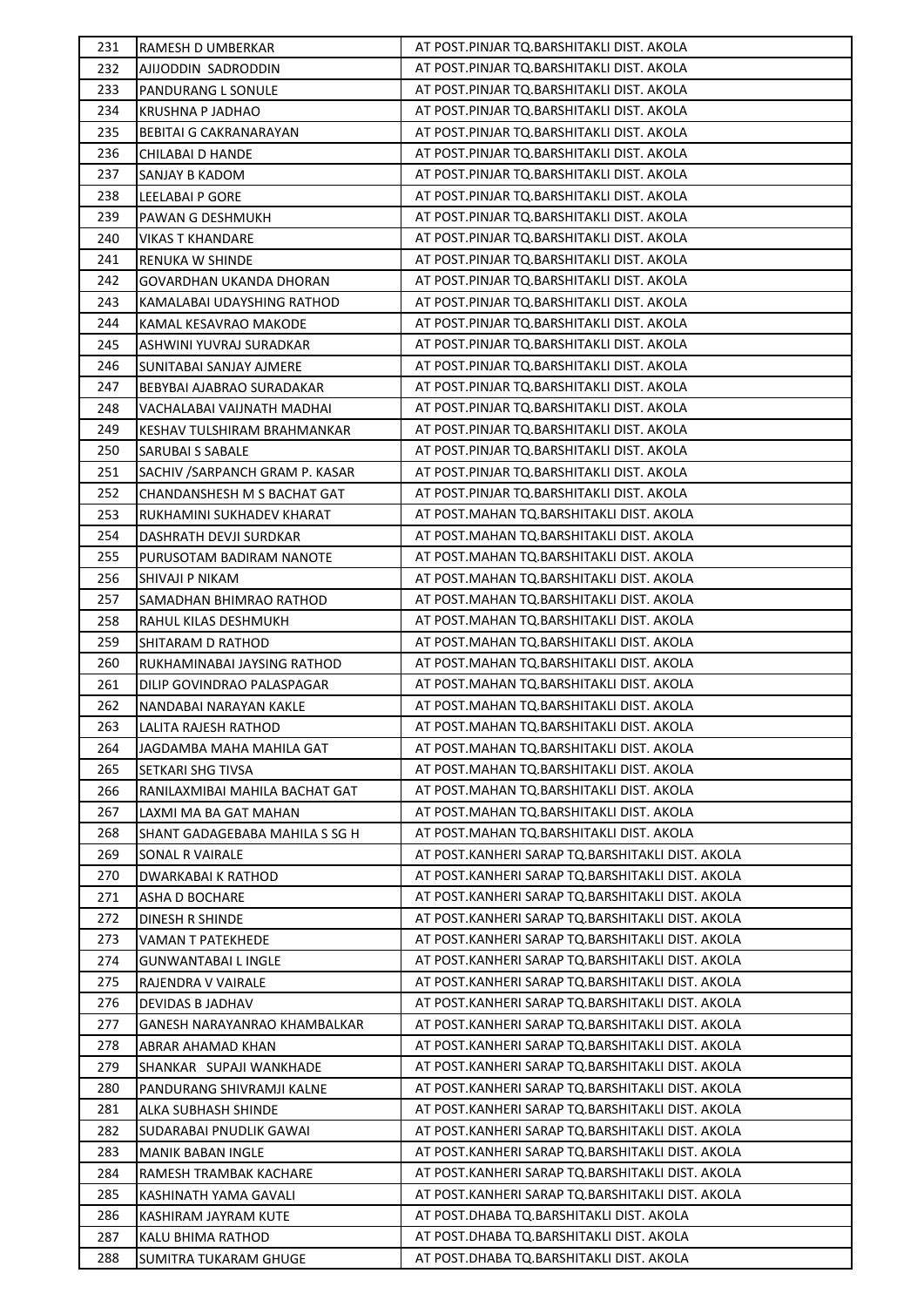| 289        | NARMADA PANDURANG SHELAKE                         | AT POST.DHABA TQ.BARSHITAKLI DIST. AKOLA                                                  |
|------------|---------------------------------------------------|-------------------------------------------------------------------------------------------|
| 290        | SHARADABAI P JADHAV                               | AT POST.DHABA TQ.BARSHITAKLI DIST. AKOLA                                                  |
| 291        | BACHIRAM DHANAJI JADHAV                           | AT POST.DHABA TQ.BARSHITAKLI DIST. AKOLA                                                  |
| 292        | MAHADEO JAIRAM INGLE                              | AT POST. AKOT MAIN TO. AKOT DIST. AKOLA                                                   |
| 293        | PRAVIN RAMKRUSHNA THORAT                          | AT POST. AKOT MAIN TQ. AKOT DIST. AKOLA                                                   |
| 294        | DEVRAO BENDRAJI KOLHE                             | AT POST. AKOT MAIN TO. AKOT DIST. AKOLA                                                   |
| 295        | KISAN RAGOJI SNAWARE                              | AT POST. AKOT MAIN TQ. AKOT DIST. AKOLA                                                   |
| 296        | GAJANAN SHANKAR BHAGAT                            | AT POST. AKOT MAIN TQ. AKOT DIST. AKOLA                                                   |
| 297        | RAJU NARAYAN SAPAKAL                              | AT POST. AKOT MAIN TQ. AKOT DIST. AKOLA                                                   |
| 298        | KEDAR REHEMAN MOON                                | AT POST. AKOT MAIN TO. AKOT DIST. AKOLA                                                   |
| 299        | MOTIRAM THONJJI VAGHA                             | AT POST. AKOT MAIN TO. AKOT DIST. AKOLA                                                   |
| 300        | MOHAN NARAYAN PUNDKAR                             | AT POST. AKOT MAIN TQ. AKOT DIST. AKOLA                                                   |
| 301        | SUBHASH DAVEDAS ADAHU                             | AT POST. AKOT MAIN TO. AKOT DIST. AKOLA                                                   |
| 302        | JALAMSING VITTHAL BAGDE                           | AT POST.AKOT MAIN TQ.AKOT DIST. AKOLA                                                     |
| 303        | VIJAY KISHANRAO AKOTKAR                           | AT POST.AKOT MAIN TQ.AKOT DIST. AKOLA                                                     |
| 304        | DHANRAJ OMKAR MADANKAR                            | AT POST. AKOT MAIN TO. AKOT DIST. AKOLA                                                   |
| 305        | PADMAKAR BHIMRAO MOHOKAR                          | AT POST.AKOT MAIN TO.AKOT DIST. AKOLA                                                     |
| 306        | CHETAN GANESH BHALTILAK                           | AT POST. AKOT MAIN TO. AKOT DIST. AKOLA                                                   |
| 307        | CHANDRASHILA SUDHAKAR JADHAW                      | AT POST. AKOT MAIN TQ. AKOT DIST. AKOLA                                                   |
| 308        | LALITA MUKINDRAO WANKHADE                         | AT POST. AKOT MAIN TO. AKOT DIST. AKOLA                                                   |
| 309        | ARUN NAMDEV JALNDAR                               | AT POST. AKOT MAIN TO. AKOT DIST. AKOLA                                                   |
| 310        | SHUDDHAMATI PANJABRAO METKAR                      | AT POST. AKOT MAIN TQ. AKOT DIST. AKOLA                                                   |
| 311        | NANDA PANNUJI TAYADE                              | AT POST. AKOT MAIN TQ. AKOT DIST. AKOLA                                                   |
| 312        | SAJJU BALA KASADE                                 | AT POST. AKOT MAIN TO. AKOT DIST. AKOLA                                                   |
| 313        | SHUBHANGI DATTATRAYA VAIRALE                      | AT POST. AKOT MAIN TQ. AKOT DIST. AKOLA                                                   |
| 314        | MUGAYA PATIRAM KALE                               | AT POST. AKOT MAIN TO. AKOT DIST. AKOLA                                                   |
| 315        | ANGANWADI BANDKAM GRAM P.AKOLK                    | AT POST.AKOT MAIN TQ.AKOT DIST. AKOLA                                                     |
| 316        | SACHIV GRAMPACHAYAT MOHOLA (                      | AT POST. AKOT MAIN TO. AKOT DIST. AKOLA                                                   |
| 317        | SACHIV GRAMPANCHAYAT AMBODA (Y                    | AT POST. AKOT MAIN TO. AKOT DIST. AKOLA                                                   |
| 318        | SACHIV GRAMPACHAYAT RAMAPUR(YA                    | AT POST. AKOT MAIN TO. AKOT DIST. AKOLA                                                   |
| 319        | SS.MPSC.VILLAGE.VASTI.SHALA KO                    | AT POST. AKOT MAIN TO. AKOT DIST. AKOLA                                                   |
| 320        | SAPAT SONAJI GUJAR                                | AT POST. AKOT CITY TO. AKOT DIST. AKOLA                                                   |
| 321        | DIGAMBAR SHAMRAO SABLE                            | AT POST.AKOT CITY TQ.AKOT DIST. AKOLA                                                     |
| 322        | KISAN LAXMAN BUNDELE                              | AT POST.AKOT CITY TQ.AKOT DIST. AKOLA                                                     |
| 323        | VISAL DEVIDAS GOGATE                              | AT POST.AKOT CITY TQ.AKOT DIST. AKOLA                                                     |
| 324        | MUSATAK AHEMAD A KADIR                            | AT POST. AKOT CITY TO. AKOT DIST. AKOLA                                                   |
| 325        | RAMKRUSHAN BALIRAM KALE                           | AT POST.AKOT CITY TQ.AKOT DIST. AKOLA                                                     |
| 326        | MANISHA MOHAN DHARME                              | AT POST. AKOT CITY TO. AKOT DIST. AKOLA                                                   |
| 327        | EKTA MAHILA SS SMUH AKT                           | AT POST.AKOT CITY TQ.AKOT DIST. AKOLA<br>AT POST.AKOT NARSHING MANDIR TO.AKOT DIST. AKOLA |
| 328        | NIRAMALA TUKARAM BHAMODE                          |                                                                                           |
| 329<br>330 | ARACHANA KAMALAKAR MANKAR<br>SUKHDEO SHAMRAO GITE | AT POST.AKOT NARSHING MANDIR TQ.AKOT DIST. AKOLA<br>AT POST.SAVARA TQ.AKOT DIST. AKOLA    |
| 331        | KOKILA SANJABRAO MORE                             | AT POST.SAVARA TQ.AKOT DIST. AKOLA                                                        |
| 332        | SUBHASH KIDAJI GAWANDE                            | AT POST.SAVARA TQ.AKOT DIST. AKOLA                                                        |
| 333        | SULOCHANA SAHEBRAO GAWANDE                        | AT POST.SAVARA TQ.AKOT DIST. AKOLA                                                        |
| 334        | JANRAO SHANKARRAO GAHALE                          | AT POST.SAVARA TQ.AKOT DIST. AKOLA                                                        |
| 335        | A RAZIQUE A KADAR                                 | AT POST.SAVARA TQ.AKOT DIST. AKOLA                                                        |
| 336        | SANTOSH DEVRAO MANATKAR                           | AT POST.RAUNDALA TQ.AKOT DIST. AKOLA                                                      |
| 337        | SHALIKRAM S HIVARE                                | AT POST.RAUNDALA TQ.AKOT DIST. AKOLA                                                      |
| 338        | RAMBHAU KASHIRAM VASU                             | AT POST. CHOHOTTA BAZARTQ. AKOT DIST. AKOLA                                               |
| 339        | GAJANAN GOVINDRAO DHAVAT                          | AT POST. CHOHOTTA BAZARTQ.AKOT DIST. AKOLA                                                |
| 340        | DILIP VITTALRAO KHANDE                            | AT POST. CHOHOTTA BAZARTQ.AKOT DIST. AKOLA                                                |
| 341        | PUSHPA VINAYAK GAVANDE                            | AT POST. CHOHOTTA BAZARTQ.AKOT DIST. AKOLA                                                |
| 342        | MADHUKAR B. SARDAR                                | AT POST. CHOHOTTA BAZARTQ.AKOT DIST. AKOLA                                                |
| 343        | MADHUKAR GONDUJI AALE                             | AT POST. CHOHOTTA BAZARTQ.AKOT DIST. AKOLA                                                |
| 344        | DAVIDAS NARAYAN ADHE                              | AT POST. CHOHOTTA BAZARTQ. AKOT DIST. AKOLA                                               |
| 345        | SUNIL RADHESHAM NIRANKARI                         | AT POST. CHOHOTTA BAZARTQ.AKOT DIST. AKOLA                                                |
| 346        | ANJANABAI UKRADA INGLE                            | AT POST. CHOHOTTA BAZARTQ. AKOT DIST. AKOLA                                               |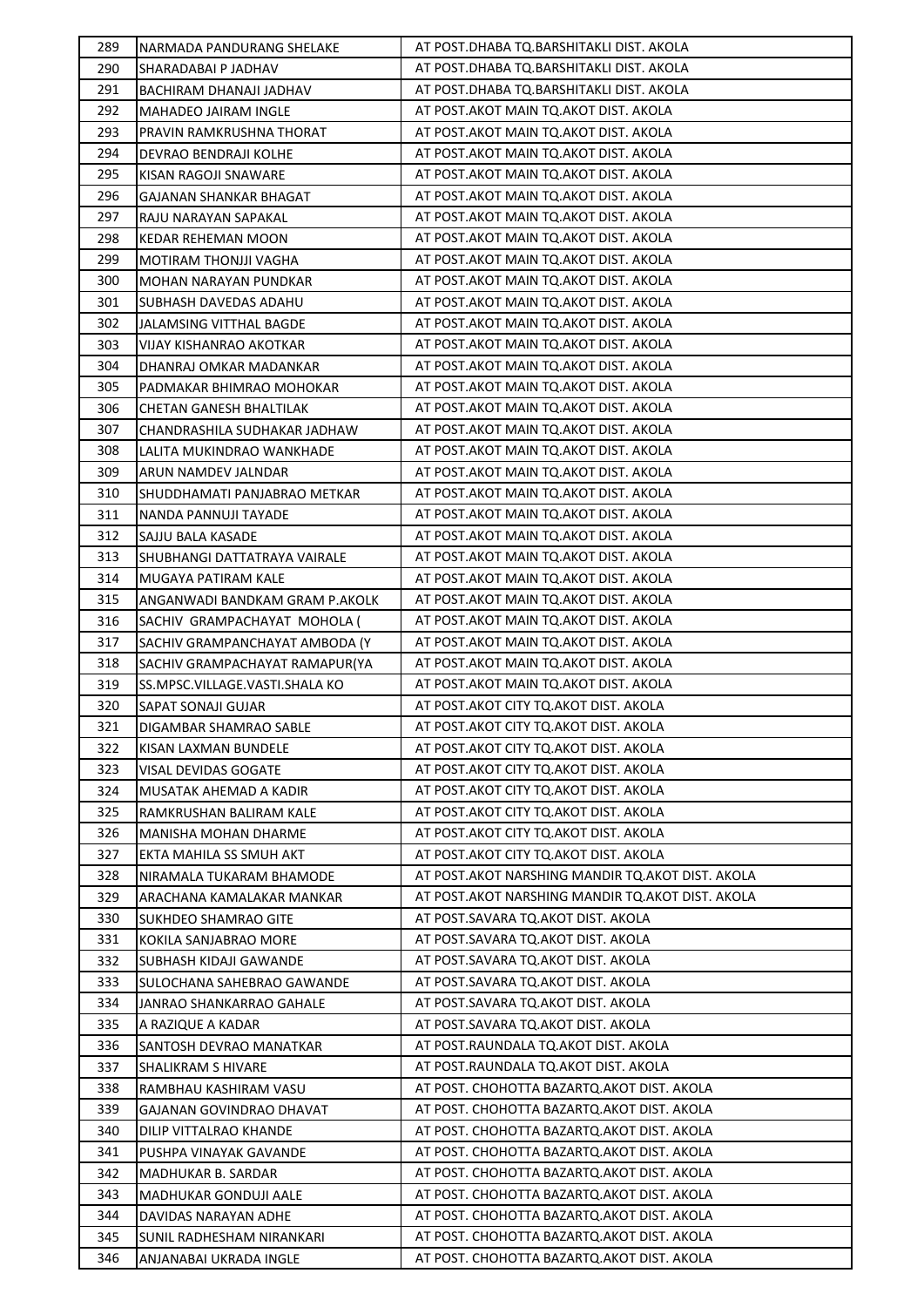| 347 | PRAKASH NONAJI TAYDE             | AT POST. WARUL JAULKA TQ.AKOT DIST. AKOLA     |
|-----|----------------------------------|-----------------------------------------------|
| 348 | MAHANDA DILIP SOLANKE            | AT POST. WARUL JAULKA TQ.AKOT DIST. AKOLA     |
| 349 | MANGALA DIPAK SAHU               | AT POST. AKOLKHED TQ.AKOT DIST. AKOLA         |
| 350 | RAJENDRA PANDURANG SAWARKAR      | AT POST. AKOLKHED TQ.AKOT DIST. AKOLA         |
| 351 | <b>MAHESH SURESH KOMRI</b>       | AT POST. AKOLKHED TQ.AKOT DIST. AKOLA         |
| 352 | MANIKRAO GULABRAO DIVEKAR        | AT POST. AKOLKHED TQ.AKOT DIST. AKOLA         |
| 353 | MANORAMA HARIDAS WANARE          | AT POST. AKOLKHED TQ.AKOT DIST. AKOLA         |
| 354 | LAXMI CHATURBHUJ SHARMA          | AT POST. AKOLKHED TQ.AKOT DIST. AKOLA         |
| 355 | MAHADEO TATYA KOMATI             | AT POST. AKOLKHED TQ.AKOT DIST. AKOLA         |
| 356 | SHASHIKALA ONKAR DHAVLE          | AT POST.KUTASA TQ.AKOT DIST. AKOLA            |
| 357 | <b>ASHOK ANANT PANDE</b>         | AT POST.MUNDGAON TQ.AKOT DIST. AKOLA          |
| 358 | BHIMRAO SAMRAT WANKHADE          | AT POST.MUNDGAON TQ.AKOT DIST. AKOLA          |
| 359 | SHALIGRAM RAMCHANDRA MAHALE      | AT POST.MUNDGAON TQ.AKOT DIST. AKOLA          |
| 360 | VISHVNATH SONAJI SARKATE         | AT POST.MUNDGAON TQ.AKOT DIST. AKOLA          |
| 361 | SANT MIRAJI MAH S B G LOHARI     | AT POST. TELHARA MAIN TQ. TELHARA DIST. AKOLA |
| 362 | RAMDAS GOVINDRAO KUKADE          | AT POST. TELHARA MAIN TO. TELHARA DIST. AKOLA |
| 363 | KAMALABAI M ROTHE                | AT POST. TELHARA MAIN TO. TELHARA DIST. AKOLA |
| 364 | VIMAL SHRIDHAR BABHULKAR         | AT POST.TELHARA MAIN TQ.TELHARA DIST. AKOLA   |
| 365 | JAYDEV GANPAT CHIMANKAR          | AT POST. TELHARA MAIN TO. TELHARA DIST. AKOLA |
| 366 | SAU. VIDDYA VISHVASH GAYGOL      | AT POST. TELHARA MAIN TQ. TELHARA DIST. AKOLA |
| 367 | BALIRAM SAMRUT SARDAR            | AT POST. TELHARA MAIN TO. TELHARA DIST. AKOLA |
| 368 | KASHIRAM PANDURANG BODALE        | AT POST. TELHARA MAIN TQ. TELHARA DIST. AKOLA |
| 369 | NERANJAN MOTIRAM SHIVANKAR       | AT POST. TELHARA MAIN TQ. TELHARA DIST. AKOLA |
| 370 | DIPAK BALIRAM LAHASE             | AT POST. TELHARA MAIN TO. TELHARA DIST. AKOLA |
| 371 | RUSHALI BALKRUSHNA KUKADE        | AT POST. TELHARA MAIN TO. TELHARA DIST. AKOLA |
| 372 | AMRUTABAI SHANKAR BODADE         | AT POST. TELHARA MAIN TQ. TELHARA DIST. AKOLA |
| 373 | VAISHALI DEVIDAS PARAGHARAMOR    | AT POST. TELHARA MAIN TQ. TELHARA DIST. AKOLA |
| 374 | MOHD.RIYAJ MOHD.JANI             | AT POST. TELHARA MAIN TO. TELHARA DIST. AKOLA |
| 375 | SHANKAR DAMODAR BHAGVAT          | AT POST. TELHARA MAIN TQ. TELHARA DIST. AKOLA |
| 376 | SHALIKRAM CHINDAJI WANKHADE      | AT POST. TELHARA MAIN TQ. TELHARA DIST. AKOLA |
| 377 | MANORAMA LAXMAN WANKHADE         | AT POST. TELHARA MAIN TO. TELHARA DIST. AKOLA |
| 378 | PROMOD SHANKARRAO JUMBALE        | AT POST. TELHARA MAIN TO. TELHARA DIST. AKOLA |
| 379 | NAKUL NARENDRA CHITODE APK       | AT POST.TELHARA MAIN TQ.TELHARA DIST. AKOLA   |
| 380 | LATIKA SURENDRA CHIKATE          | AT POST. TELHARA MAIN TO. TELHARA DIST. AKOLA |
| 381 | <b>GUNFABAI PRALHAD WANKHADE</b> | AT POST.TELHARA MAIN TQ.TELHARA DIST. AKOLA   |
| 382 | SURENDRA TRYABAMKARAO CHIKATE    | AT POST.TELHARA CITY TQ.TELHARA DIST. AKOLA   |
| 383 | HARIBHAU VISHAVNATH DIVNALE      | AT POST.TELHARA CITY TQ.TELHARA DIST. AKOLA   |
| 384 | SHREERAM CHINTAMAN THAKARE       | AT POST.HIWARKHED TQ.TELHARA DIST. AKOLA      |
| 385 | SINDU GAJANAN GHOGTE             | AT POST.HIWARKHED TO.TELHARA DIST. AKOLA      |
| 386 | PRAMOD PADURANG SAGUNWADE        | AT POST.HIWARKHED TQ.TELHARA DIST. AKOLA      |
| 387 | SAIDABI A.RAUF                   | AT POST.HIWARKHED TQ.TELHARA DIST. AKOLA      |
| 388 | NAIMAN BI ABD TALIB              | AT POST.HIWARKHED TQ.TELHARA DIST. AKOLA      |
| 389 | DIPAK MANOHAR TARAPURE           | AT POST.HIWARKHED TQ.TELHARA DIST. AKOLA      |
| 390 | <b>GANGABAI SANJAY INGLE</b>     | AT POST.HIWARKHED TQ.TELHARA DIST. AKOLA      |
| 391 | VARSHA RABBHU INGLE              | AT POST.HIWARKHED TQ.TELHARA DIST. AKOLA      |
| 392 | RAVINDRA MOHITKUMAR WAKOLE       | AT POST.HIWARKHED TQ.TELHARA DIST. AKOLA      |
| 393 | KILO BAI MUNJILAL DHAHIKAR       | AT POST.HIWARKHED TQ.TELHARA DIST. AKOLA      |
| 394 | <b>GITA VIJAY JADHAW</b>         | AT POST.HIWARKHED TQ.TELHARA DIST. AKOLA      |
| 395 | SHUBHANGI MAHADEV DHULE          | AT POST.HIWARKHED TQ.TELHARA DIST. AKOLA      |
| 396 | NIKITA GAJANAN RAUT              | AT POST.HIWARKHED TQ.TELHARA DIST. AKOLA      |
| 397 | TUKARAM SOMA CHANDE              | AT POST.HIWARKHED TQ.TELHARA DIST. AKOLA      |
| 398 | VISHNU GANESH VIRGHAT            | AT POST.HIWARKHED TQ.TELHARA DIST. AKOLA      |
| 399 | PUNDLIK MAHADEO TALOKAR          | AT POST.DANAPUR TQ.TELHARA DIST. AKOLA        |
| 400 | CHANDRAKALA OMKAR WANKHADE       | AT POST.DANAPUR TQ.TELHARA DIST. AKOLA        |
| 401 | RUKHAMABAI KISAN DHARME          | AT POST.DANAPUR TQ.TELHARA DIST. AKOLA        |
| 402 | PRAMOD ANANDA RAUT               | AT POST.DANAPUR TQ.TELHARA DIST. AKOLA        |
| 403 | ARUN BHAGWAN MISAL               | AT POST.DANAPUR TQ.TELHARA DIST. AKOLA        |
| 404 | NARAYAN PANDURANG SONTAKKE       | AT POST.PATHARDI TQ.TELHARA DIST. AKOLA       |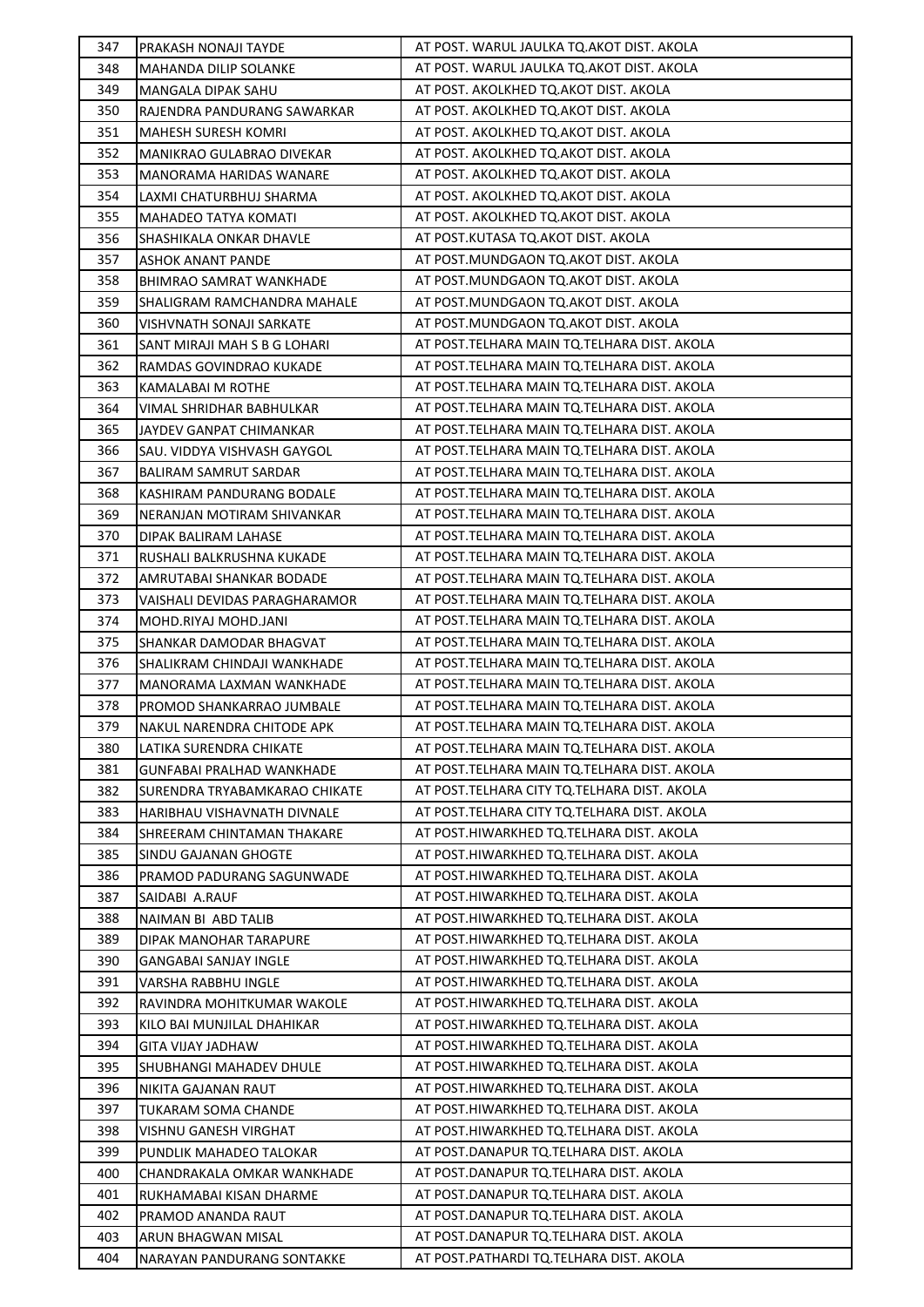| 405        | AMOL RAMESH TAYDE                                    | AT POST. PATHARDI TQ. TELHARA DIST. AKOLA                                            |
|------------|------------------------------------------------------|--------------------------------------------------------------------------------------|
| 406        | MALANABI J MIJMAUDIN                                 | AT POST. BELKHED TQ. TELHARA DIST. AKOLA                                             |
| 407        | SHANTABAI JAGANNATH DEULKAR                          | AT POST.BELKHED TQ.TELHARA DIST. AKOLA                                               |
| 408        | AFSARKHA SAFDAR KHA                                  | AT POST.BELKHED TQ.TELHARA DIST. AKOLA                                               |
| 409        | NIJMODIN S AJIM                                      | AT POST.BELKHED TQ.TELHARA DIST. AKOLA                                               |
| 410        | VINOD DINKAR TATHOD                                  | AT POST.AADSUL TQ.TELHARA DIST. AKOLA                                                |
| 411        | MUKTABAI SHIVAJI BILEWAR                             | AT POST. AADSUL TQ. TELHARA DIST. AKOLA                                              |
| 412        | SARUBAI HIMMAT SAVANE                                | AT POST. AADSUL TQ. TELHARA DIST. AKOLA                                              |
| 413        | MAHANNDA ARUN SABHOLE                                | AT POST.AADSUL TQ.TELHARA DIST. AKOLA                                                |
| 414        | BHANUDAS JAYRAM RAMCHAWRE                            | AT POST.AADSUL TQ.TELHARA DIST. AKOLA                                                |
| 415        | RANGIT SHESHRAO BHARSAKALE                           | AT POST. ADAGAON BUJRUK TO. TELHARA DIST. AKOLA                                      |
| 416        | SUDESH SHRIRAM NIMKARDE                              | AT POST.ADAGAON BUJRUK TQ.TELHARA DIST. AKOLA                                        |
| 417        | SUSHILA SHANKARRAO DHOKNE                            | AT POST.ADAGAON BUJRUK TQ.TELHARA DIST. AKOLA                                        |
| 418        | AJAMAT ALI SAI SHAUKAT                               | AT POST.ADAGAON BUJRUK TQ.TELHARA DIST. AKOLA                                        |
| 419        | VASUDEO BHAKAJI DANDGE                               | AT POST.ADAGAON BUJRUK TQ.TELHARA DIST. AKOLA                                        |
| 420        | KANCHAN GAJANAN BHUDAKE                              | AT POST.ADAGAON BUJRUK TQ.TELHARA DIST. AKOLA                                        |
| 421        | SAVITA JAGNATH MURKAR                                | AT POST.ADAGAON BUJRUK TO.TELHARA DIST. AKOLA                                        |
| 422        | DINESH MOHAN BAIRISAL                                | AT POST.ADAGAON BUJRUK TQ.TELHARA DIST. AKOLA                                        |
| 423        | MANOHAR NARAYAN MALTHANKAR                           | AT POST.ADAGAON BUJRUK TQ.TELHARA DIST. AKOLA                                        |
| 424        | DHONDU NAMDEO GONGE                                  | AT POST.BALAPUR TQ.BALAPUR DIST. AKOLA                                               |
| 425        | PARVTABAI TOTARAM SABLE                              | AT POST.BALAPUR TQ.BALAPUR DIST. AKOLA                                               |
| 426        | <b>GANGABAI RAVJI SONTKKE</b>                        | AT POST.BALAPUR TQ.BALAPUR DIST. AKOLA                                               |
| 427        | DEVIDAS GOVINDA GAYKVAD                              | AT POST.BALAPUR TQ.BALAPUR DIST. AKOLA                                               |
| 428        | SHRIKANT MNOHAR PATIL                                | AT POST.BALAPUR TQ.BALAPUR DIST. AKOLA                                               |
| 429        | SHAHEENA TARANNUM YUSUF ALLI K                       | AT POST.BALAPUR TQ.BALAPUR DIST. AKOLA                                               |
| 430        | NAMRDA GAJANAN GAVNDE                                | AT POST.BALAPUR TQ.BALAPUR DIST. AKOLA                                               |
| 431        | MAHADEV RAMBAU SHELAR                                | AT POST.BALAPUR TQ.BALAPUR DIST. AKOLA                                               |
| 432        |                                                      | AT POST.BALAPUR TQ.BALAPUR DIST. AKOLA                                               |
| 433        | GUNVANTABAI MASARAM TALE<br>SK KHALIK AB TALIB       | AT POST.BALAPUR TQ.BALAPUR DIST. AKOLA                                               |
| 434        | RAMANLAL VITTHALDAS SHAH                             | AT POST.BALAPUR TQ.BALAPUR DIST. AKOLA                                               |
| 435        | PRIYANKA DATTATRAY MHEISNE                           | AT POST.BALAPUR TQ.BALAPUR DIST. AKOLA                                               |
| 436        | SHIRIN KAUSAR ABDUL ALIM                             | AT POST.BALAPUR TQ.BALAPUR DIST. AKOLA                                               |
| 437        | SATIANUSAYA.SAV.SAH.GAT.                             | AT POST.BALAPUR TO.BALAPUR DIST. AKOLA                                               |
| 438        |                                                      | AT POST.URAL TQ.BALAPUR DIST. AKOLA                                                  |
| 439        | MH Z P SHALA LOHARA<br>KAMLAKAR NARAYAN BAKAL        | AT POST.URAL TQ.BALAPUR DIST. AKOLA                                                  |
| 440        | VISHVNATH ARJUN THAKARE                              | AT POST.URAL TQ.BALAPUR DIST. AKOLA                                                  |
| 441        |                                                      | AT POST.URAL TO.BALAPUR DIST. AKOLA                                                  |
| 442        | KIRAN BHANUDAS VASANKAR                              | AT POST.URAL TQ.BALAPUR DIST. AKOLA                                                  |
| 443        | SHAILESH VINAYAKSING THAKUR                          | AT POST.URAL TQ.BALAPUR DIST. AKOLA                                                  |
|            | R N MANGATE                                          | AT POST.URAL TQ.BALAPUR DIST. AKOLA                                                  |
| 444        | RAMCHANDRA RAMBHAU SABALE                            |                                                                                      |
| 445<br>446 | SHABNUR BI YUSUF DESHMUKH                            | AT POST.URAL TQ.BALAPUR DIST. AKOLA<br>AT POST.URAL TQ.BALAPUR DIST. AKOLA           |
|            | MO ALIK HAMJA DESHMUKH                               | AT POST.URAL TQ.BALAPUR DIST. AKOLA                                                  |
| 447<br>448 | SARAFRAJ MO ARIF DESHMUKH                            | AT POST.URAL TQ.BALAPUR DIST. AKOLA                                                  |
|            | BHIKAJI KUKAJI MORE                                  | AT POST.URAL TQ.BALAPUR DIST. AKOLA                                                  |
| 449<br>450 | MANUBAI PRAKASH SIRSAT<br>RUKHMABAI TRYAMBAK MANJARE | AT POST.URAL TQ.BALAPUR DIST. AKOLA                                                  |
|            |                                                      |                                                                                      |
| 451        | HAMIDABI SHEKH MUSTKIM                               | AT POST.URAL TQ.BALAPUR DIST. AKOLA<br>AT POST.URAL TQ.BALAPUR DIST. AKOLA           |
| 452<br>453 | SURESH SHAMRAO SHRINATH                              | AT POST.URAL TQ.BALAPUR DIST. AKOLA                                                  |
| 454        | SHEKH SHAKIL SHEKH ISAK<br>CNANDRAKALA MANOHAR BAGHE | AT POST.URAL TQ.BALAPUR DIST. AKOLA                                                  |
| 455        |                                                      | AT POST.URAL TQ.BALAPUR DIST. AKOLA                                                  |
|            | NARMADABAI SHAMRAO TELGOTE                           | AT POST.URAL TQ.BALAPUR DIST. AKOLA                                                  |
| 456        | DR BABASAHEB AMABED SAMUH                            |                                                                                      |
| 457        | SHREERAM RAJARAM METKAR                              | AT POST.WADEGAON TQ.BALAPUR DIST. AKOLA<br>AT POST. WADEGAON TQ. BALAPUR DIST. AKOLA |
| 458        | RAMRAO NATTHU WADHOKAR                               |                                                                                      |
| 459        | SHAKUNTALA MADHUKAR RAUT                             | AT POST.WADEGAON TQ.BALAPUR DIST. AKOLA                                              |
| 460        | BHAGYASHRI SURESH MHAISANE                           | AT POST. WADEGAON TO. BALAPUR DIST. AKOLA                                            |
| 461        | NILEEMA PRAMOD GHANAMODE                             | AT POST. WADEGAON TO. BALAPUR DIST. AKOLA                                            |
| 462        | PUSHAPA BHIMRAO DHOTRE                               | AT POST. WADEGAON TO. BALAPUR DIST. AKOLA                                            |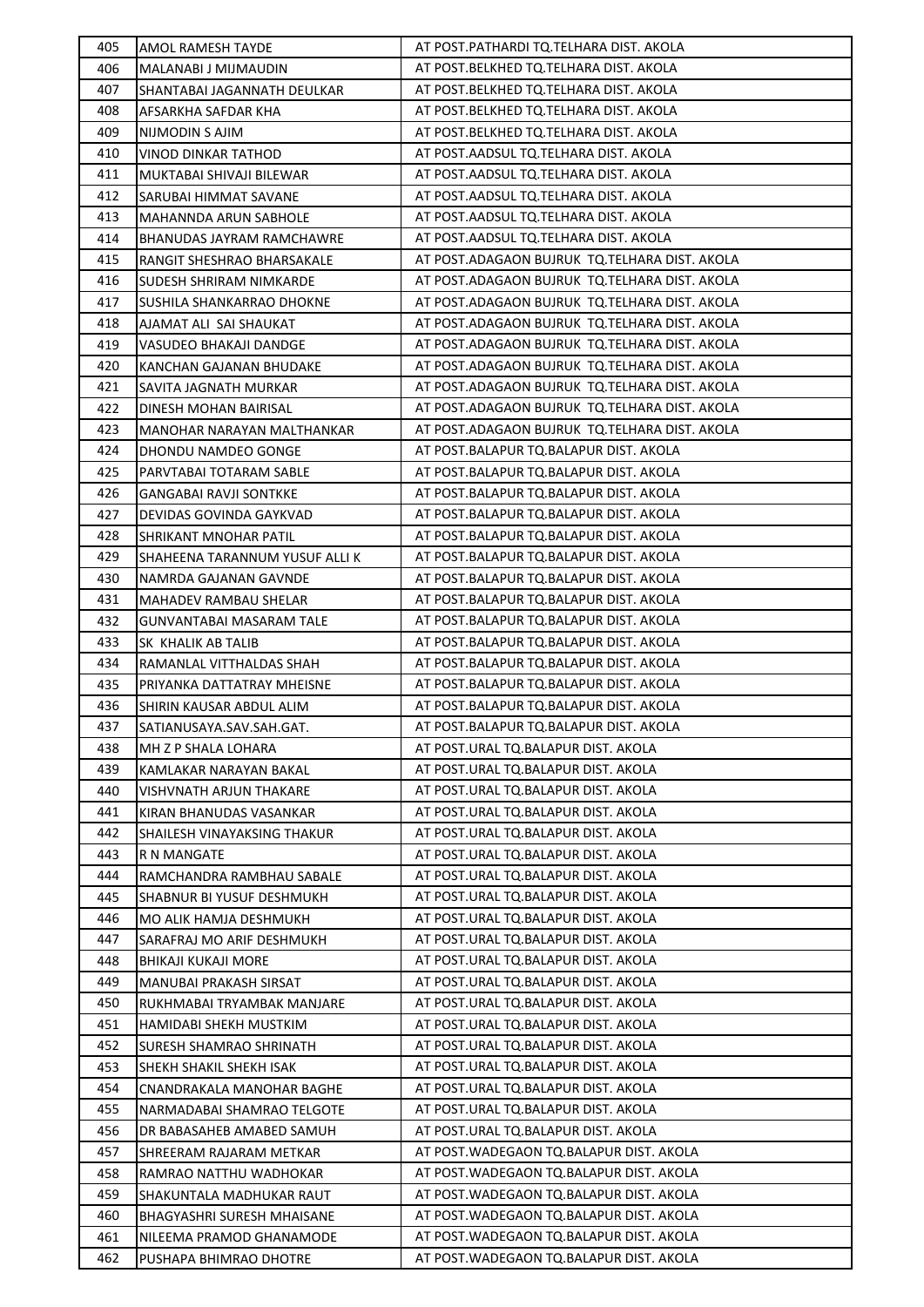| 463 | KISAN NARAYAN ILAME            | AT POST.NIMBA TQ.BALAPUR DIST. AKOLA   |
|-----|--------------------------------|----------------------------------------|
| 464 | NAMDEO KISANJI KURWALE         | AT POST.NIMBA TQ.BALAPUR DIST. AKOLA   |
| 465 | RAGHUNATH HARIBHAO TAYADE      | AT POST.NIMBA TQ.BALAPUR DIST. AKOLA   |
| 466 | JANAKRAM GANAPAT MORADE        | AT POST.NIMBA TQ.BALAPUR DIST. AKOLA   |
| 467 | RAMDAS ATAMARAO TAYADE         | AT POST.NIMBA TQ.BALAPUR DIST. AKOLA   |
| 468 | GOVINDA SHRIRAM BAJORIA        | AT POST.NIMBA TQ.BALAPUR DIST. AKOLA   |
| 469 | SHIVAJI NAGORAO GOLE           | AT POST.NIMBA TQ.BALAPUR DIST. AKOLA   |
| 470 | SURYABHAN CHANDRABHAN TOJATKAR | AT POST.NIMBA TQ.BALAPUR DIST. AKOLA   |
| 471 | VINOD SANTOSH DAMRE            | AT POST.NIMBA TQ.BALAPUR DIST. AKOLA   |
| 472 | SANTOSH RAMDHAN BADHE          | AT POST.NIMBA TQ.BALAPUR DIST. AKOLA   |
| 473 | <b>GANESH V BAYASKAR</b>       | AT POST.NIMBA TQ.BALAPUR DIST. AKOLA   |
| 474 | SHETKARI R BCG SAGAD           | AT POST.NIMBA TQ.BALAPUR DIST. AKOLA   |
| 475 | SUSHILABAI DINKAR LANDE        | AT POST.PARAS TQ.BALAPUR DIST. AKOLA   |
| 476 | <b>BALIRAM VYANKAT GIRAM</b>   | AT POST.PARAS TQ.BALAPUR DIST. AKOLA   |
| 477 | MU J P K SHALA PARAS           | AT POST.PARAS TQ.BALAPUR DIST. AKOLA   |
| 478 | <b>SURESH BALBHIM PAWAR</b>    | AT POST.PARAS TQ.BALAPUR DIST. AKOLA   |
| 479 | GOVINDA DEVIDAS HIVARKAR       | AT POST.PARAS TQ.BALAPUR DIST. AKOLA   |
| 480 | AMIT CHANDRACANT SONAWANE      | AT POST.PARAS TQ.BALAPUR DIST. AKOLA   |
| 481 | SHUBHANGI GAJANAN FIRKE        | AT POST.PARAS TQ.BALAPUR DIST. AKOLA   |
| 482 | SHALIGRAM MOTIRAM DANGATE      | AT POST.HATRUN TQ.BALAPUR DIST. AKOLA  |
| 483 | SOHANLAL V CHANDAK             | AT POST.HATRUN TQ.BALAPUR DIST. AKOLA  |
| 484 | PRAMOD TULSHIRAM DONGRE        | AT POST.HATRUN TQ.BALAPUR DIST. AKOLA  |
| 485 | MIRA SANJAY NAVKAR             | AT POST.HATRUN TQ.BALAPUR DIST. AKOLA  |
| 486 | KESARBAI SANAKR GIRI           | AT POST.HATRUN TQ.BALAPUR DIST. AKOLA  |
| 487 | RAMKRUSHN ONKAR LONGOTE        | AT POST. VYALA TQ. BALAPUR DIST. AKOLA |
| 488 | RAMDAS RAMCHANDRA TAYADE       | AT POST. VYALA TQ. BALAPUR DIST. AKOLA |
| 489 | MANOHAR W. BOROKAR             | AT POST. VYALA TQ. BALAPUR DIST. AKOLA |
| 490 | ANJANABAI ANANDRAO DANDLE      | AT POST.VYALA TQ.BALAPUR DIST. AKOLA   |
| 491 | SAU.SANDHYA PRASHANT DESHMUKH  | AT POST.VYALA TQ.BALAPUR DIST. AKOLA   |
| 492 | SHALIMAR EDUCATION & MULTIPURP | AT POST.PATUR TQ.PATUR DIST. AKOLA     |
| 493 | PUNDLIK SITARAM GAVALE         | AT POST. PATUR TQ. PATUR DIST. AKOLA   |
| 494 | <b>GANPAT SAMPAT NIKHADE</b>   | AT POST. PATUR TO. PATUR DIST. AKOLA   |
| 495 | RAJARAM TUKARAM NILKHAN        | AT POST.PATUR TQ.PATUR DIST. AKOLA     |
| 496 | SHESHRAO SUKHADEO WANKHADE     | AT POST.PATUR TQ.PATUR DIST. AKOLA     |
| 497 | WAMANRAO RAWAJI BORKAR         | AT POST.PATUR TO.PATUR DIST. AKOLA     |
| 498 | SAKUNTALA MOTIRAM RAUT         | AT POST.PATUR TQ.PATUR DIST. AKOLA     |
| 499 | SHILADEVI GAJENDARSING GAHILOT | AT POST.PATUR TQ.PATUR DIST. AKOLA     |
| 500 | SHE.ISA SHEKHAJI               | AT POST.PATUR TQ.PATUR DIST. AKOLA     |
| 501 | SHEWANTABAI KISAN SHINDE       | AT POST.PATUR TQ.PATUR DIST. AKOLA     |
| 502 | SANJU DHONDURAM POPLKAR        | AT POST.PATUR TQ.PATUR DIST. AKOLA     |
| 503 | M.SHOHEBUR RAHMAAN A.HAMID     | AT POST.PATUR TQ.PATUR DIST. AKOLA     |
| 504 | SUNIL BALABHU GAYAKVAD         | AT POST. PATUR TQ. PATUR DIST. AKOLA   |
| 505 | DEVMAN SHAKARM KHANDARE        | AT POST. PATUR TQ. PATUR DIST. AKOLA   |
| 506 | A KADAR A KADIR                | AT POST. PATUR TQ. PATUR DIST. AKOLA   |
| 507 | NAMDEO UDEBHAN INGLE           | AT POST.PATUR TQ.PATUR DIST. AKOLA     |
| 508 | RAGHA SITLA CHAVAN             | AT POST.PATUR TQ.PATUR DIST. AKOLA     |
| 509 | SUPAJI MAHADU DANDALE          | AT POST.PATUR TQ.PATUR DIST. AKOLA     |
| 510 | KISANRAO PARWATRAO GHUGE       | AT POST. PATUR TQ. PATUR DIST. AKOLA   |
| 511 | ARJUN SUPAJI SURWADE           | AT POST. PATUR TQ. PATUR DIST. AKOLA   |
| 512 | LATABAI MANOHAR GHUGE          | AT POST. PATUR TQ. PATUR DIST. AKOLA   |
| 513 | RUSHALI SHRIKRUSHNA ANDHARE    | AT POST. PATUR TQ. PATUR DIST. AKOLA   |
| 514 | SHANKAR LAXMAN GUDADE          | AT POST.PATUR TQ.PATUR DIST. AKOLA     |
| 515 | ARUN CHANDRABHAN MORE          | AT POST.PATUR TQ.PATUR DIST. AKOLA     |
| 516 | DIPAK LAXMANRAO WAGMARE        | AT POST.PATUR TQ.PATUR DIST. AKOLA     |
| 517 | JOYTI CHAKHARDHAR BANDO        | AT POST.PATUR TQ.PATUR DIST. AKOLA     |
| 518 | BHASHKAR SHYARAO GADEKAR       | AT POST. PATUR TQ. PATUR DIST. AKOLA   |
| 519 | SAI. JAHIR SAI. ISMAIL         | AT POST. PATUR TQ. PATUR DIST. AKOLA   |
| 520 | MOHAN LAXMAN KHANDARE          | AT POST.PATUR TQ.PATUR DIST. AKOLA     |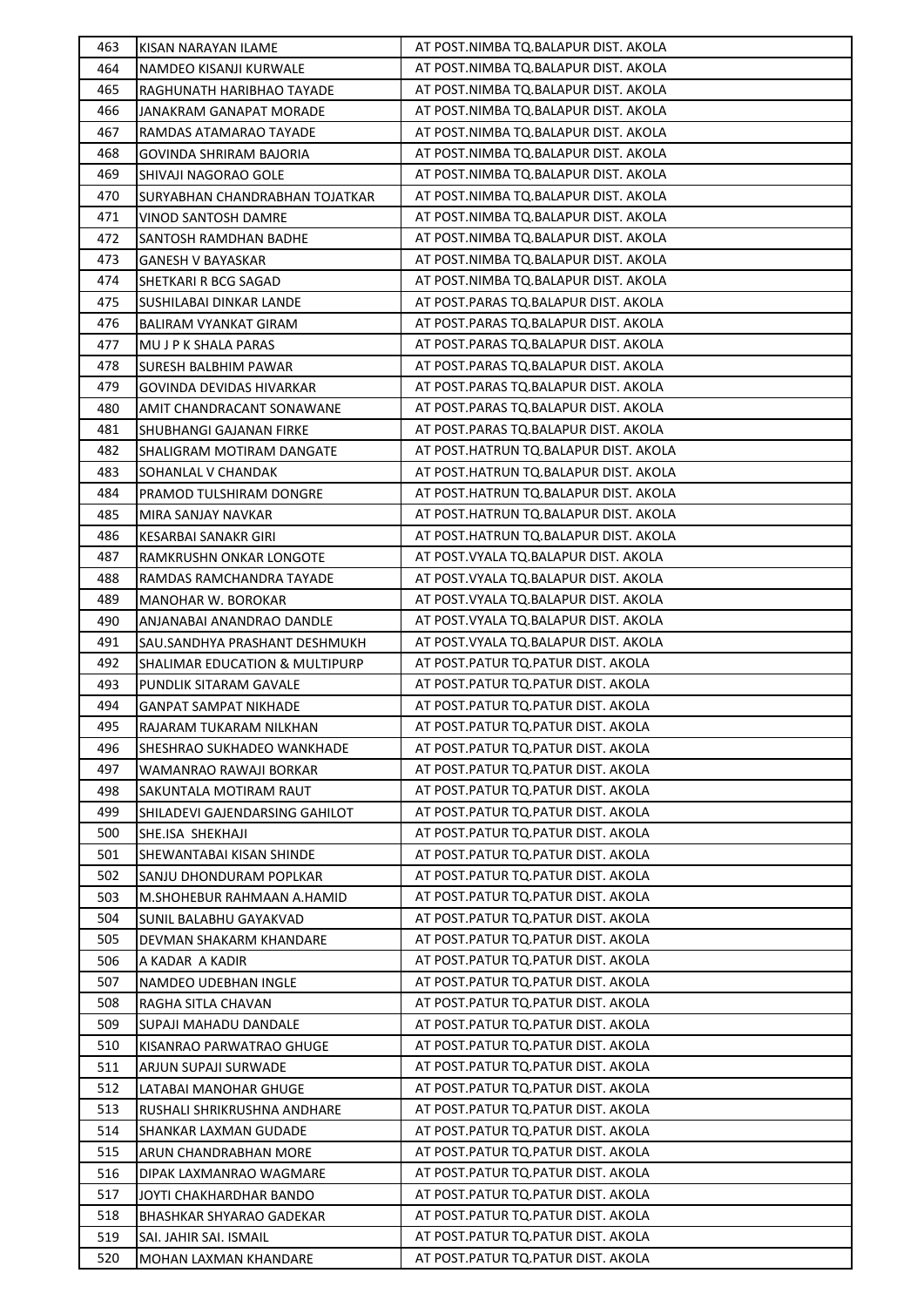| 521 | SHARAD SHREERAM TAYADE         | AT POST.PATUR TQ.PATUR DIST. AKOLA                  |
|-----|--------------------------------|-----------------------------------------------------|
| 522 | ARSHIYA ANJUM SAIKH AKBAR APK  | AT POST.PATUR TQ.PATUR DIST. AKOLA                  |
| 523 | VRUSHALI BABARAO ANDHARE       | AT POST. PATUR TQ. PATUR DIST. AKOLA                |
| 524 | AARTI BABANRAO DONGRE          | AT POST. PATUR TQ. PATUR DIST. AKOLA                |
| 525 | LAXMI SHAMRAO BGADE            | AT POST. PATUR TQ. PATUR DIST. AKOLA                |
| 526 | SUBHASH M RATHOD               | AT POST. PATUR TQ. PATUR DIST. AKOLA                |
| 527 | KENDRA PRAMUKH SADASYA SSA DIG | AT POST. PATUR TQ. PATUR DIST. AKOLA                |
| 528 | RENUKAMATA MILK PRODUCE SAHAKA | AT POST.CHANNI TQ.PATUR DIST. AKOLA                 |
| 529 | <b>GAJANAN WASUDEV DHORE</b>   | AT POST.CHANNI TQ.PATUR DIST. AKOLA                 |
| 530 | NARAYAN PRALLHAD DAVANGE       | AT POST.CHANNI TQ.PATUR DIST. AKOLA                 |
| 531 | <b>M N MALVE</b>               | AT POST.CHANNI TQ.PATUR DIST. AKOLA                 |
| 532 | SHANTA WAMAN JADHAV            | AT POST.CHANNI TQ.PATUR DIST. AKOLA                 |
| 533 | PUSHPA MURLIDHAR PAJAI         | AT POST.CHANNI TQ.PATUR DIST. AKOLA                 |
| 534 | SHRIRAM BHIKAJI NIMBOKAR       | AT POST.CHANNI TQ.PATUR DIST. AKOLA                 |
| 535 | SINDHUBAI A PACHPOR            | AT POST.CHANNI TQ.PATUR DIST. AKOLA                 |
| 536 | SAKHARAM MAROTI VAHOKAR        | AT POST.CHANNI TQ.PATUR DIST. AKOLA                 |
| 537 | RATIKANTABAI J LAXMAN CHANDANE | AT POST.CHANNI TQ.PATUR DIST. AKOLA                 |
| 538 | JAY JAGDBA SAY SAH GAT UMARA   | AT POST.CHANNI TQ.PATUR DIST. AKOLA                 |
| 539 | VISHAVNATH MOTIRAM KALPANDE    | AT POST.ALEGAON TO.PATUR DIST. AKOLA                |
| 540 | JANU JAYRAM KAMBALE            | AT POST.ALEGAON TO.PATUR DIST. AKOLA                |
| 541 | SHAMRAO G SHINDE               | AT POST.ALEGAON TO.PATUR DIST. AKOLA                |
| 542 | KASHIRAM PUNJAJI WALORE        | AT POST.ALEGAON TQ.PATUR DIST. AKOLA                |
| 543 | DILIP JANU JADHAV              | AT POST.ALEGAON TO.PATUR DIST. AKOLA                |
| 544 | SABLABAI BHOLASING RATHOD      | AT POST.ALEGAON TO.PATUR DIST. AKOLA                |
| 545 | MOH JAFAR SHE NAWAB            | AT POST.ALEGAON TO.PATUR DIST. AKOLA                |
| 546 | NASAREN KAUSAR MO SHAFI        | AT POST.ALEGAON TO.PATUR DIST. AKOLA                |
| 547 | SARSWATI VIDH AMBASHI          | AT POST.ALEGAON TQ.PATUR DIST. AKOLA                |
| 548 | M. A. PUNDALIK M SCHOOL        | AT POST. VIWARABHABULGAON TO. PATUR DIST. AKOLA     |
| 549 | NIRANJAN TULASHIRAM KIRATKAR   | AT POST. VIWARABHABULGAON TQ. PATUR DIST. AKOLA     |
| 550 | SHRIRAM BAHU VIKAS SAN SASTI   | AT POST.SASTI TQ.PATUR DIST. AKOLA                  |
| 551 | MOTIRAM RAGHOJI BARAD          | AT POST.SASTI TQ.PATUR DIST. AKOLA                  |
| 552 | VANDANA NAGORAO DANE           | AT POST.SASTI TQ.PATUR DIST. AKOLA                  |
| 553 | JAFAR ALI RIYASAD ALI          | AT POST.SASTI TQ.PATUR DIST. AKOLA                  |
| 554 | VITHU TUKARAM THOBARE          | AT POST. MURTIZAPUR MAIN TO. MURTIZAPUR DIST. AKOLA |
| 555 | A SHAHID A RASHID              | AT POST.MURTIZAPUR MAIN TQ.MURTIZAPUR DIST. AKOLA   |
| 556 | SHE ISMAIL SHE KALU            | AT POST. MURTIZAPUR MAIN TO. MURTIZAPUR DIST. AKOLA |
| 557 | VAMANRAO PARSHARAM GADEKAR     | AT POST.MURTIZAPUR MAIN TQ.MURTIZAPUR DIST. AKOLA   |
| 558 | PARMESHWAR HARIDAS CHAVAN      | AT POST. MURTIZAPUR MAIN TO. MURTIZAPUR DIST. AKOLA |
| 559 | SUBHAGI DADARAO BHATKAR        | AT POST.MURTIZAPUR MAIN TQ.MURTIZAPUR DIST. AKOLA   |
| 560 | VANDNA MANGAL BHANRANBE        | AT POST.MURTIZAPUR MAIN TQ.MURTIZAPUR DIST. AKOLA   |
| 561 | SAHDEV SOMAJI GAWAI            | AT POST. MURTIZAPUR MAIN TO. MURTIZAPUR DIST. AKOLA |
| 562 | MUNAPH BI SARDAR KHA           | AT POST.MURTIZAPUR MAIN TQ.MURTIZAPUR DIST. AKOLA   |
| 563 | SUMAN AGAND KHADEKAR           | AT POST.MURTIZAPUR MAIN TQ.MURTIZAPUR DIST. AKOLA   |
| 564 | S K TAYADE                     | AT POST.MURTIZAPUR MAIN TQ.MURTIZAPUR DIST. AKOLA   |
| 565 | <b>BEBI BHASKARRAO POLKET</b>  | AT POST. MURTIZAPUR MAIN TO. MURTIZAPUR DIST. AKOLA |
| 566 | RATNAPRABHA KESHAORAO DESHMUKH | AT POST.MURTIZAPUR MAIN TQ.MURTIZAPUR DIST. AKOLA   |
| 567 | PREMKUMAR VASUDEO GAVNAR       | AT POST.MURTIZAPUR MAIN TQ.MURTIZAPUR DIST. AKOLA   |
| 568 | PRABHT BHYANI BHOSALE          | AT POST. MURTIZAPUR MAIN TO. MURTIZAPUR DIST. AKOLA |
| 569 | DADARAO DIGAMBAR SABALE        | AT POST.MURTIZAPUR MAIN TQ.MURTIZAPUR DIST. AKOLA   |
| 570 | SANDIP VISHANU AADE            | AT POST. MURTIZAPUR MAIN TO. MURTIZAPUR DIST. AKOLA |
| 571 | HIRALAL BABULAL WANKHADE       | AT POST.MURTIZAPUR MAIN TQ.MURTIZAPUR DIST. AKOLA   |
| 572 | JYOTI SHRIKRUSHAN PATEKAR      | AT POST.MURTIZAPUR MAIN TQ.MURTIZAPUR DIST. AKOLA   |
| 573 | PRAJAKTA ASHOK MATE            | AT POST.MURTIZAPUR MAIN TQ.MURTIZAPUR DIST. AKOLA   |
| 574 | SUNIL GUNVANTRAO GAVANDE       | AT POST.MURTIZAPUR MAIN TQ.MURTIZAPUR DIST. AKOLA   |
| 575 | ASHOK BHASKAR ATALE            | AT POST.MURTIZAPUR MAIN TQ.MURTIZAPUR DIST. AKOLA   |
| 576 | JILHA PRA. SHALA NAGTHANA      | AT POST. MURTIZAPUR MAIN TO. MURTIZAPUR DIST. AKOLA |
| 577 | ADHYAKSHA SACHIV GRAMIN PANI P | AT POST. MURTIZAPUR MAIN TO. MURTIZAPUR DIST. AKOLA |
| 578 | SARPANCH / SACHIV GRAM P VIRA  | AT POST.MURTIZAPUR MAIN TQ.MURTIZAPUR DIST. AKOLA   |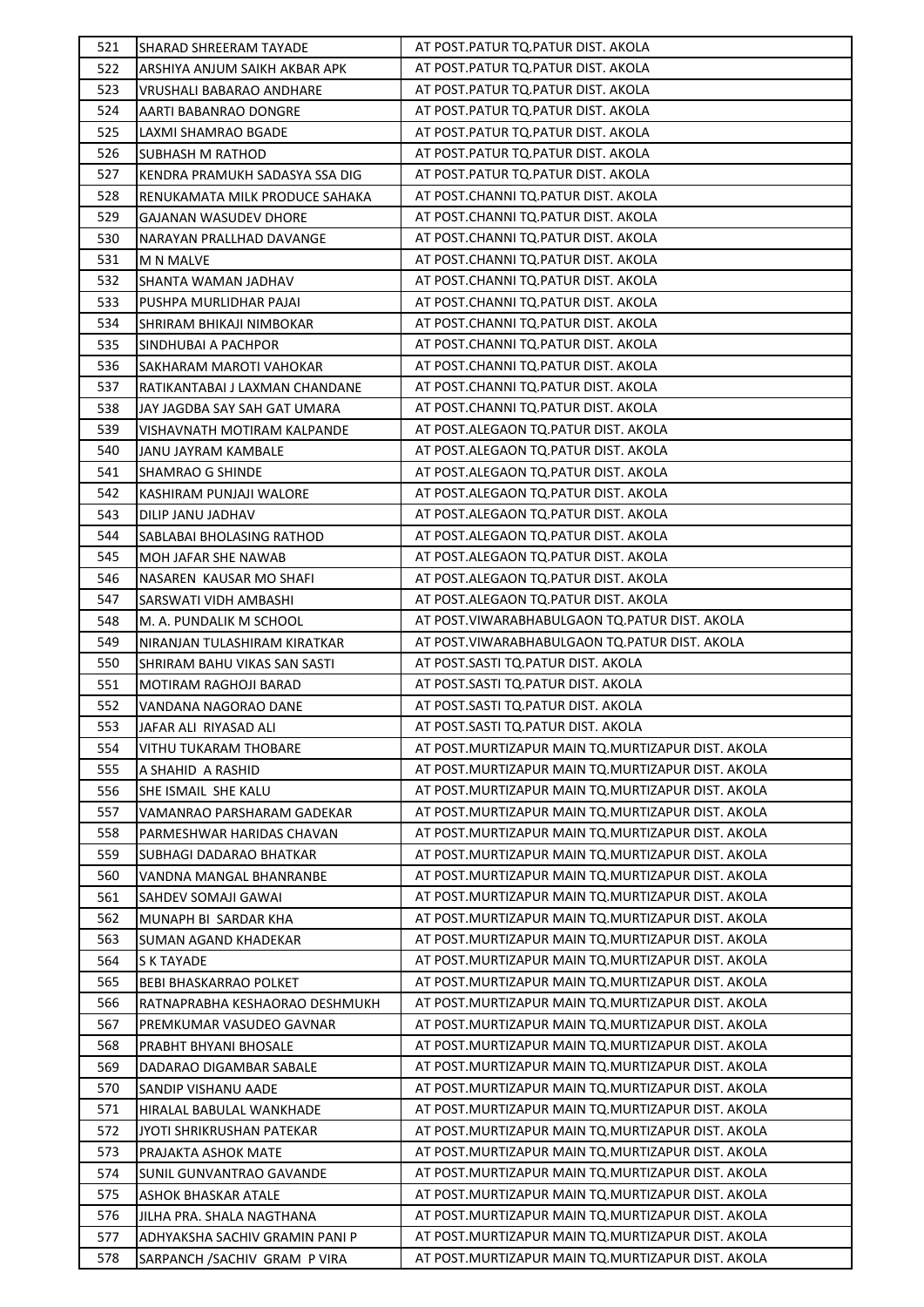| 579        | RADHE RADHE MAHILA BACHAT GAT                          | AT POST.MURTIZAPUR MAIN TQ.MURTIZAPUR DIST. AKOLA                                            |
|------------|--------------------------------------------------------|----------------------------------------------------------------------------------------------|
| 580        | <b>MANOHAR N BHATKAR</b>                               | AT POST.MURTIZAPUR MARKET YARD TQ.MURTIZAPUR DIST. AKOLA                                     |
| 581        | SHASHIKLA RAGHUNATH MISHRA                             | AT POST. MURTIZAPUR MARKET YARD TO. MURTIZAPUR DIST. AKOLA                                   |
| 582        | MANORAMA YASHVANT BAHEKAR                              | AT POST. MURTIZAPUR MARKET YARD TO. MURTIZAPUR DIST. AKOLA                                   |
| 583        | DEVKABAI GANESH INGALE                                 | AT POST.MURTIZAPUR MARKET YARD TQ.MURTIZAPUR DIST. AKOLA                                     |
| 584        | PRIYANKA RAMDAS KHULE                                  | AT POST. MURTIZAPUR MARKET YARD TO. MURTIZAPUR DIST. AKOLA                                   |
| 585        | PRIYANKA HIMMAT PATHRE                                 | AT POST.MURTIZAPUR MARKET YARD TQ.MURTIZAPUR DIST. AKOLA                                     |
| 586        | KAVITA RAVIDR SOLNKE                                   | AT POST.MURTIZAPUR MARKET YARD TQ.MURTIZAPUR DIST. AKOLA                                     |
| 587        | NALINI PRALHADRAO BAWNER                               | AT POST. MURTIZAPUR MARKET YARD TO. MURTIZAPUR DIST. AKOLA                                   |
| 588        | MOHAN RANGARAO DASHRATHI                               | AT POST. MURTIZAPUR MARKET YARD TO. MURTIZAPUR DIST. AKOLA                                   |
| 589        | VIMAL NAREDRA GAWANDE                                  | AT POST.MURTIZAPUR MARKET YARD TO.MURTIZAPUR DIST. AKOLA                                     |
| 590        | KONDI MANIKRAO WAGHMARE                                | AT POST. MURTIZAPUR MARKET YARD TO. MURTIZAPUR DIST. AKOLA                                   |
| 591        | AMOL MURLIDHAR GAWANDE                                 | AT POST. MURTIZAPUR MARKET YARD TO. MURTIZAPUR DIST. AKOLA                                   |
| 592        | JAITUNABI SAI. ABBAS                                   | AT POST. MURTIZAPUR CITY TQ. MURTIZAPUR DIST. AKOLA                                          |
| 593        | BAHSKAR RANCHANDRA DHORE                               | AT POST. MURTIZAPUR CITY TQ. MURTIZAPUR DIST. AKOLA                                          |
| 594        | MANGESH VISHAVNATH HIWALE                              | AT POST. MURTIZAPUR CITY TQ. MURTIZAPUR DIST. AKOLA                                          |
| 595        | ANUSAYABAI RAJARAM SAYAM                               | AT POST.MURTIZAPUR CITY TO.MURTIZAPUR DIST. AKOLA                                            |
| 596        | VENUTAI UTTAMRAO VAIDH                                 | AT POST.MURTIZAPUR CITY TQ.MURTIZAPUR DIST. AKOLA                                            |
| 597        | SANJAY AJABRAO GHOTE                                   | AT POST.MURTIZAPUR CITY TQ.MURTIZAPUR DIST. AKOLA                                            |
| 598        | NARMDABAI BENDAJI SARDAR                               | AT POST. MURTIZAPUR CITY TQ. MURTIZAPUR DIST. AKOLA                                          |
| 599        | MAHALAXMI MAH.BACHAT                                   | AT POST.MURTIZAPUR CITY TQ.MURTIZAPUR DIST. AKOLA                                            |
| 600        | GOPAL KASHIRAO NAIK                                    | AT POST.MANA TQ.MURTIZAPUR DIST. AKOLA                                                       |
| 601        | SUDHAKAR JANARDHAN WAREKAR                             | AT POST.MANA TQ.MURTIZAPUR DIST. AKOLA                                                       |
| 602        | DEVRAO PAYARU TEMORE                                   | AT POST.MANA TQ.MURTIZAPUR DIST. AKOLA                                                       |
| 603        | GOKULABAI HARICHANDRA GHORMODE                         | AT POST.MANA TQ.MURTIZAPUR DIST. AKOLA                                                       |
| 604        | HARIBHAU GANPATH DHOTE                                 | AT POST.MANA TQ.MURTIZAPUR DIST. AKOLA                                                       |
| 605        | <b>SUKHDEV RAMA MAHANUR</b>                            | AT POST.MANA TQ.MURTIZAPUR DIST. AKOLA                                                       |
| 606        | KISHOR KRUSHNARAO DESHMUKH                             | AT POST.MANA TQ.MURTIZAPUR DIST. AKOLA                                                       |
| 607        | LAXMAN KRUSHNRAO KHADE                                 | AT POST.MANA TQ.MURTIZAPUR DIST. AKOLA                                                       |
| 608        | LATA BABARAO KULKARNI                                  | AT POST.MANA TQ.MURTIZAPUR DIST. AKOLA                                                       |
| 609        | SAGHMI.MAH B G MANA                                    | AT POST.MANA TQ.MURTIZAPUR DIST. AKOLA                                                       |
| 610        | PRGATI SW SAH B G SONORI                               | AT POST.MANA TQ.MURTIZAPUR DIST. AKOLA                                                       |
| 611        | MAHATMA FULE SHE B G MANA                              | AT POST.MANA TQ.MURTIZAPUR DIST. AKOLA                                                       |
| 612        | <b>KESHAV G REVASKAR</b>                               | AT POST.KURUM TO.MURTIZAPUR DIST. AKOLA                                                      |
| 613        | HIRAMAN SANTU SHINDE                                   | AT POST.KURUM TO.MURTIZAPUR DIST. AKOLA                                                      |
| 614        | PANCHAFULA PANDIT MOHITE                               | AT POST.KURUM TQ.MURTIZAPUR DIST. AKOLA                                                      |
| 615        | NABHUTAI JAGATRAM SHRIWAS                              | AT POST.KURUM TQ.MURTIZAPUR DIST. AKOLA                                                      |
| 616        | SUNANDA PRABHAKAR MOHOD                                | AT POST.KURUM TQ.MURTIZAPUR DIST. AKOLA                                                      |
| 617        | MIRZA MUSTAK BAIG MIRZA DAUD B                         | AT POST.KURUM TO.MURTIZAPUR DIST. AKOLA                                                      |
|            |                                                        | AT POST.KURUM TQ.MURTIZAPUR DIST. AKOLA                                                      |
| 618<br>619 | YASHVANT GRAMSAMRUDDHI YOJANA                          | AT POST.KARANJA MAIN.TQ.KARANJA DIST. WASHIM                                                 |
| 620        | RUKKAIYA EDUCATION A SOC. WEL<br>NARAYAN PANDUJI DANGE | AT POST.KARANJA MAIN.TQ.KARANJA DIST. WASHIM                                                 |
|            |                                                        |                                                                                              |
| 621<br>622 | SHRIRAM TULSHIRAM MANKAR                               | AT POST.KARANJA MAIN.TQ.KARANJA DIST. WASHIM<br>AT POST.KARANJA MAIN.TQ.KARANJA DIST. WASHIM |
| 623        | DAVIDAS RODAJI GANJARE                                 | AT POST.KARANJA MAIN.TQ.KARANJA DIST. WASHIM                                                 |
| 624        | KONDABAI SUKHDEV JADHAV                                | AT POST.KARANJA MAIN.TQ.KARANJA DIST. WASHIM                                                 |
|            | SULOCHANA SOMESHWAR GAYKWAD                            |                                                                                              |
| 625        | MATHURA VASANT MAKRUWAR                                | AT POST.KARANJA MAIN.TQ.KARANJA DIST. WASHIM<br>AT POST.KARANJA MAIN.TQ.KARANJA DIST. WASHIM |
| 626        | D D PAWAR                                              |                                                                                              |
| 627        | SUNDARBAI MANIKRAO CHAVAN                              | AT POST.KARANJA MAIN.TQ.KARANJA DIST. WASHIM<br>AT POST.KARANJA MAIN.TQ.KARANJA DIST. WASHIM |
| 628        | RAMDAS PARASRAM BHAGAT                                 |                                                                                              |
| 629        | PRALHAD ZYGOJI WANKHADE                                | AT POST.KARANJA MAIN.TQ.KARANJA DIST. WASHIM                                                 |
| 630        | RAJU SHESHRAO KHODE                                    | AT POST.KARANJA MAIN.TQ.KARANJA DIST. WASHIM                                                 |
| 631        | ANUSAYABAI HARIBHAU PAWAR                              | AT POST.KARANJA MAIN.TQ.KARANJA DIST. WASHIM                                                 |
| 632        | VITTHAL MAHADEV CHORE                                  | AT POST.KARANJA MAIN.TQ.KARANJA DIST. WASHIM                                                 |
| 633        | PRAYAGBAI NARAYAN NASALE                               | AT POST.KARANJA MAIN.TQ.KARANJA DIST. WASHIM                                                 |
| 634        | JAMILA HUSEN LALUWALE                                  | AT POST.KARANJA MAIN.TQ.KARANJA DIST. WASHIM                                                 |
| 635        | <b>MOTIRAM MAROTI SHINDE</b>                           | AT POST.KARANJA MAIN.TQ.KARANJA DIST. WASHIM                                                 |
| 636        | SHRIKRUSHNA TUKARAM SHINDE                             | AT POST.KARANJA MAIN.TQ.KARANJA DIST. WASHIM                                                 |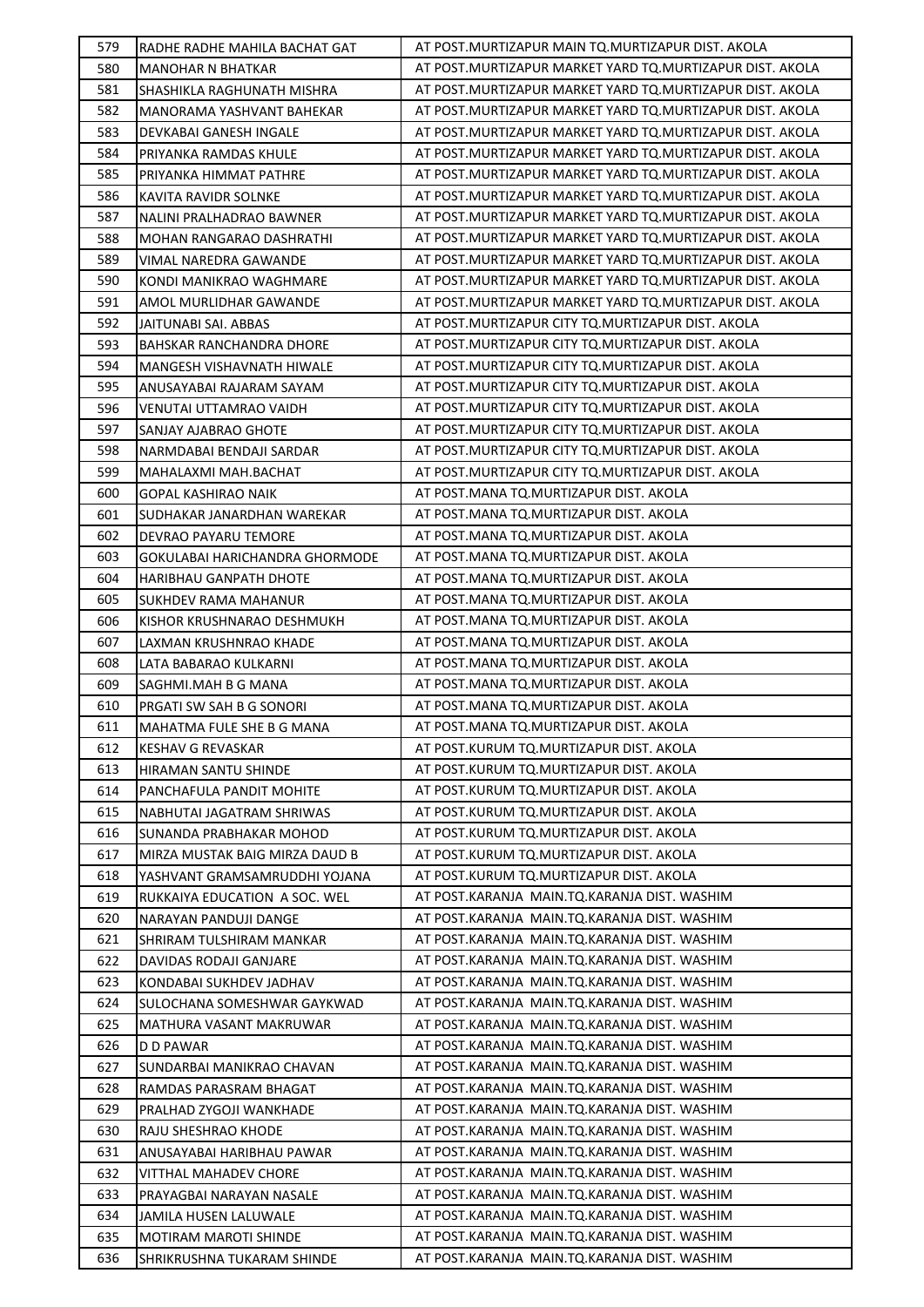| 637 | SANDIP VASUDEV RAUT            | AT POST.KARANJA MAIN.TQ.KARANJA DIST. WASHIM   |
|-----|--------------------------------|------------------------------------------------|
| 638 | MANIK SUBHASH SAMUDRE          | AT POST.KARANJA MAIN.TQ.KARANJA DIST. WASHIM   |
| 639 | MARAJI NARAYAN PAWAR           | AT POST.KARANJA MAIN.TQ.KARANJA DIST. WASHIM   |
| 640 | SUMANBAI MOTIRAM SHINDE        | AT POST.KARANJA MAIN.TQ.KARANJA DIST. WASHIM   |
| 641 | JAGNNATH JAYRAMJI BANGALE      | AT POST.KARANJA MAIN.TQ.KARANJA DIST. WASHIM   |
| 642 | AAKOSHA LALA RATHOD            | AT POST.KARANJA MAIN.TQ.KARANJA DIST. WASHIM   |
| 643 | RAMDAS TUKARAM SHINDE          | AT POST.KARANJA MAIN.TQ.KARANJA DIST. WASHIM   |
| 644 | SHRIKANT VIKARAM MHASANE       | AT POST.KARANJA MAIN.TQ.KARANJA DIST. WASHIM   |
| 645 | REKHA KISAN GAIKAWAD           | AT POST.KARANJA MAIN.TQ.KARANJA DIST. WASHIM   |
| 646 | MIRABAI BABULALJI BEHARE       | AT POST.KARANJA MAIN.TQ.KARANJA DIST. WASHIM   |
| 647 | KUSUMBAI TULSHIRAM CHICHOLKAR  | AT POST.KARANJA MAIN.TQ.KARANJA DIST. WASHIM   |
| 648 | VISHNU NARAYAN BHAGAT          | AT POST.KARANJA MAIN.TQ.KARANJA DIST. WASHIM   |
| 649 | VISHNU BHIWAJI PAWAR           | AT POST.KARANJA MAIN.TQ.KARANJA DIST. WASHIM   |
| 650 | DHANRAJ SRIRAM MOHOD           | AT POST.KARANJA MAIN.TQ.KARANJA DIST. WASHIM   |
| 651 | VENU MAHADEV DAWALE            | AT POST.KARANJA MAIN.TQ.KARANJA DIST. WASHIM   |
| 652 | CHAND GHASI NAURANGABADI       | AT POST.KARANJA MAIN.TQ.KARANJA DIST. WASHIM   |
| 653 | GAJANAN KISAN MULE             | AT POST.KARANJA MAIN.TQ.KARANJA DIST. WASHIM   |
| 654 | <b>BHARAT HIRAMAN WARGHAT</b>  | AT POST.KARANJA MAIN.TQ.KARANJA DIST. WASHIM   |
| 655 | SUNITA JAIRAM GAWAI            | AT POST.KARANJA MAIN.TO.KARANJA DIST. WASHIM   |
| 656 | <b>WASUDEV BHAURAO SARAP</b>   | AT POST.KAMARGAON .TQ.KARANJA DIST. WASHIM     |
| 657 | BHAGUBAI S JAGTAP              | AT POST.KAMARGAON .TQ.KARANJA DIST. WASHIM     |
| 658 | RUKHAMABAI PARASRAM RATHOD     | AT POST.KAMARGAON .TQ.KARANJA DIST. WASHIM     |
| 659 | OMPRAKASH R DABERAO            | AT POST.KAMARGAON .TQ.KARANJA DIST. WASHIM     |
| 660 | R C SONONE                     | AT POST.KAMARGAON .TQ.KARANJA DIST. WASHIM     |
| 661 | CHETAN R JOSHI                 | AT POST.KAMARGAON .TQ.KARANJA DIST. WASHIM     |
| 662 | DURODHAN BHAGVAN GAJBHIYE      | AT POST.KAMARGAON .TQ.KARANJA DIST. WASHIM     |
| 663 | SK HAMID SK GANI PINJARI       | AT POST.KAMARGAON .TQ.KARANJA DIST. WASHIM     |
| 664 | ANIL M GADAGE                  | AT POST.KAMARGAON .TQ.KARANJA DIST. WASHIM     |
| 665 | SARDARKHA CHHOTEKHA            | AT POST.KAMARGAON .TQ.KARANJA DIST. WASHIM     |
| 666 | SHYAM DHANUJI GAYAKWAD         | AT POST.KAMARGAON .TQ.KARANJA DIST. WASHIM     |
| 667 | DEVANAND BALIRAM WANKHADE      | AT POST.KAMARGAON .TQ.KARANJA DIST. WASHIM     |
| 668 | SHANTABAI GAJANAN KHADSE       | AT POST.KAMARGAON .TQ.KARANJA DIST. WASHIM     |
| 669 | PRIYA PADAMSINH BAIS           | AT POST.KAMARGAON .TQ.KARANJA DIST. WASHIM     |
| 670 | KRUSHI UD. B. SAMITI KAMAR.    | AT POST.KAMARGAON .TO.KARANJA DIST. WASHIM     |
| 671 | SANDIP MANOHAR AWATADE.        | AT POST.UMBARDA BAZAR .TQ.KARANJA DIST. WASHIM |
| 672 | AMOL BHOJRAJ SAHARE & RINKU VI | AT POST.UMBARDA BAZAR .TQ.KARANJA DIST. WASHIM |
| 673 | RAMABAI BABANRAO INGOLE        | AT POST.UMBARDA BAZAR .TO.KARANJA DIST. WASHIM |
| 674 | DINKAR UTTAM BHAGAT            | AT POST.UMBARDA BAZAR .TQ.KARANJA DIST. WASHIM |
| 675 | RAJAULLAKHA SAJYADKHA KHAN     | AT POST.UMBARDA BAZAR .TQ.KARANJA DIST. WASHIM |
| 676 | MAYABAI HARIDAS PUND           | AT POST.UMBARDA BAZAR .TQ.KARANJA DIST. WASHIM |
| 677 | BHASKAR MAROTI THAKARE         | AT POST.UMBARDA BAZAR .TQ.KARANJA DIST. WASHIM |
| 678 | SAJIDKHA MAJIDKHA KHAN         | AT POST.UMBARDA BAZAR .TQ.KARANJA DIST. WASHIM |
| 679 | SHRIKRUSHNA BAPURAO KHADSE     | AT POST.UMBARDA BAZAR .TQ.KARANJA DIST. WASHIM |
| 680 | RAMHARI RAMCHANDRA MORE        | AT POST.UMBARDA BAZAR .TQ.KARANJA DIST. WASHIM |
| 681 | PUNDLIK D SONONE               | AT POST.UMBARDA BAZAR .TQ.KARANJA DIST. WASHIM |
| 682 | SURESH VALLABDAS JAJU          | AT POST.DHANAJ BU .TQ.KARANJA DIST. WASHIM     |
| 683 | VALABDAS RAMPARSAD JAJU        | AT POST.DHANAJ BU .TQ.KARANJA DIST. WASHIM     |
| 684 | DYANASHWAR BARADSA BANARSE     | AT POST.DHANAJ BU .TQ.KARANJA DIST. WASHIM     |
| 685 | VILAS YASHVANT HIROLE          | AT POST.DHANAJ BU .TQ.KARANJA DIST. WASHIM     |
| 686 | MUKESH VIJAY KADU              | AT POST.DHANAJ BU .TQ.KARANJA DIST. WASHIM     |
| 687 | VANITA JAYPRAKASH PATHEKAR     | AT POST.DHANAJ BU .TQ.KARANJA DIST. WASHIM     |
| 688 | LALALACHAPATH VIJAY KADU       | AT POST.DHANAJ BU .TQ.KARANJA DIST. WASHIM     |
| 689 | ANNAPURNA UDHDAVRAO WANKHADE   | AT POST.DHANAJ BU .TQ.KARANJA DIST. WASHIM     |
| 690 | SHEKH RASUL SHEKH IBRAHIM KURE | AT POST.DHANAJ BU .TQ.KARANJA DIST. WASHIM     |
| 691 | DILIP VISHWANATH KALALKAR      | AT POST.DHANAJ BU .TQ.KARANJA DIST. WASHIM     |
| 692 | HARICHND TUKARAM CHARNE        | AT POST.DHANAJ BU .TQ.KARANJA DIST. WASHIM     |
| 693 | SHATABDI ANUDAN                | AT POST.MANBHA .TQ.KARANJA DIST. WASHIM        |
| 694 | SHATABDI ANUDAN MANBHA         | AT POST.MANBHA .TQ.KARANJA DIST. WASHIM        |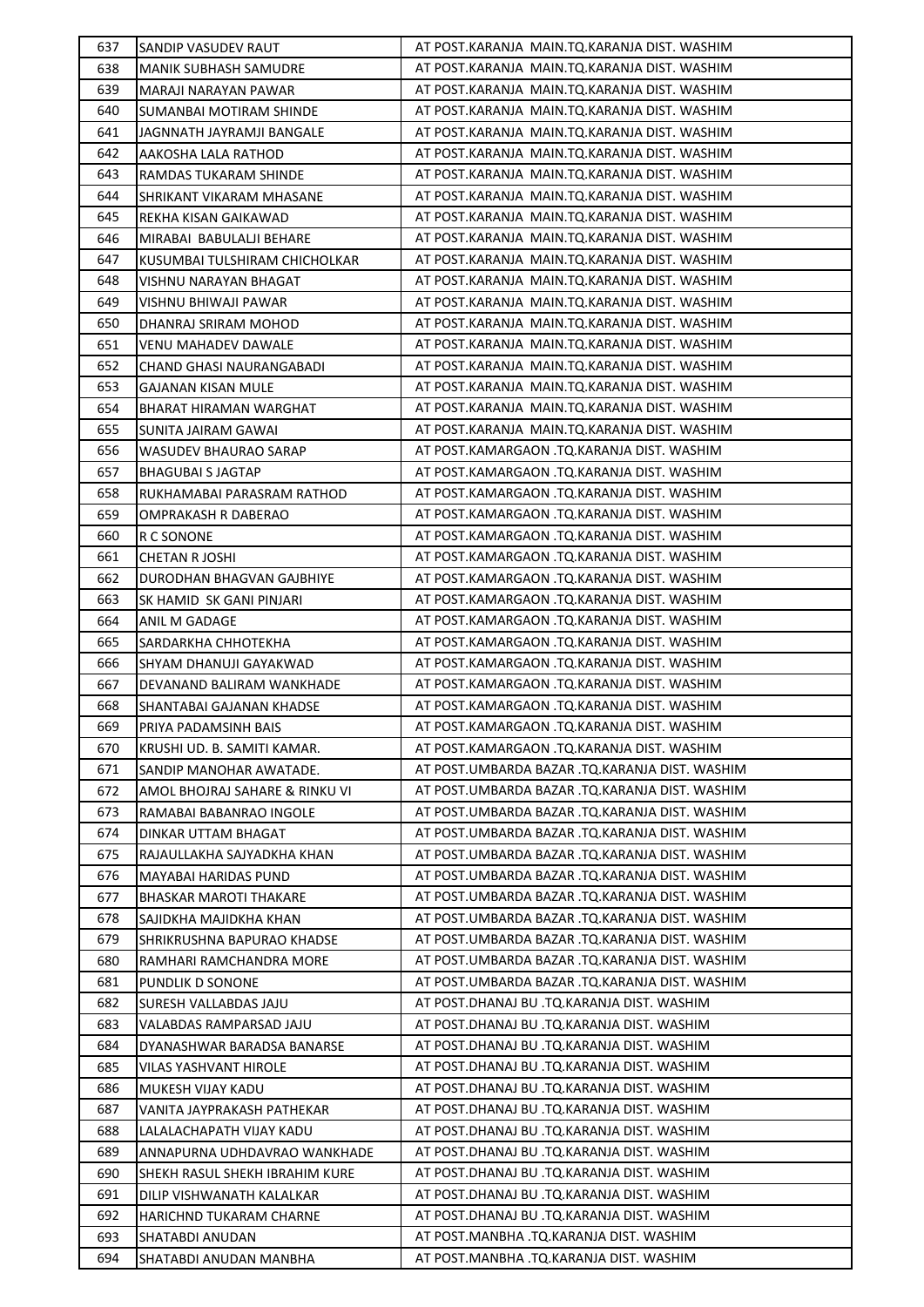| 695        | SHINDHUBAI DNYANESHWAR AMBURE                                 | AT POST.MANBHA .TQ.KARANJA DIST. WASHIM                                                  |
|------------|---------------------------------------------------------------|------------------------------------------------------------------------------------------|
| 696        | MANDABAI GUNVANTRAO RANGE                                     | AT POST.MANBHA .TQ.KARANJA DIST. WASHIM                                                  |
| 697        | VILAS BAHIRUJI VANJARI                                        | AT POST.MANBHA .TQ.KARANJA DIST. WASHIM                                                  |
| 698        | JAYRUDDIN KHAIRUDDIN                                          | AT POST.MANBHA .TQ.KARANJA DIST. WASHIM                                                  |
| 699        | SAKHI MAHILA BACHAT GAT                                       | AT POST.MANBHA .TQ.KARANJA DIST. WASHIM                                                  |
| 700        | PIMPALABAI RANGLAL JADHAV                                     | AT POST.POHA .TQ.KARANJA DIST. WASHIM                                                    |
| 701        | SK MIR SK RASUL                                               | AT POST.KAJLESHWAR .TQ.KARANJA DIST. WASHIM                                              |
| 702        | NIYO. A-1 DUDH UTP.SANSTHA ASE                                | AT POST.MANGRULPIR MAIN .TQ MANGRULPIR DIST. WASHIM                                      |
| 703        | ABDUL GAFFAR ALPSAKHANK BHU. S                                | AT POST.MANGRULPIR MAIN .TQ MANGRULPIR DIST. WASHIM                                      |
| 704        | SUMITRABAI SADASHIVRAO                                        | AT POST.MANGRULPIR MAIN .TQ MANGRULPIR DIST. WASHIM                                      |
| 705        | <b>BHIMRAO RAMJI BANSOD</b>                                   | AT POST.MANGRULPIR MAIN .TQ MANGRULPIR DIST. WASHIM                                      |
| 706        | RAMESH MADHAO NALAWADE                                        | AT POST.MANGRULPIR MAIN .TQ MANGRULPIR DIST. WASHIM                                      |
| 707        | SHANTABAI GYANUJI BHOYAR                                      | AT POST.MANGRULPIR MAIN .TQ MANGRULPIR DIST. WASHIM                                      |
| 708        | SHANKAR SOPANRAO DHOBALE                                      | AT POST.MANGRULPIR MAIN .TQ MANGRULPIR DIST. WASHIM                                      |
| 709        | DURGABAI SHANKAR ADE                                          | AT POST.MANGRULPIR MAIN .TQ MANGRULPIR DIST. WASHIM                                      |
| 710        | DNYANDEW S GODSE                                              | AT POST.MANGRULPIR MAIN .TQ MANGRULPIR DIST. WASHIM                                      |
| 711        | ABDUL WAJEED ABDUL NAZIR                                      | AT POST.MANGRULPIR MAIN .TQ MANGRULPIR DIST. WASHIM                                      |
| 712        | SHUKHADEW YADWRAO BHOYAR                                      | AT POST.MANGRULPIR MAIN .TQ MANGRULPIR DIST. WASHIM                                      |
| 713        | ANIL DIPAK SHAHANE                                            | AT POST.MANGRULPIR MAIN .TQ MANGRULPIR DIST. WASHIM                                      |
| 714        | GAYABAI RAJARAM BHAGAT                                        | AT POST.MANGRULPIR MAIN .TQ MANGRULPIR DIST. WASHIM                                      |
| 715        | RAMESH GAYUAKWAD                                              | AT POST.MANGRULPIR MAIN .TQ MANGRULPIR DIST. WASHIM                                      |
| 716        | RAMKURSHAN DAGADURAO BURE                                     | AT POST.MANGRULPIR MAIN .TQ MANGRULPIR DIST. WASHIM                                      |
| 717        | DEVAKABAI BHAGVANA BARGA                                      | AT POST.MANGRULPIR MAIN .TQ MANGRULPIR DIST. WASHIM                                      |
| 718        | VISHNUPANT SABHAJI BHODANE                                    | AT POST.MANGRULPIR MAIN .TQ MANGRULPIR DIST. WASHIM                                      |
| 719        | VISHWANATH HIMMATRAO KALAPAD                                  | AT POST.MANGRULPIR MAIN .TQ MANGRULPIR DIST. WASHIM                                      |
| 720        | DWARKABAI WISHNATH KALAPAD                                    | AT POST.MANGRULPIR MAIN .TQ MANGRULPIR DIST. WASHIM                                      |
| 721        | NEETA NANDKISHOR BORKAR                                       | AT POST.MANGRULPIR MAIN .TQ MANGRULPIR DIST. WASHIM                                      |
| 722        | RAFIQABI VI SHE REHAMAN                                       | AT POST.MANGRULPIR MAIN .TQ MANGRULPIR DIST. WASHIM                                      |
| 723        | SUBEDARKHA SHAHAMIRKHA                                        | AT POST.MANGRULPIR MAIN .TQ MANGRULPIR DIST. WASHIM                                      |
| 724        | RIYAJULLAKHA ASATKHA                                          | AT POST.MANGRULPIR MAIN .TQ MANGRULPIR DIST. WASHIM                                      |
| 725        | MO IJAJ MO AAJAM                                              | AT POST.MANGRULPIR MAIN .TQ MANGRULPIR DIST. WASHIM                                      |
| 726        | SK JAMIL SK JALIL                                             | AT POST.MANGRULPIR MAIN .TQ MANGRULPIR DIST. WASHIM                                      |
| 727        | AHMED KHA SUBEDAR KHA                                         | AT POST.MANGRULPIR MAIN .TQ MANGRULPIR DIST. WASHIM                                      |
| 728        | SK MUSTAK SK MUSA                                             | AT POST.MANGRULPIR MAIN .TQ MANGRULPIR DIST. WASHIM                                      |
| 729        | MAKBUL BI SK CHAND                                            | AT POST.MANGRULPIR MAIN .TQ MANGRULPIR DIST. WASHIM                                      |
| 730        | RAVI LASHMAN CHOPADE                                          | AT POST.MANGRULPIR MAIN .TQ MANGRULPIR DIST. WASHIM                                      |
| 731        | SAU SUJATA PRAKASH MANAWAR                                    | AT POST.MANGRULPIR MAIN .TQ MANGRULPIR DIST. WASHIM                                      |
| 732        | SHRIKRUSHNA VASANTRAO SURVE                                   | AT POST.MANGRULPIR MAIN .TQ MANGRULPIR DIST. WASHIM                                      |
| 733        | SHITAL DEVRAO MANIKRAO                                        | AT POST.MANGRULPIR MAIN .TQ MANGRULPIR DIST. WASHIM                                      |
| 734        |                                                               | AT POST.MANGRULPIR MAIN .TQ MANGRULPIR DIST. WASHIM                                      |
| 735        | RUPALI WASUDEV AMBHORE                                        | AT POST.MANGRULPIR MAIN .TQ MANGRULPIR DIST. WASHIM                                      |
| 736        | ANUSAYA MOTIRAM KANBLE                                        | AT POST.MANGRULPIR MAIN .TQ MANGRULPIR DIST. WASHIM                                      |
| 737        | NIRMALABAI SUBHASH CHAVHAN<br>KAMALA VASUDEV THAKARE          | AT POST.MANGRULPIR MAIN .TQ MANGRULPIR DIST. WASHIM                                      |
| 738        |                                                               | AT POST.MANGRULPIR MAIN .TQ MANGRULPIR DIST. WASHIM                                      |
| 739        | PRESI/SEC. VAN HAKK SAMITEE KH<br>GRAMPANI PURV.SWA.SAMI.ARAK | AT POST.MANGRULPIR MAIN .TQ MANGRULPIR DIST. WASHIM                                      |
| 740        |                                                               | AT POST.MANGRULPIR CITY .TQ MANGRULPIR DIST. WASHIM                                      |
| 741        | AL MAHMUD MUSLIM MAYANORITY ED<br>DIGAMBAR VITTAL INGOLE      | AT POST.MANGRULPIR CITY .TQ MANGRULPIR DIST. WASHIM                                      |
| 742        | VASUDEO RAMJI ADE                                             | AT POST.MANGRULPIR CITY .TQ MANGRULPIR DIST. WASHIM                                      |
| 743        |                                                               | AT POST.MANGRULPIR CITY .TQ MANGRULPIR DIST. WASHIM                                      |
| 744        | RITA RAJU INGALE<br>GAUTAM VAMANRAO KANBALE                   | AT POST.MANGRULPIR CITY .TQ MANGRULPIR DIST. WASHIM                                      |
| 745        |                                                               | AT POST.MANGRULPIR CITY .TQ MANGRULPIR DIST. WASHIM                                      |
|            | ANSAR AHEMAD NAJIR AHEMAD                                     | AT POST.MOHARI .TQ MANGRULPIR DIST. WASHIM                                               |
| 746<br>747 | <b>BHAGWAN PANDUJI THAKRE</b>                                 | AT POST.MOHARI .TQ MANGRULPIR DIST. WASHIM                                               |
|            | VILASH LAXMAN JOSHI                                           | AT POST.MOHARI .TQ MANGRULPIR DIST. WASHIM                                               |
| 748        | DURGABAI MAHADEO MISAL                                        |                                                                                          |
| 749<br>750 | UJAWALA SAHEB MHATARMARE                                      | AT POST.MOHARI .TQ MANGRULPIR DIST. WASHIM<br>AT POST.MOHARI .TQ MANGRULPIR DIST. WASHIM |
|            | JAISHRI ARUN GAVANDE                                          |                                                                                          |
| 751        | PANCHSHIL MAGA MAJUR KAM                                      | AT POST. SHELU BAZAR .TQ MANGRULPIR DIST. WASHIM                                         |
| 752        | ONKAR KASHIRAM JADHAO                                         | AT POST. SHELU BAZAR .TQ MANGRULPIR DIST. WASHIM                                         |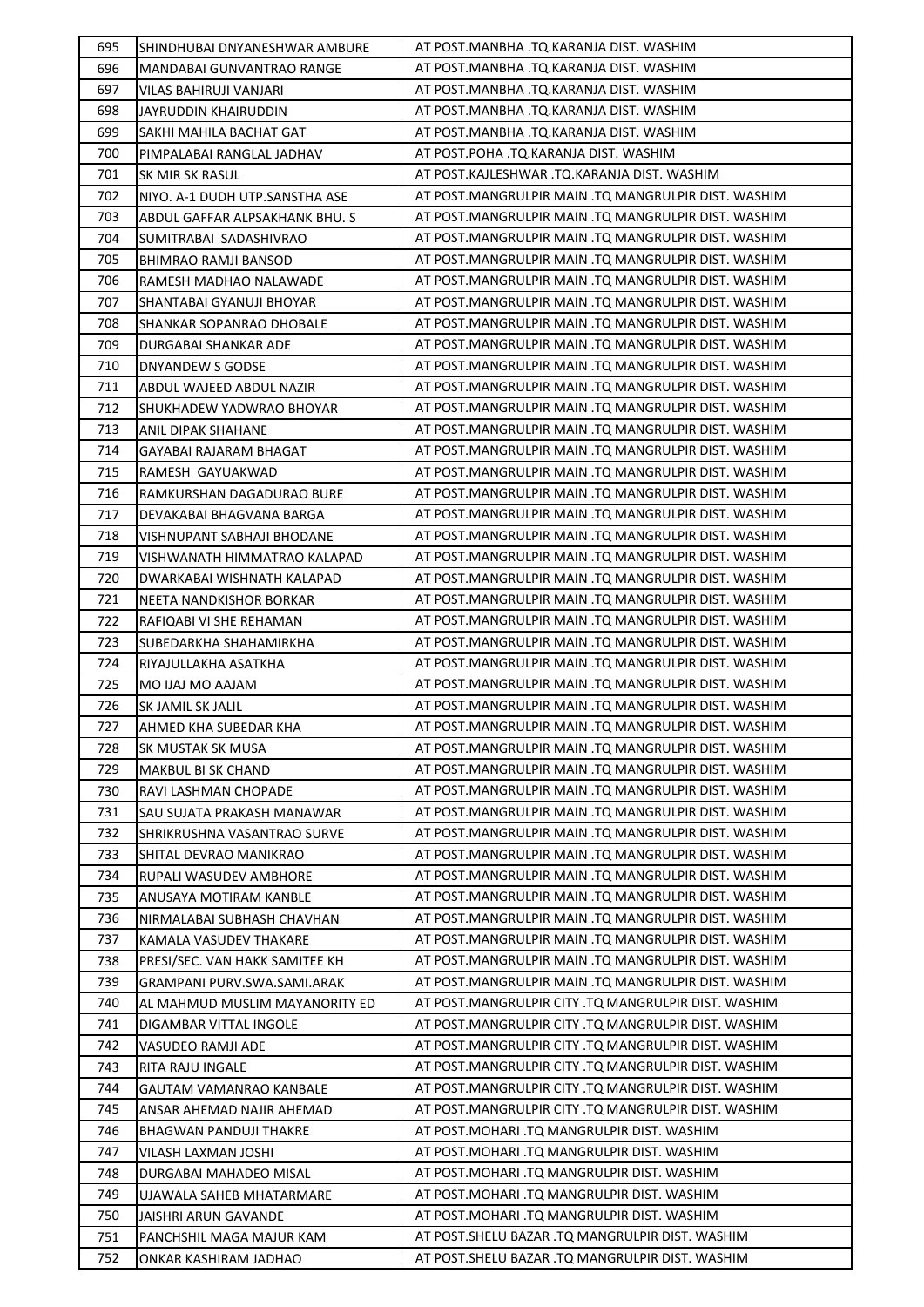| 753        | SHRIRAM PUNJAJI YEVALE                           | AT POST. SHELU BAZAR .TQ MANGRULPIR DIST. WASHIM                                 |
|------------|--------------------------------------------------|----------------------------------------------------------------------------------|
| 754        | DEVIDAS MOTIRAM RAUT                             | AT POST.SHELU BAZAR .TQ MANGRULPIR DIST. WASHIM                                  |
| 755        | KAUAM EAMAMSHA                                   | AT POST.SHELU BAZAR .TQ MANGRULPIR DIST. WASHIM                                  |
| 756        | DNYANUBAI MURLI BHOSALE                          | AT POST.SHELU BAZAR .TQ MANGRULPIR DIST. WASHIM                                  |
| 757        | CHANDRAKALA D CHAUDHARI                          | AT POST.SHELU BAZAR .TQ MANGRULPIR DIST. WASHIM                                  |
| 758        | <b>BANDU M BHOSALE</b>                           | AT POST.SHELU BAZAR .TQ MANGRULPIR DIST. WASHIM                                  |
| 759        | NAGIO S KHANDARE                                 | AT POST.SHELU BAZAR .TQ MANGRULPIR DIST. WASHIM                                  |
| 760        | ASHOK NANAJI KHANDRE                             | AT POST. SHELU BAZAR .TQ MANGRULPIR DIST. WASHIM                                 |
| 761        | PANDURANG N VAGHMARE                             | AT POST. SHELU BAZAR .TQ MANGRULPIR DIST. WASHIM                                 |
| 762        | PANDURANG NARAYAN KHORANE                        | AT POST. SHELU BAZAR .TQ MANGRULPIR DIST. WASHIM                                 |
| 763        | <b>GOPAL KISAN KALE</b>                          | AT POST. SHELU BAZAR .TQ MANGRULPIR DIST. WASHIM                                 |
| 764        | VITTHAL SURESH RAUT                              | AT POST. SHELU BAZAR .TQ MANGRULPIR DIST. WASHIM                                 |
| 765        | SABIR SHAH GULAB SHAH                            | AT POST. SHELU BAZAR .TQ MANGRULPIR DIST. WASHIM                                 |
| 766        | PRITI PRAKASH SURVE                              | AT POST. SHELU BAZAR .TQ MANGRULPIR DIST. WASHIM                                 |
| 767        | GOVINDA LAXMAN PAWAR                             | AT POST. SHELU BAZAR .TQ MANGRULPIR DIST. WASHIM                                 |
| 768        | ANJANA PRALHAD MULE                              | AT POST. SHELU BAZAR .TQ MANGRULPIR DIST. WASHIM                                 |
| 769        | HALIMABI JAFAR SHAH                              | AT POST. SHELU BAZAR .TQ MANGRULPIR DIST. WASHIM                                 |
| 770        | SANJAY GANPAT PATALE                             | AT POST.SHELU BAZAR .TQ MANGRULPIR DIST. WASHIM                                  |
| 771        | SH SHALIM SH SAMAD                               | AT POST. SHELU BAZAR .TQ MANGRULPIR DIST. WASHIM                                 |
| 772        | INDIRA GANDHI MAH B G SHENDUR                    | AT POST. SHELU BAZAR .TQ MANGRULPIR DIST. WASHIM                                 |
| 773        | KSHAMA SHIVRAM BAYSKAR                           | AT POST.WANOJA .TQ MANGRULPIR DIST. WASHIM                                       |
| 774        | SUKHADEV NEMICHANDRA PAVAR                       | AT POST.DHANORA .TQ MANGRULPIR DIST. WASHIM                                      |
| 775        | JAYSING RAGHO DANGE                              | AT POST.DHANORA .TQ MANGRULPIR DIST. WASHIM                                      |
| 776        | SANJAY SHESHARAO RATHOD                          | AT POST.DHANORA .TQ MANGRULPIR DIST. WASHIM                                      |
| 777        | YASHODA P CHAUHAN                                | AT POST.DHANORA .TQ MANGRULPIR DIST. WASHIM                                      |
| 778        | RTAN PARSHARAM CWHAN                             | AT POST.DHANORA .TQ MANGRULPIR DIST. WASHIM                                      |
| 779        | VIDYABAI RAMESH DUKARE                           | AT POST.DHANORA .TQ MANGRULPIR DIST. WASHIM                                      |
| 780        | KESHAV NAMA ADE                                  | AT POST.MANORA .TQ MANORA DIST. WASHIM                                           |
| 781        | NARMADABAI HARI PATIL                            | AT POST.MANORA .TQ MANORA DIST. WASHIM                                           |
| 782        | PRAKSH LAXMANRAO INGOLE                          | AT POST.MANORA .TQ MANORA DIST. WASHIM                                           |
| 783        | SAHDEV CHAMPAT BHAGAT                            | AT POST.MANORA .TQ MANORA DIST. WASHIM                                           |
| 784        | JAGANNATH NAMDEV DHOTE                           | AT POST.MANORA .TQ MANORA DIST. WASHIM                                           |
| 785        | MU.PRA. SCHOOL INZORI                            | AT POST.MANORA .TO MANORA DIST. WASHIM                                           |
| 786        | SHITARAM MOTIRAM GHORSADE                        | AT POST.MANORA .TQ MANORA DIST. WASHIM                                           |
| 787        | LALITABAI CHANDRAKANT CHAVHA                     | AT POST.MANORA .TQ MANORA DIST. WASHIM                                           |
| 788        | PRALAD TUKARAM KALEKAR                           | AT POST.MANORA .TQ MANORA DIST. WASHIM                                           |
| 789        | RAMJI KAHANUJI MORE                              | AT POST.MANORA .TQ MANORA DIST. WASHIM                                           |
| 790        | DEVIKA SHAKRAO CHOUDHARI                         | AT POST.MANORA .TQ MANORA DIST. WASHIM                                           |
| 791        | VIJAY MANIK AGALAVE                              | AT POST.MANORA .TQ MANORA DIST. WASHIM                                           |
| 792        |                                                  | AT POST.MANORA .TQ MANORA DIST. WASHIM                                           |
| 793        | KANTABAI TULSHIRAM SAVADE                        | AT POST.MANORA .TQ MANORA DIST. WASHIM                                           |
| 794        | RAMRAO LABUKSA PAWAR                             | AT POST.MANORA .TQ MANORA DIST. WASHIM                                           |
| 795        | GANGA VISHVANATH KAVARKAR<br>SE. KHALI SE. HUSEN | AT POST.MANORA .TQ MANORA DIST. WASHIM                                           |
| 796        |                                                  | AT POST.MANORA .TQ MANORA DIST. WASHIM                                           |
| 797        | DATTA SHANKAR DHAMANKAR                          | AT POST.MANORA .TQ MANORA DIST. WASHIM                                           |
|            | PANKAJ GULAB BOBADE                              | AT POST.MANORA .TQ MANORA DIST. WASHIM                                           |
| 798<br>799 | KISAN BALIRAM GATULE                             | AT POST.MANORA .TQ MANORA DIST. WASHIM                                           |
|            | JYOTI ULHAS RATHOD                               |                                                                                  |
| 800<br>801 | KAVITA GAJANAN RATHOD                            | AT POST.MANORA .TQ MANORA DIST. WASHIM<br>AT POST.MANORA .TQ MANORA DIST. WASHIM |
| 802        | RAMESH RAMDHAN CHAVAN<br>SHEELA BHAURAO BHAGAT   | AT POST.MANORA .TQ MANORA DIST. WASHIM                                           |
|            |                                                  |                                                                                  |
| 803        | SHEKH HUSEN SHEKH BANNU                          | AT POST.MANORA .TQ MANORA DIST. WASHIM                                           |
| 804        | RENUKA V SANGIT CHAVAN                           | AT POST.MANORA .TQ MANORA DIST. WASHIM                                           |
| 805        | ANNPURNA ANANDA DHAVNE                           | AT POST.MANORA .TQ MANORA DIST. WASHIM<br>AT POST.MANORA .TQ MANORA DIST. WASHIM |
| 806        | VAISHALI MADHUKAR DAMRE                          |                                                                                  |
| 807        | NATHNANGE S.S.B.G.GADEGAON                       | AT POST.MANORA .TQ MANORA DIST. WASHIM                                           |
| 808        | APPASWAMI JU COLL SHEND                          | AT POST.SHENDURJANA .TQ MANORA DIST. WASHIM                                      |
| 809        | AVINASH PRABHUSING CHAVHAN                       | AT POST.SHENDURJANA .TQ MANORA DIST. WASHIM                                      |
| 810        | SITARAM FTTU PAWAR                               | AT POST.SHENDURJANA .TQ MANORA DIST. WASHIM                                      |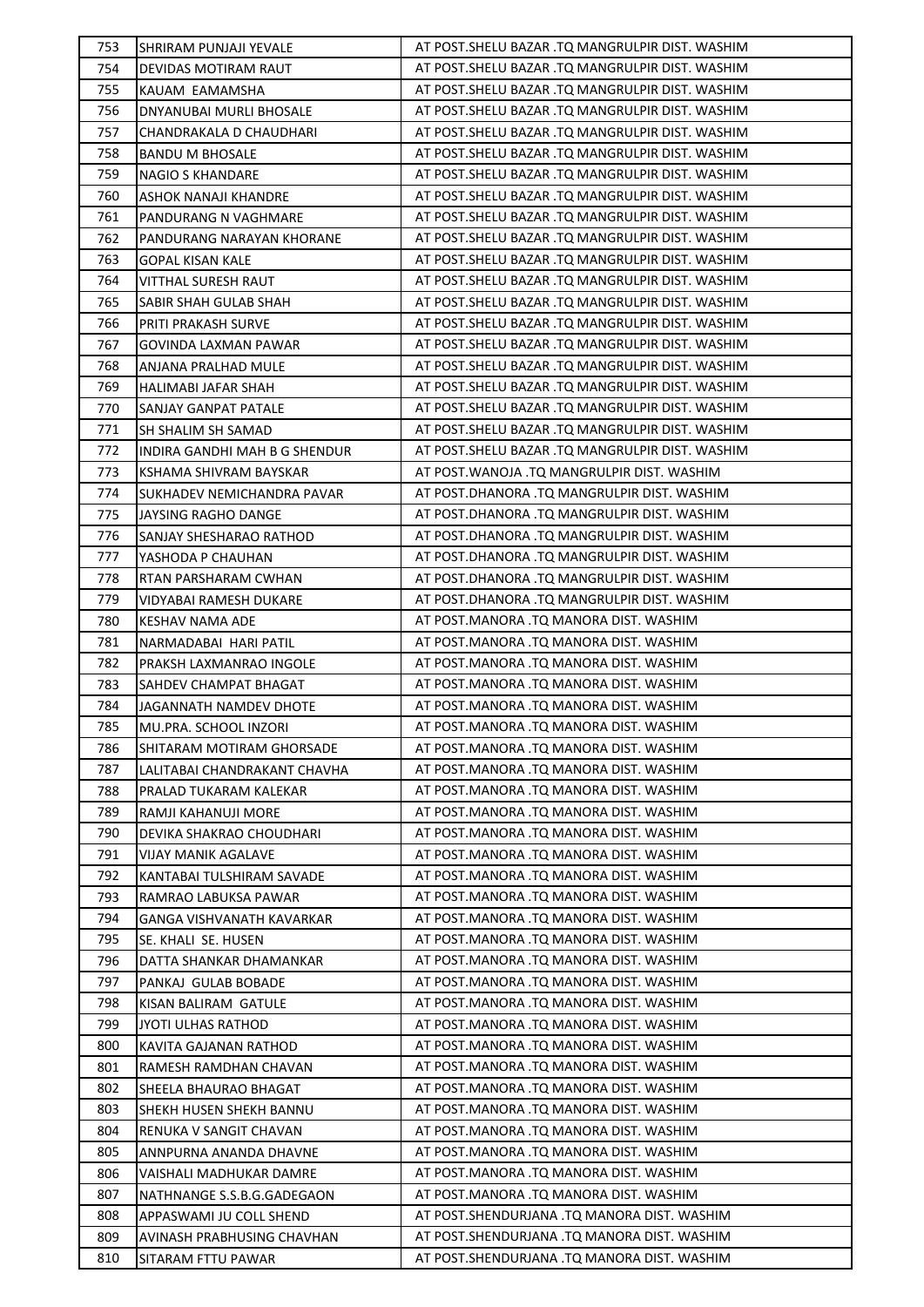| 811        | PUNDALIKRAO KRUSHNAJI GAVAI                | AT POST.SHENDURJANA .TQ MANORA DIST. WASHIM                                                |
|------------|--------------------------------------------|--------------------------------------------------------------------------------------------|
| 812        | SANTOSH PRAKASH GAWANDE                    | AT POST.SHENDURJANA .TQ MANORA DIST. WASHIM                                                |
| 813        | SONPAL LALLARAM PASVAL                     | AT POST.SHENDURJANA .TQ MANORA DIST. WASHIM                                                |
| 814        | PANABAI TUKARAM RATHOD                     | AT POST.SHENDURJANA .TQ MANORA DIST. WASHIM                                                |
| 815        | <b>BABY ULHAS PAWAR</b>                    | AT POST.SHENDURJANA .TQ MANORA DIST. WASHIM                                                |
| 816        | RAMDAS UTTAMRAO UNGARE                     | AT POST.SHENDURJANA .TQ MANORA DIST. WASHIM                                                |
| 817        | KAUSLYABAI SUKHADEO MALGHANE               | AT POST.SHENDURJANA .TQ MANORA DIST. WASHIM                                                |
| 818        | SANTOSH SHYAMRAO WANKHADE                  | AT POST.POHARADEVI .TQ MANORA DIST. WASHIM                                                 |
| 819        | SAJIBAI MOTIRAM JADHAO                     | AT POST.POHARADEVI .TQ MANORA DIST. WASHIM                                                 |
| 820        | DURGADAS RAMDAS RATHOD                     | AT POST.POHARADEVI .TQ MANORA DIST. WASHIM                                                 |
| 821        | GANGABAI SHESHRAO ADE                      | AT POST.POHARADEVI .TQ MANORA DIST. WASHIM                                                 |
| 822        | BABARAO MAHADU CHAVAN                      | AT POST.POHARADEVI .TQ MANORA DIST. WASHIM                                                 |
| 823        | LALITA VIJAY PAVAR                         | AT POST.POHARADEVI .TQ MANORA DIST. WASHIM                                                 |
| 824        | ANITA VISHNU RATHOD                        | AT POST.POHARADEVI .TQ MANORA DIST. WASHIM                                                 |
| 825        | SUBHASH S GADHAVE                          | AT POST.POHARADEVI .TQ MANORA DIST. WASHIM                                                 |
| 826        | RAJUL LAXMINARAN TIWARE                    | AT POST.POHARADEVI .TQ MANORA DIST. WASHIM                                                 |
| 827        | VISHANU SANDIKRAO MANTUTE                  | AT POST.POHARADEVI .TQ MANORA DIST. WASHIM                                                 |
| 828        | SURESH V BELKHEDE                          | AT POST.SAKHARDOH .TQ MANORA DIST. WASHIM                                                  |
| 829        | NAMDEV M PAWAR                             | AT POST.SAKHARDOH .TQ MANORA DIST. WASHIM                                                  |
| 830        | NAMDEV RAMJI AAGULDARE                     | AT POST.SAKHARDOH .TQ MANORA DIST. WASHIM                                                  |
| 831        | BHIKAJI GNYANABA MOPAKAR                   | AT POST. WASHIM MAIN TO. WASHIM DIST. WASHIM                                               |
| 832        | KISAN GYANBA MOPAKAR                       | AT POST. WASHIM MAIN TO. WASHIM DIST. WASHIM                                               |
| 833        | DEVBA RAMJI SHINDE                         | AT POST. WASHIM MAIN TQ. WASHIM DIST. WASHIM                                               |
| 834        | RAMDAS SHANKARRAO NETNASKAR                | AT POST. WASHIM MAIN TQ. WASHIM DIST. WASHIM                                               |
| 835        | SALIM KHA AHMEDKHAN                        | AT POST. WASHIM MAIN TO. WASHIM DIST. WASHIM                                               |
| 836        | HAARI KONDU PATIL                          | AT POST.WASHIM MAIN TQ.WASHIM DIST. WASHIM                                                 |
| 837        | DATTARAO BHAURAO SHELAKE                   | AT POST. WASHIM MAIN TQ. WASHIM DIST. WASHIM                                               |
| 838        | BHAGAWAN GANAPAT TEMBHARE                  | AT POST. WASHIM MAIN TO. WASHIM DIST. WASHIM                                               |
| 839        | SAUNANDA.LAXMAN.KALAPAD                    | AT POST. WASHIM MAIN TQ. WASHIM DIST. WASHIM                                               |
| 840        | JENARDHAN LAXIMAN WABALE                   | AT POST. WASHIM MAIN TQ. WASHIM DIST. WASHIM                                               |
| 841        | GUMPHABAI KISAN GORE                       | AT POST. WASHIM MAIN TQ. WASHIM DIST. WASHIM                                               |
|            |                                            |                                                                                            |
| 842        | MADAN SUDAMA AMBORE                        | AT POST. WASHIM MAIN TO. WASHIM DIST. WASHIM                                               |
| 843        | ANANDA YADAO LABADEMATHURA YAD             | AT POST. WASHIM MAIN TQ. WASHIM DIST. WASHIM                                               |
| 844        | KHANDUJI BAGAJI MURKUTE                    | AT POST. WASHIM MAIN TQ. WASHIM DIST. WASHIM                                               |
| 845        | SU VAISHALI SIRISH                         | AT POST. WASHIM MAIN TQ. WASHIM DIST. WASHIM                                               |
| 846        | RAMAKRUSHNA JIJEBA GORE                    | AT POST. WASHIM MAIN TO. WASHIM DIST. WASHIM                                               |
| 847        | RAJU RAMACHANDRA GANGAVANE                 | AT POST. WASHIM MAIN TO. WASHIM DIST. WASHIM                                               |
| 848        | PANDHARI RAMBHAU KAD                       | AT POST. WASHIM MAIN TQ. WASHIM DIST. WASHIM                                               |
| 849        | NARAYAN MUKINDA SHINDE                     | AT POST.WASHIM MAIN TQ.WASHIM DIST. WASHIM                                                 |
| 850        | CHAHAJI MALHARI FALTANKAR                  | AT POST. WASHIM MAIN TQ. WASHIM DIST. WASHIM                                               |
| 851        | CHINTAMAN DAULAT LABADE                    | AT POST. WASHIM MAIN TQ. WASHIM DIST. WASHIM                                               |
| 852        | MADHUKAR KISAN WANKHEDE                    | AT POST. WASHIM MAIN TO. WASHIM DIST. WASHIM                                               |
| 853        | VIJAY DASHARATH RATHOD                     | AT POST. WASHIM MAIN TQ. WASHIM DIST. WASHIM                                               |
| 854        | SANTOSH PANDURANG KALAPAD                  | AT POST. WASHIM MAIN TQ. WASHIM DIST. WASHIM                                               |
| 855        | ARUN DAGDUJI PAWAR                         | AT POST. WASHIM MAIN TQ. WASHIM DIST. WASHIM                                               |
| 856        | MADHUKAR K KALIGE                          | AT POST.WASHIM MAIN TQ.WASHIM DIST. WASHIM<br>AT POST.WASHIM MAIN TQ.WASHIM DIST. WASHIM   |
| 857        | SANTOSH WAMAN THAKARE                      |                                                                                            |
| 858        | GAJANAN SITARAM PAWAR                      | AT POST. WASHIM MAIN TQ. WASHIM DIST. WASHIM                                               |
| 859        | RAMKOR UTTAM SAVALE                        | AT POST. WASHIM MAIN TQ. WASHIM DIST. WASHIM<br>AT POST.WASHIM MAIN TQ.WASHIM DIST. WASHIM |
| 860<br>861 | RAMADAS ARJUN SURVE<br>ANIL MURLIDHAR MORE | AT POST.WASHIM MAIN TQ.WASHIM DIST. WASHIM                                                 |
| 862        | KESHAV PANDURANG SURVE                     | AT POST. WASHIM MAIN TQ. WASHIM DIST. WASHIM                                               |
| 863        | RAMDAS DHONDU SAWALE                       | AT POST.WASHIM MAIN TQ.WASHIM DIST. WASHIM                                                 |
| 864        | REKHA HARIBHAU INGOLE                      | AT POST.WASHIM MAIN TQ.WASHIM DIST. WASHIM                                                 |
| 865        | MA VAISHNAVI MAHILA BACHAT GUT             | AT POST.WASHIM MAIN TQ.WASHIM DIST. WASHIM                                                 |
| 866        | RASIKA MAHILA BACHAT GAT WASHI             | AT POST. WASHIM MAIN TQ. WASHIM DIST. WASHIM                                               |
| 867        | BALIRAM MADHAVRAO IDOLE                    | AT POST. WASHIM CITY TO. WASHIM DIST. WASHIM                                               |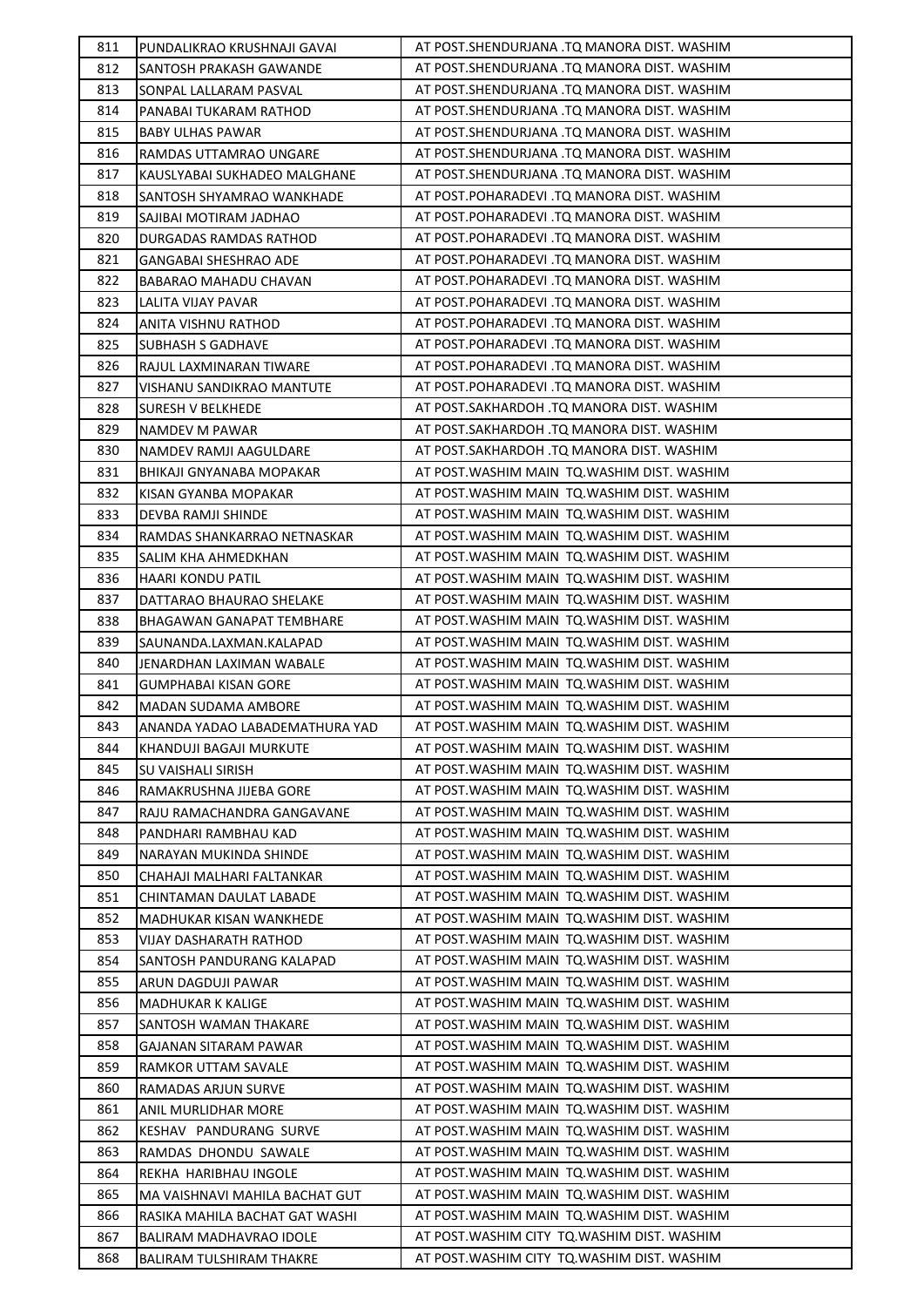| 869        | BHAGAVAT KASHIRAM THAKARE                            | AT POST.WASHIM CITY  TQ.WASHIM DIST. WASHIM                                    |
|------------|------------------------------------------------------|--------------------------------------------------------------------------------|
| 870        | DEMAJI KADUJI RAUT                                   | AT POST. WASHIM CITY TO. WASHIM DIST. WASHIM                                   |
| 871        | WAMAN F KAMBLE                                       | AT POST. WASHIM CITY TO. WASHIM DIST. WASHIM                                   |
| 872        | MAROTI PANDURANG BHOYAR                              | AT POST. WASHIM CITY TO. WASHIM DIST. WASHIM                                   |
| 873        | <b>BALIRAM SHIRIRAM KORDE</b>                        | AT POST. WASHIM CITY TO. WASHIM DIST. WASHIM                                   |
| 874        | RAGHOJI SHRIPAT MANE                                 | AT POST. WASHIM CITY TO. WASHIM DIST. WASHIM                                   |
| 875        | SA S KHANDARE                                        | AT POST. WASHIM CITY TO. WASHIM DIST. WASHIM                                   |
| 876        | TULSHIRAM TUKARAM UGALE                              | AT POST. WASHIM CITY TO. WASHIM DIST. WASHIM                                   |
| 877        | <b>MAROTI KHA KAMBLE</b>                             | AT POST. WASHIM CITY TO. WASHIM DIST. WASHIM                                   |
| 878        | GAJANAN NIMBAJI THAKARE                              | AT POST. WASHIM CITY TQ. WASHIM DIST. WASHIM                                   |
| 879        | PRSHURAM B UGALE                                     | AT POST. WASHIM CITY TO. WASHIM DIST. WASHIM                                   |
| 880        | BHAGWAN U KHANDARE                                   | AT POST. WASHIM CITY TO. WASHIM DIST. WASHIM                                   |
| 881        | MAHADEO G MAHALE                                     | AT POST. WASHIM CITY TO. WASHIM DIST. WASHIM                                   |
| 882        | RANGLAL D JADHJAV                                    | AT POST. WASHIM CITY TO. WASHIM DIST. WASHIM                                   |
| 883        | GAJANAN U KORDE                                      | AT POST. WASHIM CITY TO. WASHIM DIST. WASHIM                                   |
| 884        | <b>BHARAT M KORDE</b>                                | AT POST. WASHIM CITY TO. WASHIM DIST. WASHIM                                   |
| 885        | MANGLABAI CHANDRABHAN SAVLE                          | AT POST. WASHIM CITY TO. WASHIM DIST. WASHIM                                   |
| 886        | MAROTI GALUJI BHAGAT                                 | AT POST.WASHIM CITY TQ.WASHIM DIST. WASHIM                                     |
| 887        | MAHADEV BALAJI LOKHANDE                              | AT POST.WASHIM CITY TQ.WASHIM DIST. WASHIM                                     |
| 888        | DAGADA M JADHAV                                      | AT POST.WASHIM CITY TQ.WASHIM DIST. WASHIM                                     |
| 889        | SHANTABAI P SARKATE                                  | AT POST. WASHIM CITY TO. WASHIM DIST. WASHIM                                   |
| 890        | DWARAKABAI TUKARAM DAKHORE                           | AT POST. WASHIM CITY TO. WASHIM DIST. WASHIM                                   |
| 891        | KAMLA SAVLA SHINDE                                   | AT POST. WASHIM CITY TQ. WASHIM DIST. WASHIM                                   |
| 892        | HARI WAMAN UGALE                                     | AT POST. WASHIM CITY TQ. WASHIM DIST. WASHIM                                   |
| 893        | JAYSHREE MADAN BHOYAR                                | AT POST. WASHIM CITY TO. WASHIM DIST. WASHIM                                   |
| 894        | GAJANAN SANJAY DEODE                                 | AT POST. WASHIM CITY TO. WASHIM DIST. WASHIM                                   |
| 895        | RAMESHAVAR VISHAVNATH DEVALE                         | AT POST. WASHIM CITY TO. WASHIM DIST. WASHIM                                   |
| 896        | SHAKUNTALA VISHVNATH THOMBARE                        | AT POST. WASHIM CITY TO. WASHIM DIST. WASHIM                                   |
| 897        | JAYA ANIL JADHAV                                     | AT POST.WASHIM CITY TQ.WASHIM DIST. WASHIM                                     |
| 898        | GAJANAN MAHARAJ SHETKARI SINCH                       | AT POST. WASHIM CITY TO. WASHIM DIST. WASHIM                                   |
| 899        | PRADHYA SAKHI BACHAT GAT KHARO                       | AT POST. WASHIM CITY TO. WASHIM DIST. WASHIM                                   |
| 900        | DR. AMBEDKAR KRUSHI VIKAS GAT,                       | AT POST. WASHIM CITY TO. WASHIM DIST. WASHIM                                   |
| 901        |                                                      |                                                                                |
|            | BHIMSHAKTI KRUSHI VIKAS GAT, B                       | AT POST. WASHIM CITY TQ. WASHIM DIST. WASHIM                                   |
| 902        | RAMABAI SWAM SAHAYATA FEMALA                         | AT POST. WASHIM CITY TO. WASHIM DIST. WASHIM                                   |
| 903        | DATTA DAJIBA VABALI                                  | AT POST.ANSING TO.WASHIM DIST. WASHIM                                          |
| 904        | MUSABEG EMAN BEG                                     | AT POST.ANSING TQ.WASHIM DIST. WASHIM                                          |
| 905        | SHESHRAO DUDHARAM RATHOD                             | AT POST.ANSING TO.WASHIM DIST. WASHIM                                          |
| 906        | DAYARAM PARASHRAM KAPSE                              | AT POST.ANSING TQ.WASHIM DIST. WASHIM                                          |
| 907        | ANJANABAI SITARAM DHANGAR                            | AT POST.ANSING TQ.WASHIM DIST. WASHIM                                          |
| 908        | VITTHAL SHIVRAM ADHAU                                | AT POST.ANSING TQ.WASHIM DIST. WASHIM                                          |
| 909        | VITTHAL SHIVAJI LABHADE                              | AT POST.ANSING TQ.WASHIM DIST. WASHIM                                          |
| 910        | BALSINGH GOBRA RATHOD                                | AT POST.ANSING TQ.WASHIM DIST. WASHIM                                          |
| 911        | RAMESH MUKINDA SHRUNGARE                             | AT POST.ANSING TQ.WASHIM DIST. WASHIM                                          |
| 912        | CHANDRAKALA SUBHASH RATHOD                           | AT POST.ANSING TQ.WASHIM DIST. WASHIM                                          |
| 913        | DARABAI T KHANDARE                                   | AT POST.ANSING TQ.WASHIM DIST. WASHIM                                          |
| 914        | GYANDEV A GANGAWANE                                  | AT POST.ANSING TQ.WASHIM DIST. WASHIM                                          |
| 915        | TUKARAM K RATHOD                                     | AT POST.ANSING TQ.WASHIM DIST. WASHIM                                          |
| 916        | DATTA S WANI                                         | AT POST.ANSING TQ.WASHIM DIST. WASHIM                                          |
| 917        | PARVTI BIKLAJI PARATI                                | AT POST.ANSING TQ.WASHIM DIST. WASHIM                                          |
| 918        | RADABAI SAHEBRAO NASTE                               | AT POST.ANSING TQ.WASHIM DIST. WASHIM                                          |
| 919        | PARLAD VISVANAT V.POOSPA                             | AT POST.ANSING TQ.WASHIM DIST. WASHIM                                          |
| 920        | VITTHAL R KAPASE                                     | AT POST.ANSING TQ.WASHIM DIST. WASHIM                                          |
| 921        | SHITARAM KAUTIKA NARAVADE                            | AT POST.ANSING TQ.WASHIM DIST. WASHIM                                          |
| 922        | AMIT SURESH KUMAR HEDA                               | AT POST.ANSING TQ.WASHIM DIST. WASHIM                                          |
| 923        | PANCHFULA SAKHARAM MARKAD                            | AT POST.ANSING TQ.WASHIM DIST. WASHIM                                          |
| 924        | SANJAY LAXMAN POPALGHAT                              | AT POST.ANSING TQ.WASHIM DIST. WASHIM                                          |
| 925<br>926 | DIGAMBAR DHAVJI RATHOD<br>MAHADEV PARASHRAM NAGULKAR | AT POST.ANSING TQ.WASHIM DIST. WASHIM<br>AT POST.ANSING TQ.WASHIM DIST. WASHIM |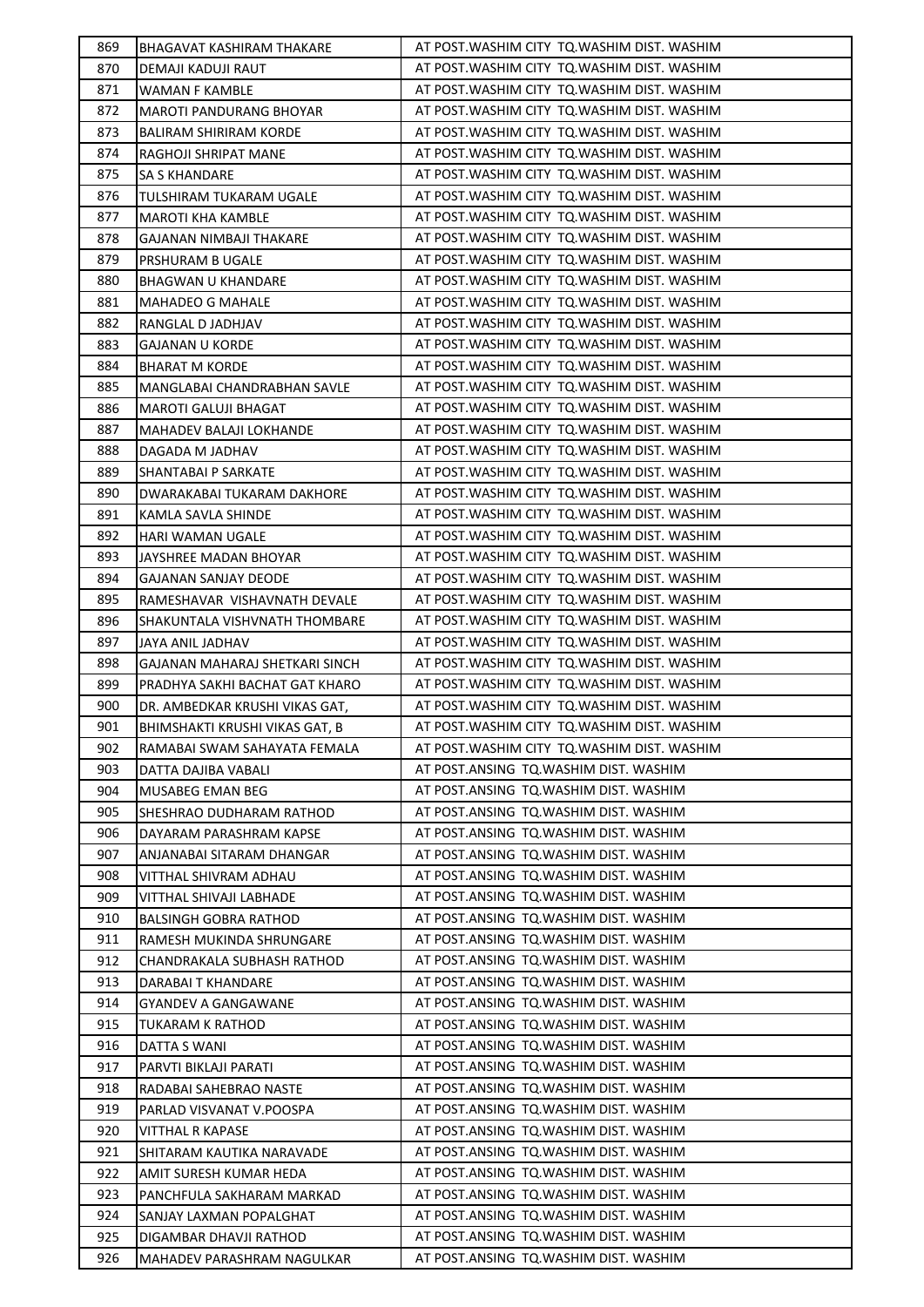| 927 | MADAN VANCHU CHAVHAN           | AT POST.ANSING TQ.WASHIM DIST. WASHIM        |
|-----|--------------------------------|----------------------------------------------|
| 928 | VINOD BANSI LANDAGE            | AT POST.ANSING TQ.WASHIM DIST. WASHIM        |
| 929 | SAYABAI JAYRAM LADHE           | AT POST.ANSING TQ.WASHIM DIST. WASHIM        |
| 930 | ANKUR KIRANKUMAR WALLI         | AT POST.ANSING TQ.WASHIM DIST. WASHIM        |
| 931 | KEN.Z.P.SHALA.WARLA            | AT POST.ANSING TQ.WASHIM DIST. WASHIM        |
| 932 | SANTOSH NIRVATI GOTE           | AT POST.TONDGAON TQ.WASHIM DIST. WASHIM      |
| 933 | ISUF KHA SULTAN KHA            | AT POST.TONDGAON TQ.WASHIM DIST. WASHIM      |
| 934 | MANNI BI SK BASHIR             | AT POST.TONDGAON TQ.WASHIM DIST. WASHIM      |
| 935 | VITHAL HANUMANT SARNAIK        | AT POST.PARDI TAKMOR TQ.WASHIM DIST. WASHIM  |
| 936 | SANTOSH LAHANU NARWADE         | AT POST.PARDI TAKMOR TQ.WASHIM DIST. WASHIM  |
| 937 | LAXMAN VITHOBA LANDAKAR        | AT POST.MALEGAON TQ.MALEGAON DIST. WASHIM    |
| 938 | DNYNBA RAMJI KAKDE             | AT POST.MALEGAON TQ.MALEGAON DIST. WASHIM    |
| 939 | KONDU DHONDU BOBDE             | AT POST.MALEGAON TQ.MALEGAON DIST. WASHIM    |
| 940 | DURGABAI V CHANDRSHEKHAR       | AT POST.MALEGAON TQ.MALEGAON DIST. WASHIM    |
| 941 | ANANDA TUKARAM WANKHADE        | AT POST.MALEGAON  TQ.MALEGAON  DIST. WASHIM  |
| 942 | BABANRAO NARAYANRAO GHUGE      | AT POST.MALEGAON  TQ.MALEGAON  DIST. WASHIM  |
| 943 | SANTOSH CHOTELAL KAITHAWAS     | AT POST.MALEGAON TQ.MALEGAON DIST. WASHIM    |
| 944 | SHEK.GAYASODIN SHEK SHAHABODIN | AT POST.MALEGAON  TQ.MALEGAON  DIST. WASHIM  |
| 945 | PATHAN SAHADATKHAN SALEMUKHAN  | AT POST.MALEGAON TQ.MALEGAON DIST. WASHIM    |
| 946 | MADHUKAR KUNDALIK INGLE        | AT POST.MALEGAON TQ.MALEGAON DIST. WASHIM    |
| 947 | KAILAS VISHWANATH INGLE        | AT POST.MALEGAON TQ.MALEGAON DIST. WASHIM    |
| 948 | JAYDEV BALIRAM LAHANE          | AT POST.MALEGAON TQ.MALEGAON DIST. WASHIM    |
| 949 | PANDIT SHAMRAO AKHAND          | AT POST.MALEGAON  TQ.MALEGAON  DIST. WASHIM  |
| 950 | ANIL MAHADEV KAMBLE            | AT POST.MALEGAON TQ.MALEGAON DIST. WASHIM    |
| 951 | SHEK NIJAM SHEK HUSEN          | AT POST.MALEGAON  TQ.MALEGAON  DIST. WASHIM  |
| 952 | RAJESH MUNNALAL KAITHWAS       | AT POST.MALEGAON  TQ.MALEGAON  DIST. WASHIM  |
| 953 | SAY.AKBAR SAY.AFSAR            | AT POST.MALEGAON TQ.MALEGAON DIST. WASHIM    |
| 954 | KRU.DEVA.MAHI.BACH.GAT KH.     | AT POST.MALEGAON TQ.MALEGAON DIST. WASHIM    |
| 955 | RAJU S DIWANE                  | AT POST.KINHIRAJA TQ.MALEGAO DIST. WASHIM    |
| 956 | DIGAMBAR ATMARAM RAUT          | AT POST.KINHIRAJA TQ.MALEGAO DIST. WASHIM    |
| 957 | ASHATAI MAHADEO KSHIRSAGAR     | AT POST.KINHIRAJA TQ.MALEGAO DIST. WASHIM    |
| 958 | APPARAO B GHUGE                | AT POST.KINHIRAJA TQ.MALEGAO DIST. WASHIM    |
| 959 | KANTA SHIVRAM TALE             | AT POST.KINHIRAJA TQ.MALEGAO DIST. WASHIM    |
| 960 | SANTOSH PANJAB GANGAVANE       | AT POST.KINHIRAJA TQ.MALEGAO DIST. WASHIM    |
| 961 | SANTOSH GOVINDRAO PACHPILLE    | AT POST.KINHIRAJA TO.MALEGAO DIST. WASHIM    |
| 962 | GAJANAN ATMARAM WANKHADE       | AT POST.KINHIRAJA TQ.MALEGAO DIST. WASHIM    |
| 963 | GRAMPANI PUR. SA. SAMITI & DE. | AT POST.KINHIRAJA TQ.MALEGAO DIST. WASHIM    |
| 964 | R AMBEDKAR MAH SBG K DARI      | AT POST.KINHIRAJA TQ.MALEGAO DIST. WASHIM    |
| 965 | ADHYAKSHA/SACHIV JAY JAGADANBA | AT POST.SHIRPUR JAIN TQ.MALEGAO DIST. WASHIM |
| 966 | BHIVA K GAVANDE                | AT POST.SHIRPUR JAIN TQ.MALEGAO DIST. WASHIM |
| 967 | KISAN ISNAJI SHINDE            | AT POST.SHIRPUR JAIN TQ.MALEGAO DIST. WASHIM |
| 968 | BABAN JANUJI GHAYAL            | AT POST.SHIRPUR JAIN TQ.MALEGAO DIST. WASHIM |
| 969 | RUSHTUMRAO U DESHMUKH          | AT POST.SHIRPUR JAIN TQ.MALEGAO DIST. WASHIM |
| 970 | UTTAM M TURUKMON               | AT POST.SHIRPUR JAIN TQ.MALEGAO DIST. WASHIM |
| 971 | YASHAVANT RAMAJI LAHANE        | AT POST.SHIRPUR JAIN TQ.MALEGAO DIST. WASHIM |
| 972 | NAMDEV L DHAMNE                | AT POST.SHIRPUR JAIN TQ.MALEGAO DIST. WASHIM |
| 973 | LAXIBAI EKANATH JADHAO         | AT POST.SHIRPUR JAIN TQ.MALEGAO DIST. WASHIM |
| 974 | NIMBAJI S JADHAV               | AT POST.SHIRPUR JAIN TQ.MALEGAO DIST. WASHIM |
| 975 | SAKAHRAM BALIRAM BAKAL         | AT POST.SHIRPUR JAIN TQ.MALEGAO DIST. WASHIM |
| 976 | SUBHADRA RAJARAM SOMATKAR      | AT POST.SHIRPUR JAIN TQ.MALEGAO DIST. WASHIM |
| 977 | MUSTFA AHAMAD MUSTULA          | AT POST.SHIRPUR JAIN TQ.MALEGAO DIST. WASHIM |
| 978 | AHILYABAI KISAN SARKATE        | AT POST.SHIRPUR JAIN TQ.MALEGAO DIST. WASHIM |
| 979 | KISAN SADASHIV SARKATE         | AT POST.SHIRPUR JAIN TQ.MALEGAO DIST. WASHIM |
| 980 | PANDURANG E VAGH               | AT POST.SHIRPUR JAIN TQ.MALEGAO DIST. WASHIM |
| 981 | VITHOBA SAMPAT LAHANE          | AT POST.SHIRPUR JAIN TQ.MALEGAO DIST. WASHIM |
| 982 | HARIBHAU ARJUNA LAHANE         | AT POST.SHIRPUR JAIN TQ.MALEGAO DIST. WASHIM |
| 983 | KUNDLIK BALIRAM BAKAL          | AT POST.SHIRPUR JAIN TQ.MALEGAO DIST. WASHIM |
| 984 | ARJUNA SITARAM BAKAL           | AT POST.SHIRPUR JAIN TQ.MALEGAO DIST. WASHIM |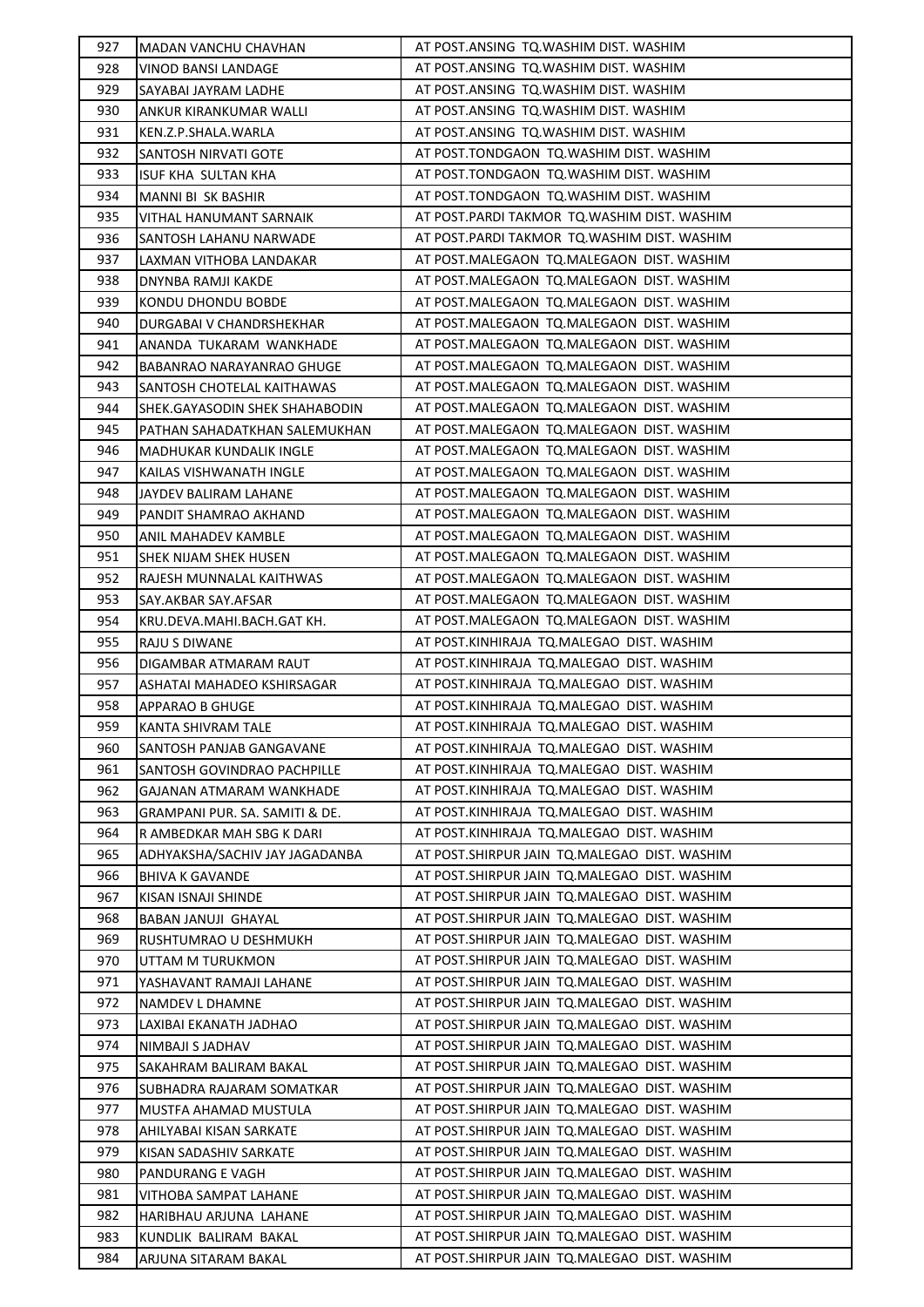| 985          | NIVRUTTI PUNJAJI SARKATE                               | AT POST.SHIRPUR JAIN TQ.MALEGAO DIST. WASHIM                                                 |
|--------------|--------------------------------------------------------|----------------------------------------------------------------------------------------------|
| 986          | ASHOK SAKHARAM DABHADE                                 | AT POST.SHIRPUR JAIN TQ.MALEGAO DIST. WASHIM                                                 |
| 987          | VIJAY PRAHLAD SOLANKE                                  | AT POST.SHIRPUR JAIN TQ.MALEGAO DIST. WASHIM                                                 |
| 988          | JIJEBA SAMPATI LAHANE                                  | AT POST.SHIRPUR JAIN TQ.MALEGAO DIST. WASHIM                                                 |
| 989          | <b>GANESH SHRIRAM GAWANDE</b>                          | AT POST.SHIRPUR JAIN TQ.MALEGAO DIST. WASHIM                                                 |
| 990          | SYED. RASUL SYED. AJAGAR                               | AT POST.SHIRPUR JAIN TQ.MALEGAO DIST. WASHIM                                                 |
| 991          | SANTOSH WAMAN SHEJUL                                   | AT POST.SHIRPUR JAIN TQ.MALEGAO DIST. WASHIM                                                 |
| 992          | SHIWAJI K LAHANE                                       | AT POST.SHIRPUR JAIN TQ.MALEGAO DIST. WASHIM                                                 |
| 993          | ANANDABAI WAMAN SARKATE                                | AT POST.SHIRPUR JAIN TQ.MALEGAO DIST. WASHIM                                                 |
| 994          | PRALHAD NAMADEV WALALE                                 | AT POST. SHIRPUR JAIN TO. MALEGAO DIST. WASHIM                                               |
| 995          | MEHBOOB KHA BHALE KHA PATHAN                           | AT POST. SHIRPUR JAIN TO. MALEGAO DIST. WASHIM                                               |
| 996          | GANESHRAO NAMDEVRAO DESHMUKH                           | AT POST.SHIRPUR JAIN TQ.MALEGAO DIST. WASHIM                                                 |
| 997          | BHAGAWT NARAYAN KHADE                                  | AT POST.SHIRPUR JAIN TQ.MALEGAO DIST. WASHIM                                                 |
| 998          | VINOD YADAV LAHANE                                     | AT POST.SHIRPUR JAIN TQ.MALEGAO DIST. WASHIM                                                 |
| 999          | SUKHADEV NAMADEV WANKHEDE                              | AT POST.SHIRPUR JAIN TQ.MALEGAO DIST. WASHIM                                                 |
| 1000         | <b>USHABAI ASHOK MASKE</b>                             | AT POST.SHIRPUR JAIN TQ.MALEGAO DIST. WASHIM                                                 |
| 1001         | M.SADIK M.ALLAUDIN                                     | AT POST.SHIRPUR JAIN TQ.MALEGAO DIST. WASHIM                                                 |
| 1002         | VIMAL SHANKAR INGALE                                   | AT POST.SHIRPUR JAIN TQ.MALEGAO DIST. WASHIM                                                 |
| 1003         | GODAVARI SHIVRAM DHORE                                 | AT POST. SHIRPUR JAIN TO. MALEGAO DIST. WASHIM                                               |
| 1004         | <b>BHAGWAT KONDAJI IDHOLE</b>                          | AT POST. SHIRPUR JAIN TO. MALEGAO DIST. WASHIM                                               |
| 1005         | NILOFAR PARVIN A.P.K. MD. ASG                          | AT POST. SHIRPUR JAIN TO. MALEGAO DIST. WASHIM                                               |
| 1006         | BABAN RAMBHAU JADHAV                                   | AT POST.SHIRPUR JAIN TQ.MALEGAO DIST. WASHIM                                                 |
| 1007         | VASANTA S AVCHAR                                       | AT POST.SHIRPUR JAIN TQ.MALEGAO DIST. WASHIM                                                 |
| 1008         | MANIK PARASHRAM DAHATRE                                | AT POST.MEDASHI TQ.MALEGAO DIST. WASHIM                                                      |
| 1009         | RAMESH KANIRAM RATHOD                                  | AT POST.MEDASHI TQ.MALEGAO DIST. WASHIM                                                      |
| 1010         | SK.USMAN SK.REHMAN SHEKH                               | AT POST.MEDASHI TQ.MALEGAO DIST. WASHIM                                                      |
| 1011         | <b>GANPAT DHONDUJI TAJANE</b>                          | AT POST.MEDASHI TQ.MALEGAO DIST. WASHIM                                                      |
| 1012         | RAJU VASUDEV GIRHE                                     | AT POST.MEDASHI TQ.MALEGAO DIST. WASHIM                                                      |
| 1013         | ZHABA RAOJI SHINDE                                     | AT POST.MEDASHI TQ.MALEGAO DIST. WASHIM                                                      |
| 1014         | LAXHMI RAMKRUSHNA DAHATRE                              | AT POST.MEDASHI TQ.MALEGAO DIST. WASHIM                                                      |
| 1015         | AHILYABAI H SHG ANDHARSANGAVI                          | AT POST.MEDASHI TQ.MALEGAO DIST. WASHIM                                                      |
| 1016         | JAIKALNKA SHG KALAKAMATHA                              | AT POST.MEDASHI TQ.MALEGAO DIST. WASHIM                                                      |
| 1017         | SIDHIVINAYAK KRUSHI BCG MARSUL                         | AT POST.MEDASHI TQ.MALEGAO DIST. WASHIM                                                      |
| 1018         | VESAKHA MH BACHAT GAT B-WADA                           | AT POST.MEDASHI TQ.MALEGAO DIST. WASHIM                                                      |
| 1019         | SEVA SAHA SOC PANGHARI & VCMS                          | AT POST.PANGRI KUTE TQ.MALEGAO DIST. WASHIM                                                  |
| 1020         | PRE./SEC-PANDRINATH PATIL MUL-                         | AT POST.PANGRI KUTE TQ.MALEGAO DIST. WASHIM                                                  |
| 1021         | DATTRAO SADASHIV THTE                                  | AT POST.PANGRI KUTE TQ.MALEGAO DIST. WASHIM                                                  |
| 1022         | SUREKHA GANESH JADHAV                                  | AT POST.PANGRI KUTE TQ.MALEGAO DIST. WASHIM                                                  |
| 1023         | UTTAM RAMBHAU KAWADE                                   | AT POST.PANGRI KUTE TQ.MALEGAO DIST. WASHIM                                                  |
| 1024         | UDHDAV SURYABHAN KHANDHRE                              | AT POST.PANGRI KUTE TQ.MALEGAO DIST. WASHIM                                                  |
| 1025         | PANDURANG S LOKHANDE                                   | AT POST.PANGRI KUTE TQ.MALEGAO DIST. WASHIM<br>AT POST.JAULKARAILWAY TQ.MALEGAO DIST. WASHIM |
| 1026<br>1027 | SANT GADGE MAHARAJ BAHU, UDDE,<br>VIJAY PRAKASH JADHAV | AT POST.JAULKARAILWAY TQ.MALEGAO DIST. WASHIM                                                |
| 1028         | RAMRAO BARKUJI DHOTE                                   | AT POST.JAULKARAILWAY TQ.MALEGAO DIST. WASHIM                                                |
| 1029         | BHAGWAN BHANUDAS EVARKER                               | AT POST.JAULKARAILWAY TQ.MALEGAO DIST. WASHIM                                                |
| 1030         | SITARAM RAJARAM CHWHAN                                 | AT POST.JAULKARAILWAY TQ.MALEGAO DIST. WASHIM                                                |
| 1031         | BAINABAI GANPAT HATHKAR                                | AT POST.JAULKARAILWAY TQ.MALEGAO DIST. WASHIM                                                |
| 1032         | SHANTABAI PANDHARI LABADE                              | AT POST.JAULKARAILWAY TQ.MALEGAO DIST. WASHIM                                                |
| 1033         | BALABHAU DEVICHAND RATHOD                              | AT POST.JAULKARAILWAY TQ.MALEGAO DIST. WASHIM                                                |
| 1034         | KANIRAM GOMAJI THAKARE                                 | AT POST.JAULKARAILWAY TQ.MALEGAO DIST. WASHIM                                                |
| 1035         | KESHAV PANDURANG TIVALE                                | AT POST.JAULKARAILWAY TQ.MALEGAO DIST. WASHIM                                                |
| 1036         | TULSIDAS SITARAM DAKHORE                               | AT POST.JAULKARAILWAY TQ.MALEGAO DIST. WASHIM                                                |
| 1037         | ARJUN GANU CHAVAN                                      | AT POST.JAULKARAILWAY TQ.MALEGAO DIST. WASHIM                                                |
| 1038         | PRALHAD BHIKAJI DAKHORE                                | AT POST.JAULKARAILWAY TQ.MALEGAO DIST. WASHIM                                                |
| 1039         | KAILAS SHANKAR KADAM                                   | AT POST.JAULKARAILWAY TQ.MALEGAO DIST. WASHIM                                                |
| 1040         | ARJUN RAMDAS SAKHARE                                   | AT POST.JAULKARAILWAY TQ.MALEGAO DIST. WASHIM                                                |
| 1041         | <b>MADAN ARJUN TAYDE</b>                               | AT POST.JAULKARAILWAY TQ.MALEGAO DIST. WASHIM                                                |
| 1042         | SEC GR PANCHAYAT WARDARI BU                            | AT POST.JAULKARAILWAY TQ.MALEGAO DIST. WASHIM                                                |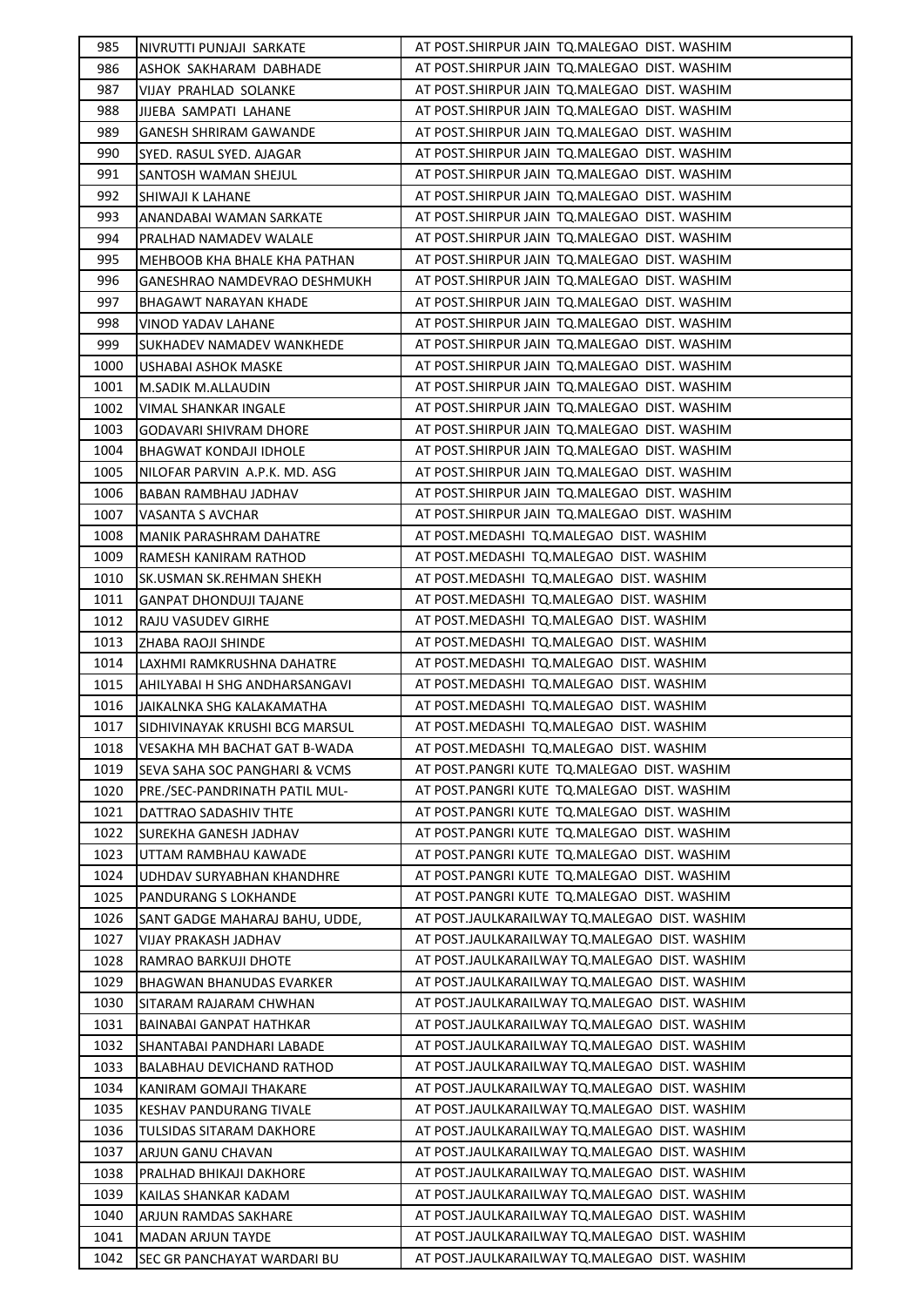| 1043         | SARPANCH / SECRETARY GRAM PANC                | AT POST.RISOD MAIN TO.RISOD DIST. WASHIM                                             |
|--------------|-----------------------------------------------|--------------------------------------------------------------------------------------|
| 1044         | ANUSAYABAI NARAYANRAO DESHMUKH                | AT POST.RISOD MAIN TQ.RISOD DIST. WASHIM                                             |
| 1045         | RATAN YASHWANTA KHADJE                        | AT POST.RISOD MAIN TQ.RISOD DIST. WASHIM                                             |
| 1046         | RATYNAJE KONDJE BHUTEKAR                      | AT POST.RISOD MAIN TQ.RISOD DIST. WASHIM                                             |
| 1047         | SAMPAT KISAN JAMDHADE                         | AT POST.RISOD MAIN TO.RISOD DIST. WASHIM                                             |
| 1048         | SUBHASH PARASRAM RAUT                         | AT POST.RISOD MAIN TO.RISOD DIST. WASHIM                                             |
| 1049         | KUNDLIK MAHADAJI BHUTEKAR                     | AT POST.RISOD MAIN TQ.RISOD DIST. WASHIM                                             |
| 1050         | WAMAN MAHADEV CHATRA                          | AT POST.RISOD MAIN TQ.RISOD DIST. WASHIM                                             |
| 1051         | NINAD HASANRAO DESHMUKH                       | AT POST.RISOD MAIN TO.RISOD DIST. WASHIM                                             |
| 1052         | SHANKAR GHANU SABALE                          | AT POST.RISOD MAIN TO.RISOD DIST. WASHIM                                             |
| 1053         | BALIRAM HARIBHAU DHOLE                        | AT POST.RISOD MAIN TO.RISOD DIST. WASHIM                                             |
| 1054         | SANTOSH MADHAV BENDWALE                       | AT POST.RISOD MAIN TQ.RISOD DIST. WASHIM                                             |
| 1055         | HINGALAJI KASHIBA NAGULAKAR                   | AT POST.RISOD MAIN TO.RISOD DIST. WASHIM                                             |
| 1056         | VISHNU LIMBAJI HANDE                          | AT POST.RISOD MAIN TQ.RISOD DIST. WASHIM                                             |
| 1057         | RAMDAS NARAYAN PAYGHAN                        | AT POST.RISOD MAIN  TQ.RISOD  DIST. WASHIM                                           |
| 1058         | OMKAR PARASRAM HUMBAD                         | AT POST.RISOD MAIN TO.RISOD DIST. WASHIM                                             |
| 1059         | RAMRAO ARAJUNRAO SAWALE                       | AT POST.RISOD MAIN TQ.RISOD DIST. WASHIM                                             |
| 1060         | PRATAP PANDUJI DHOLE                          | AT POST.RISOD MAIN TO.RISOD DIST. WASHIM                                             |
| 1061         | LAXMAN DAGDU SAWSUNDAR                        | AT POST.RISOD MAIN TO.RISOD DIST. WASHIM                                             |
| 1062         | ABHAPURAVA LAXMAN PAIGHAN                     | AT POST.RISOD MAIN TO.RISOD DIST. WASHIM                                             |
| 1063         | PRAMILA OMKAR SURAWE                          | AT POST.RISOD MAIN TQ.RISOD DIST. WASHIM                                             |
| 1064         | MADHAV PANDURANG TIRKAY                       | AT POST.RISOD MAIN TQ.RISOD DIST. WASHIM                                             |
| 1065         | S. A. BONDE                                   | AT POST.RISOD MAIN TO.RISOD DIST. WASHIM                                             |
| 1066         | BANDU PURA RATHOD                             | AT POST.RISOD MAIN TO.RISOD DIST. WASHIM                                             |
| 1067         | DASHRAT SURABHAN LANDE                        | AT POST.RISOD MAIN TQ.RISOD DIST. WASHIM                                             |
| 1068         | S MANIK SAJAN                                 | AT POST.RISOD MAIN TQ.RISOD DIST. WASHIM                                             |
| 1069         | DIGAMBAR ATAMARAO LADE                        | AT POST.RISOD MAIN TO.RISOD DIST. WASHIM                                             |
| 1070         | KUSAMABAI DILIP RAUT                          | AT POST.RISOD MAIN TQ.RISOD DIST. WASHIM                                             |
| 1071         | RAVI ANADARAO HUMBAD                          | AT POST.RISOD MAIN TQ.RISOD DIST. WASHIM                                             |
| 1072         | DIGAMBAR KONDU DARADE                         | AT POST.RISOD MAIN TQ.RISOD DIST. WASHIM                                             |
| 1073         | RADABAI KISAN SHINDE                          | AT POST.RISOD MAIN TO.RISOD DIST. WASHIM                                             |
| 1074         | MANGASH HARHAR SANT                           | AT POST.RISOD MAIN TO.RISOD DIST. WASHIM                                             |
| 1075         | PRAYAGBAI ANANDGIR                            | AT POST.RISOD MAIN TQ.RISOD DIST. WASHIM                                             |
| 1076         | RAVI BHIKAJI CHAWHAN                          | AT POST.RISOD MAIN TO.RISOD DIST. WASHIM                                             |
| 1077         | BALAJI LAXMAN TIRKE                           | AT POST.RISOD MAIN TO.RISOD DIST. WASHIM                                             |
| 1078         | CHAGANLAL PARSHRAM KARWA                      | AT POST.RISOD MAIN TQ.RISOD DIST. WASHIM                                             |
| 1079         | ANUSUYA KAILASS KAMKHEDE                      | AT POST.RISOD MAIN TO.RISOD DIST. WASHIM                                             |
| 1080         | UDHAV MALLARI WATHORE                         | AT POST.RISOD MAIN TO.RISOD DIST. WASHIM                                             |
| 1081         | NIRMALABAI DIGAMBAR LANDE                     | AT POST.RISOD MAIN TO.RISOD DIST. WASHIM<br>AT POST.RISOD MAIN TQ.RISOD DIST. WASHIM |
| 1082<br>1083 | DATTA KRUSHNAJI PUND<br>NARAYAN DAGDU SABLE   | AT POST.RISOD MAIN TQ.RISOD DIST. WASHIM                                             |
| 1084         |                                               | AT POST.RISOD MAIN TQ.RISOD DIST. WASHIM                                             |
| 1085         | BHAGWANRAO SHRIDHAR DESHMUKH                  | AT POST.RISOD MAIN TO.RISOD DIST. WASHIM                                             |
| 1086         | PAWAN AANDA PADGHAN<br>PRALHAD DHONDU BEDWALE | AT POST.RISOD MAIN TO.RISOD DIST. WASHIM                                             |
| 1087         | GAJANAN SURESHRAO DESHMUKH                    | AT POST.RISOD MAIN TO.RISOD DIST. WASHIM                                             |
| 1088         | SHRIRAM DNYANBA JADHAV                        | AT POST.RISOD MAIN TQ.RISOD DIST. WASHIM                                             |
| 1089         | SAKHUBAI SAKHARAM JADHAV                      | AT POST.RISOD MAIN  TQ.RISOD  DIST. WASHIM                                           |
| 1090         | SAU SHIVLILABAI WAMAN AMBHORE                 | AT POST.RISOD MAIN TQ.RISOD DIST. WASHIM                                             |
| 1091         | SHIVAJI NAGOJI DINDARKAR                      | AT POST.RISOD MAIN TO.RISOD DIST. WASHIM                                             |
| 1092         | DATTGIR ANAND GIR                             | AT POST.RISOD MAIN TO.RISOD DIST. WASHIM                                             |
| 1093         | GAJANAN VITTHAL JADHAO                        | AT POST.RISOD MAIN TO.RISOD DIST. WASHIM                                             |
| 1094         | BHASKAR VISHAMBHAR JAMDHADE                   | AT POST.RISOD MAIN TO.RISOD DIST. WASHIM                                             |
| 1095         | RAJARAM JAIRAM NARWADE                        | AT POST.RISOD MAIN TQ.RISOD DIST. WASHIM                                             |
| 1096         | NIWRUTTI PUNJAJI DONGRE                       | AT POST.RISOD MAIN TQ.RISOD DIST. WASHIM                                             |
| 1097         | SHANTABAI MAHADEO LATE                        | AT POST.RISOD MAIN TO.RISOD DIST. WASHIM                                             |
| 1098         | SHOBHA PRAKASH MUDALKAR                       | AT POST.RISOD MAIN TO.RISOD DIST. WASHIM                                             |
| 1099         | GAJANAN SOPANRAO SARKATE                      | AT POST.RISOD MAIN TQ.RISOD DIST. WASHIM                                             |
| 1100         | YADANABAI KUNDLIK NARWADE                     | AT POST.RISOD MAIN TQ.RISOD DIST. WASHIM                                             |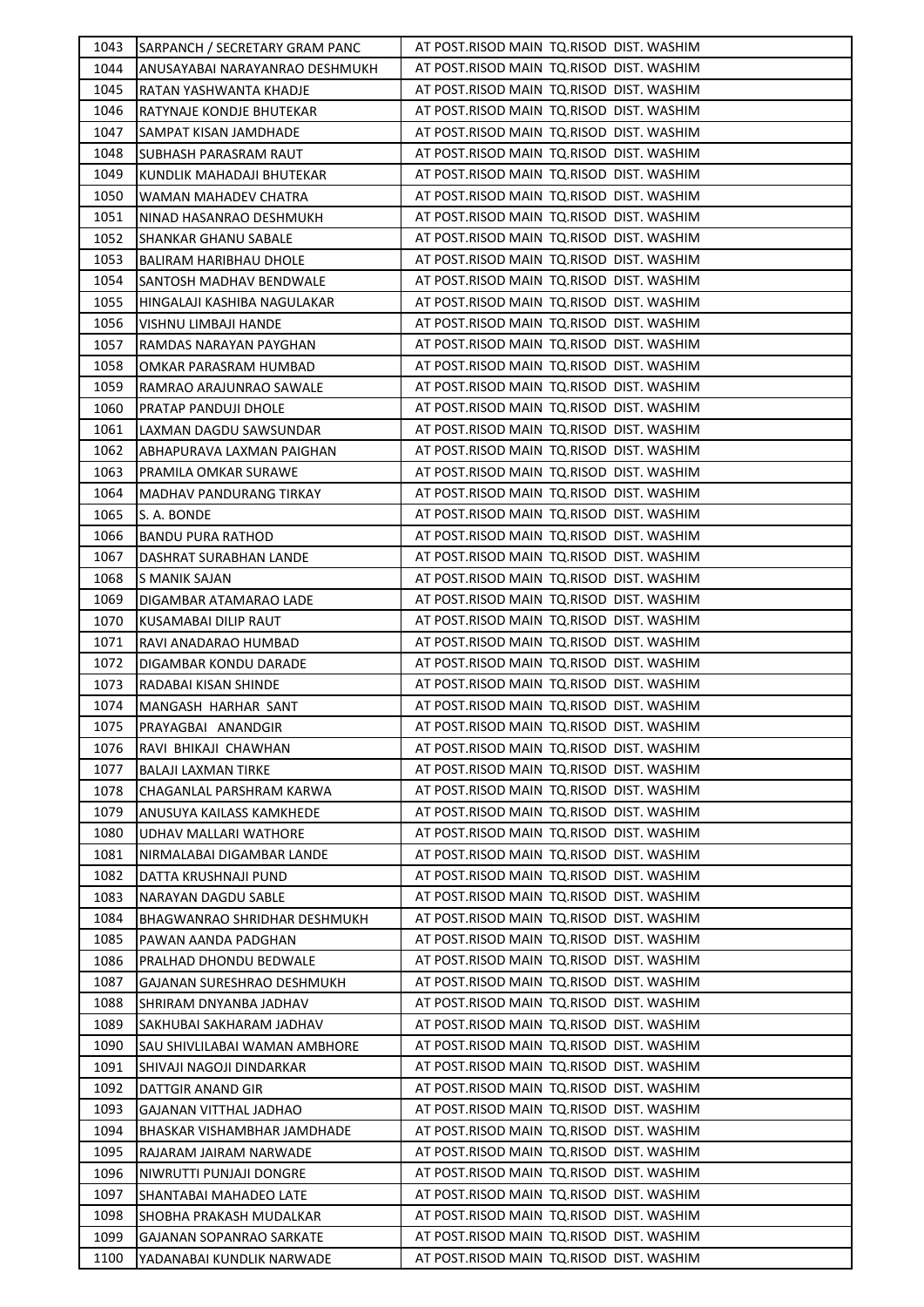| 1101         | SHAIKH AJAJ SHAIKH ALLI                            | AT POST.RISOD MAIN TQ.RISOD DIST. WASHIM                                     |
|--------------|----------------------------------------------------|------------------------------------------------------------------------------|
| 1102         | CHANDRABHAGA SHESHRAO HADE                         | AT POST.RISOD MAIN TQ.RISOD DIST. WASHIM                                     |
| 1103         | MADHURI DATTARAO KHARBAL APK                       | AT POST.RISOD MAIN TO.RISOD DIST. WASHIM                                     |
| 1104         | VISHNU LAXMAN JADHAV                               | AT POST.RISOD MAIN TQ.RISOD DIST. WASHIM                                     |
| 1105         | ANIL DIGAMBAR LONKAR                               | AT POST.RISOD MAIN TO.RISOD DIST. WASHIM                                     |
| 1106         | LAXMIBAI VIJAY IRATKAR                             | AT POST.RISOD MAIN TO.RISOD DIST. WASHIM                                     |
| 1107         | SHYAMA AMRUTA SHIRE                                | AT POST.RISOD MAIN TQ.RISOD DIST. WASHIM                                     |
| 1108         | SHE NURA SHE RASHID                                | AT POST.RISOD MAIN TO.RISOD DIST. WASHIM                                     |
| 1109         | SANTOSHI MATA SWA S MHILA BACH                     | AT POST.RISOD MAIN TO.RISOD DIST. WASHIM                                     |
| 1110         | SAMIXA MAHILA BACHATGAT MOTH                       | AT POST.RISOD MAIN TO.RISOD DIST. WASHIM                                     |
| 1111         | MAULI SWAM SAHAYATA MAHELA BAC                     | AT POST.RISOD MAIN TQ.RISOD DIST. WASHIM                                     |
| 1112         | DHANLAXMI SAWAMSAHYTA MAHILA B                     | AT POST.RISOD MAIN TQ.RISOD DIST. WASHIM                                     |
| 1113         | MOHAN RANGRAO DESHMUKH                             | AT POST.RISOD CITY TQ.RISOD DIST. WASHIM                                     |
| 1114         | <b>MOHAN N VYAS</b>                                | AT POST.RISOD CITY TQ.RISOD DIST. WASHIM                                     |
| 1115         | WASUDEO DIGAMBAR HEMBADE                           | AT POST.RISOD CITY TQ.RISOD DIST. WASHIM                                     |
| 1116         | NAKUL RAMKRUSHAN ZADPE                             | AT POST.RISOD CITY TQ.RISOD DIST. WASHIM                                     |
| 1117         | DADARAO PUNJAJI SANAP                              | AT POST.RISOD CITY TQ.RISOD DIST. WASHIM                                     |
| 1118         | VAISHALI VILAS JOGI                                | AT POST.RISOD CITY TQ.RISOD DIST. WASHIM                                     |
| 1119         | NILESH SHANKARRAO TAHAKIK                          | AT POST.RISOD CITY TQ.RISOD DIST. WASHIM                                     |
| 1120         | SHYAMSUNDER PUSARAM PALLOD                         | AT POST.RISOD CITY TQ.RISOD DIST. WASHIM                                     |
| 1121         | ZHEP S H G RISOD                                   | AT POST.RISOD CITY TQ.RISOD DIST. WASHIM                                     |
| 1122         | PUNDLIK P KALE                                     | AT POST.RITHAD TQ.RISOD DIST. WASHIM                                         |
| 1123         | NAMDEO VITHOBA SHINDE                              | AT POST.RITHAD TQ.RISOD DIST. WASHIM                                         |
| 1124         | NAMDEO LAXMAN AMBHORE                              | AT POST.RITHAD TQ.RISOD DIST. WASHIM                                         |
| 1125         | <b>BHAGWAN S SHINDE</b>                            | AT POST.RITHAD TQ.RISOD DIST. WASHIM                                         |
| 1126         | JITENDRA P AMBHORE                                 | AT POST.RITHAD TQ.RISOD DIST. WASHIM                                         |
| 1127         | <b>SHRIPAT D ANBHORE</b>                           | AT POST.RITHAD TQ.RISOD DIST. WASHIM                                         |
| 1128         | REMESH MANIKRAO SARNAYAK                           | AT POST.RITHAD TQ.RISOD DIST. WASHIM                                         |
| 1129         | PRABHAKAR T SARNAIK                                | AT POST.RITHAD TQ.RISOD DIST. WASHIM                                         |
| 1130         | KESHARBAI GOPALRAO SARNAIK                         | AT POST.RITHAD TQ.RISOD DIST. WASHIM                                         |
| 1131         | DEELIP NAMDEO BORKAR                               | AT POST.RITHAD TQ.RISOD DIST. WASHIM                                         |
| 1132         | ANNAPURNA DEELIP BORKAR                            | AT POST.RITHAD TQ.RISOD DIST. WASHIM                                         |
| 1133         | <b>INDUBAI GANPAT WANKHEDE</b>                     | AT POST.RITHAD TQ.RISOD DIST. WASHIM                                         |
| 1134         | KANHOPATRA RAMESH KHADSE                           | AT POST.RITHAD TQ.RISOD DIST. WASHIM                                         |
| 1135         | VIJAY LAXMAN SHINDE                                | AT POST.RITHAD TQ.RISOD DIST. WASHIM                                         |
| 1136         | SUMAN SAHEBRAO KHANDARE                            | AT POST.RITHAD TQ.RISOD DIST. WASHIM<br>AT POST.RITHAD TQ.RISOD DIST. WASHIM |
| 1137         | <b>MAULI SHG YOTI</b>                              | AT POST.RITHAD TQ.RISOD DIST. WASHIM                                         |
| 1138<br>1139 | MAA JIJAU SHG PARDITHIKE                           | AT POST.RITHAD TQ.RISOD DIST. WASHIM                                         |
|              | PRARANA S H G DEULGAON                             | AT POST.KENWAD TQ.RISOD DIST. WASHIM                                         |
| 1140<br>1141 | ANAJI RAJARAM JUNGHARE<br>DNYANABA ZINGRAJI INGALE | AT POST.KENWAD TQ.RISOD DIST. WASHIM                                         |
| 1142         |                                                    | AT POST.KENWAD TQ.RISOD DIST. WASHIM                                         |
| 1143         | KAMAL DHARMAPAL KANARE<br>HIRALAL SURAJMAL DWARKA  | AT POST.KENWAD TQ.RISOD DIST. WASHIM                                         |
| 1144         | SOPAN NAMDEV DATPUTE                               | AT POST.KENWAD TQ.RISOD DIST. WASHIM                                         |
| 1145         | REKHA BHIMRAO TAYADE                               | AT POST.KENWAD TQ.RISOD DIST. WASHIM                                         |
| 1146         | PRAKASH MAHADA KHANDARE                            | AT POST.KENWAD TQ.RISOD DIST. WASHIM                                         |
| 1147         | BABURAV PANDURANG MORE                             | AT POST.KENWAD TQ.RISOD DIST. WASHIM                                         |
| 1148         | HARI SAKHARAM RAUT                                 | AT POST.MANGHUL ZANAK TQ.RISOD DIST. WASHIM                                  |
| 1149         | DILIP RANGNATH BADAME                              | AT POST.MANGHUL ZANAK TQ.RISOD DIST. WASHIM                                  |
| 1150         | RUPRAO AMRUTRAO BODAKHE                            | AT POST.MANGHUL ZANAK TQ.RISOD DIST. WASHIM                                  |
| 1151         | SAMIDRABAI KISAN BORKAR                            | AT POST.MANGHUL ZANAK TQ.RISOD DIST. WASHIM                                  |
| 1152         | SAKHUBAI SHRIRAM HULE                              | AT POST.MANGHUL ZANAK TQ.RISOD DIST. WASHIM                                  |
| 1153         | GAJANAN DEVIDAS GUDADHE                            | AT POST.MANGHUL ZANAK TQ.RISOD DIST. WASHIM                                  |
| 1154         | DNYANESHWAR BAJIRAO RAUT                           | AT POST.MANGHUL ZANAK TQ.RISOD DIST. WASHIM                                  |
| 1155         | VINAYAK RANGNATH DESHPANDE                         | AT POST.MANGHUL ZANAK TQ.RISOD DIST. WASHIM                                  |
| 1156         | AMOL GULAB GHAYAL                                  | AT POST.MANGHUL ZANAK TQ.RISOD DIST. WASHIM                                  |
| 1157         | SANTOSH NARAYAN KHODKE                             | AT POST.HARAL TQ.RISOD DIST. WASHIM                                          |
| 1158         | GYANUJI HANWANTA KALASARE                          | AT POST.HARAL TQ.RISOD DIST. WASHIM                                          |